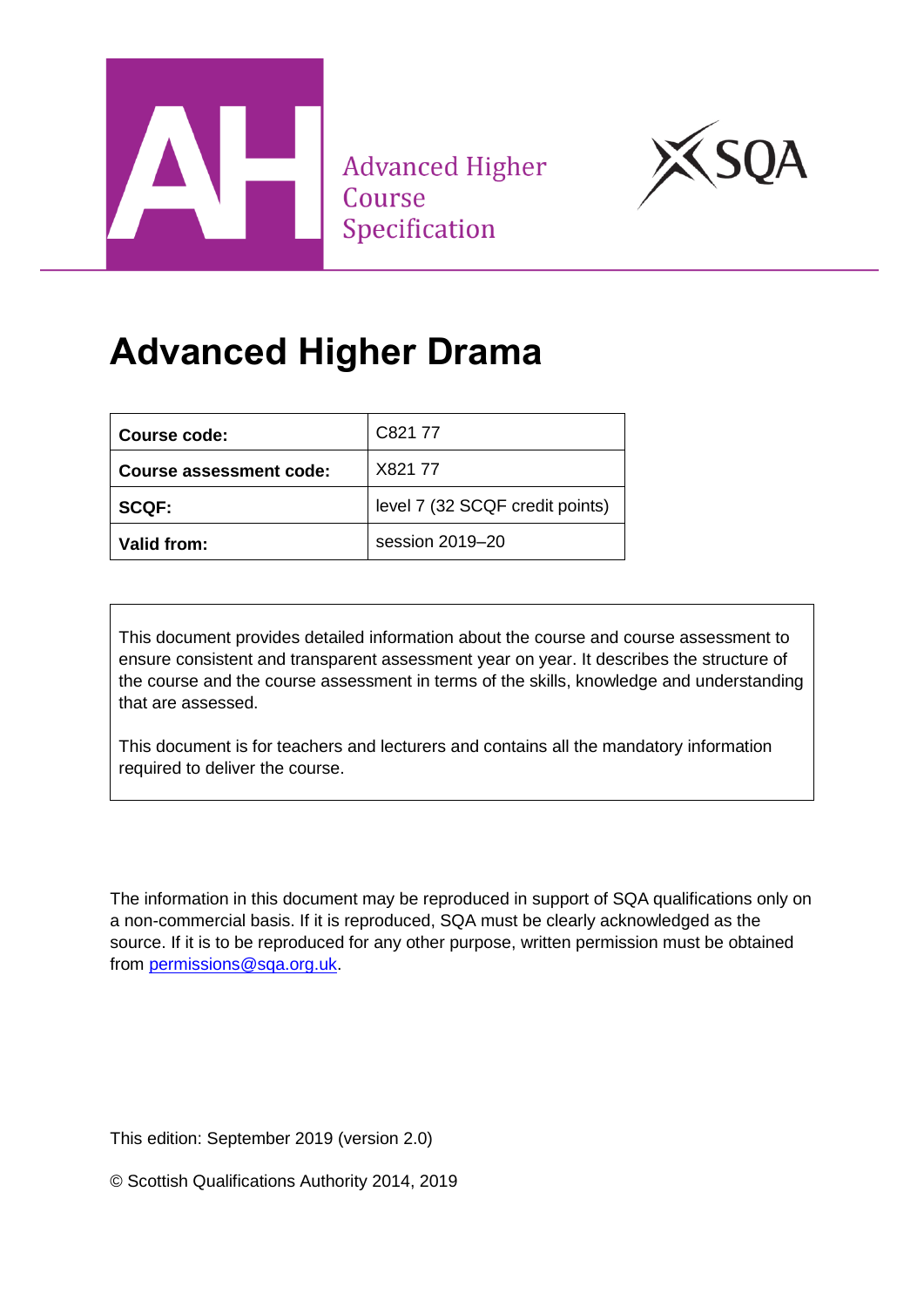# **Contents**

| <b>Course overview</b>                                              | 1              |
|---------------------------------------------------------------------|----------------|
| Course rationale                                                    | $\overline{2}$ |
| Purpose and aims                                                    | $\overline{2}$ |
| Who is this course for?                                             | 3              |
| <b>Course content</b>                                               | 4              |
| Skills, knowledge and understanding                                 | 4              |
| Skills for learning, skills for life and skills for work            | 6              |
| <b>Course assessment</b>                                            | 7              |
| Course assessment structure: project-dissertation                   | 7              |
| Project-dissertation marking instructions                           | 9              |
| Course assessment structure: assignment                             | 14             |
| Assignment marking instructions                                     | 17             |
| Course assessment structure: performance                            | 19             |
| Performance marking instructions                                    | 24             |
| Grading                                                             | 35             |
| <b>Equality and inclusion</b>                                       | 36             |
| <b>Further information</b>                                          | 37             |
| Appendix 1: course support notes                                    | 38             |
| Introduction                                                        | 38             |
| Developing skills, knowledge and understanding                      | 38             |
| Approaches to learning and teaching                                 | 41             |
| Preparing for course assessment                                     | 44             |
| Project-dissertation                                                | 44             |
| Project-dissertation examples                                       | 47             |
| Assignment - analysis of a professional theatrical production       | 48             |
| Performance                                                         | 49             |
| Developing skills for learning, skills for life and skills for work | 50             |
| <b>Appendix 2: influential practitioners</b>                        | 52             |
| Appendix 3: recommended texts                                       | 53             |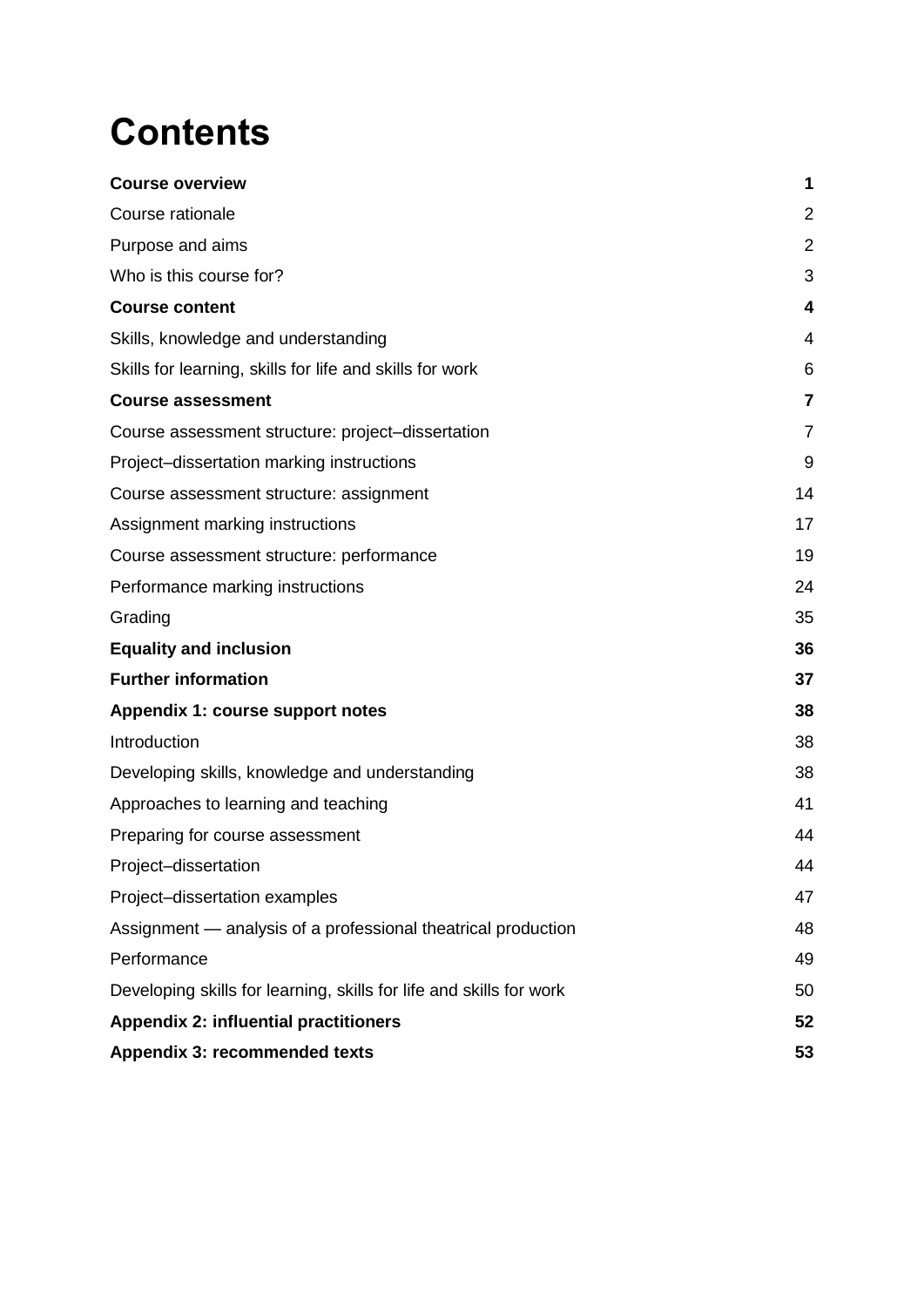# <span id="page-2-0"></span>**Course overview**

This course consists of 32 SCQF credit points, which includes time for preparation for course assessment. The notional length of time for candidates to complete the course is 160 hours.

The course assessment has three components.

| <b>Component</b>                  | <b>Marks</b> | <b>Duration</b>                 |
|-----------------------------------|--------------|---------------------------------|
| Component 1: project-dissertation | 30           | see 'Course assessment' section |
| Component 2: assignment           | 20           | 1 hour and 30 minutes           |
| Component 3: performance          | 50           | see 'Course assessment' section |

| <b>Recommended entry</b>                                                                                                                       | <b>Progression</b>                                                                                             |
|------------------------------------------------------------------------------------------------------------------------------------------------|----------------------------------------------------------------------------------------------------------------|
| Entry to this course is at the discretion<br>of the centre.                                                                                    | a range of drama-related Higher National<br>٠<br>Certificates (HNCs) and/or Higher National<br>Diplomas (HNDs) |
| Candidates should have achieved the<br>Higher Drama course or equivalent<br>qualifications and/or experience prior to<br>starting this course. | degrees in drama and related disciplines<br>٠<br>careers in the creative industries                            |

### **Conditions of award**

The grade awarded is based on the total marks achieved across all course assessment components.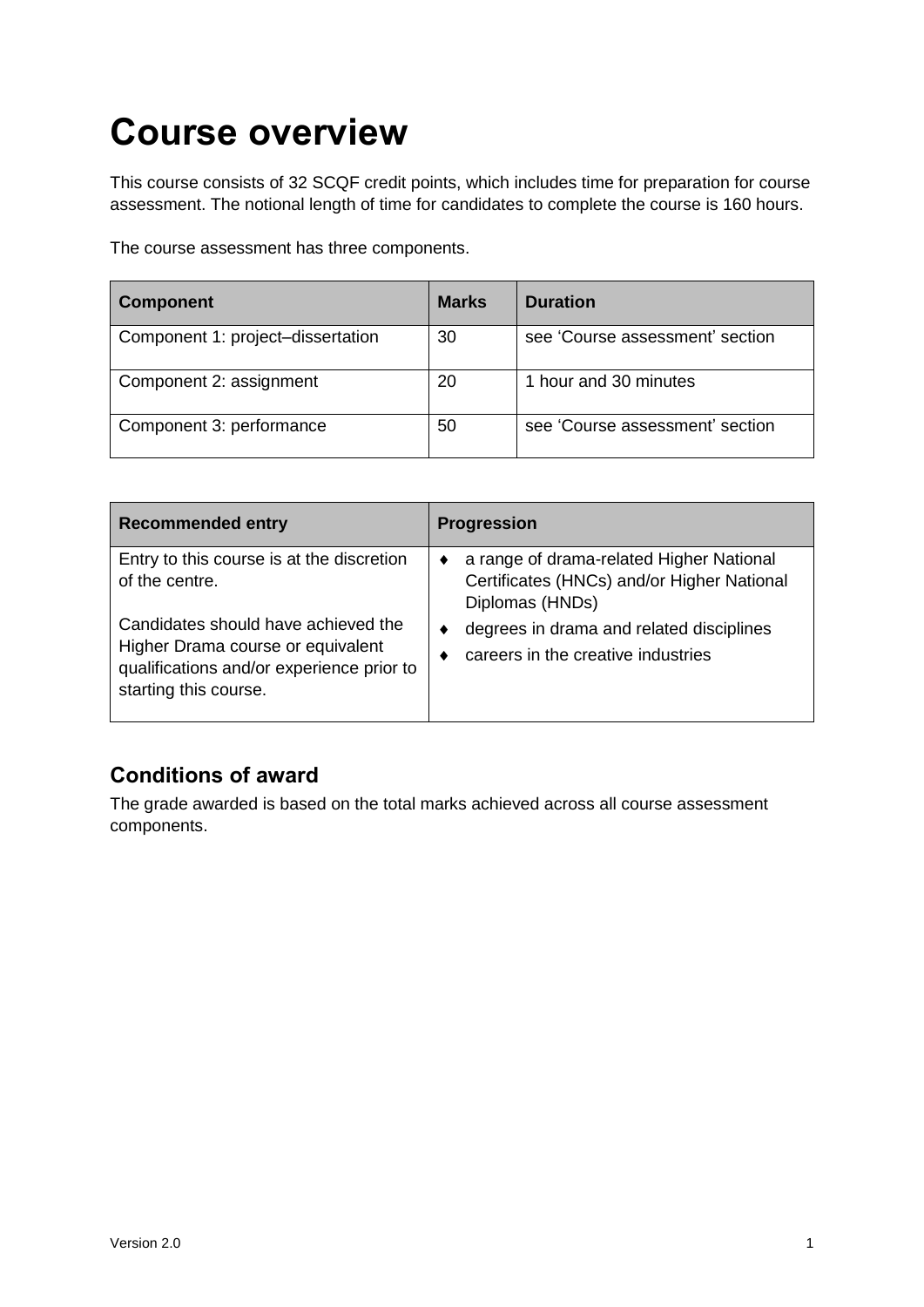# <span id="page-3-0"></span>**Course rationale**

National Courses reflect Curriculum for Excellence values, purposes and principles. They offer flexibility, provide time for learning, focus on skills and applying learning, and provide scope for personalisation and choice.

Every course provides opportunities for candidates to develop breadth, challenge and application. The focus and balance of assessment is tailored to each subject area.

This course encourages candidates to exercise their imagination and creativity. They develop important skills, attitudes, and attributes including creativity and adaptability, learning independently, critical thinking, perseverance and resilience.

Candidates develop practical skills creating and presenting drama. The course provides scope for personalisation and choice by encouraging candidates to be creative and express themselves in different ways. By exploring and analysing the work of influential theatre practitioners, the course extends the study of the art of professional theatre, its forms and its practices. The course includes:

- active involvement in devising, creating, appreciating, and using theatre to communicate with an audience
- the analysis of texts and the study of influential theatre practitioners

Learning through drama helps candidates appreciate historical, social, cultural and/or political values, identities and ideas.

# <span id="page-3-1"></span>**Purpose and aims**

The course enables candidates to explore both the practical and analytical aspects of drama.

Candidates investigate how professional theatre practice has been shaped by influential theatre practitioners.

The course aims to enable candidates to:

- develop autonomy and independent thinking skills
- analyse professional theatrical performance
- develop knowledge and understanding of professional theatre practice and influential practitioners
- investigate how theatre practitioners have influenced professional theatre
- develop knowledge and understanding of historical, social, cultural and/or political influences on drama
- apply critical, investigative and analytical skills to a performance issue
- apply creative and critical thinking to synthesise ideas and arguments
- develop analytical skills in the interpretation of texts
- develop and extend skills in performing within their chosen area of acting, directing or design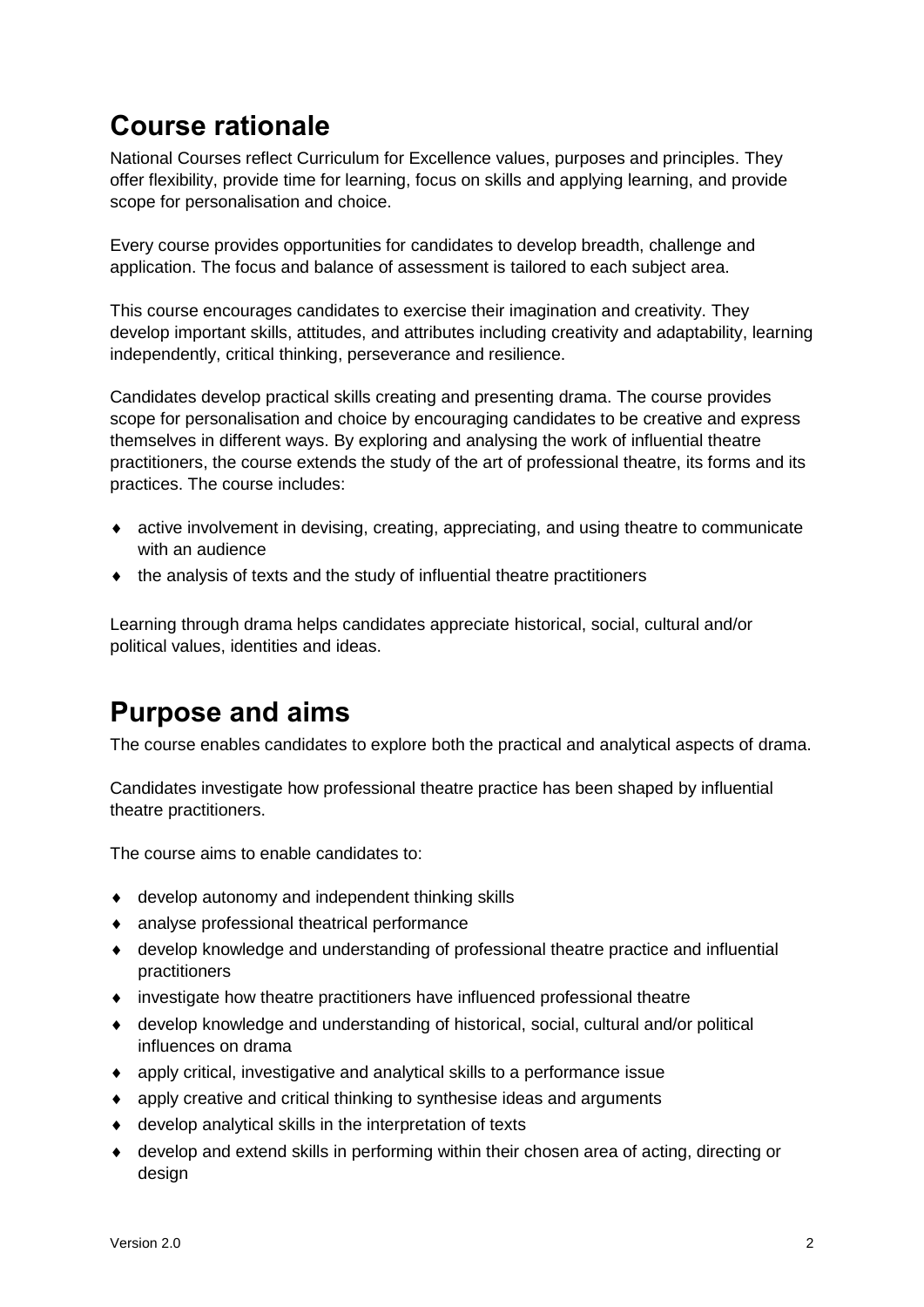- develop their skills in devising drama and interpreting complex texts
- explore how to use theatre and performance skills to communicate effectively with an audience
- develop creativity when applying skills in problem solving, analysis and evaluation

# <span id="page-4-0"></span>**Who is this course for?**

The course is suitable for candidates with an aptitude for theoretical and practical aspects of drama and for those wishing to progress to further levels of study. It allows candidates to further extend their drama skills developed through the Higher Drama course.

The course is largely learner-centred, with practical and experiential learning opportunities. The learning experiences in the course are flexible and adaptable, with opportunities for personalisation and choice. This makes it accessible, as it can be contextualised to suit a diverse range of candidates' needs and aspirations.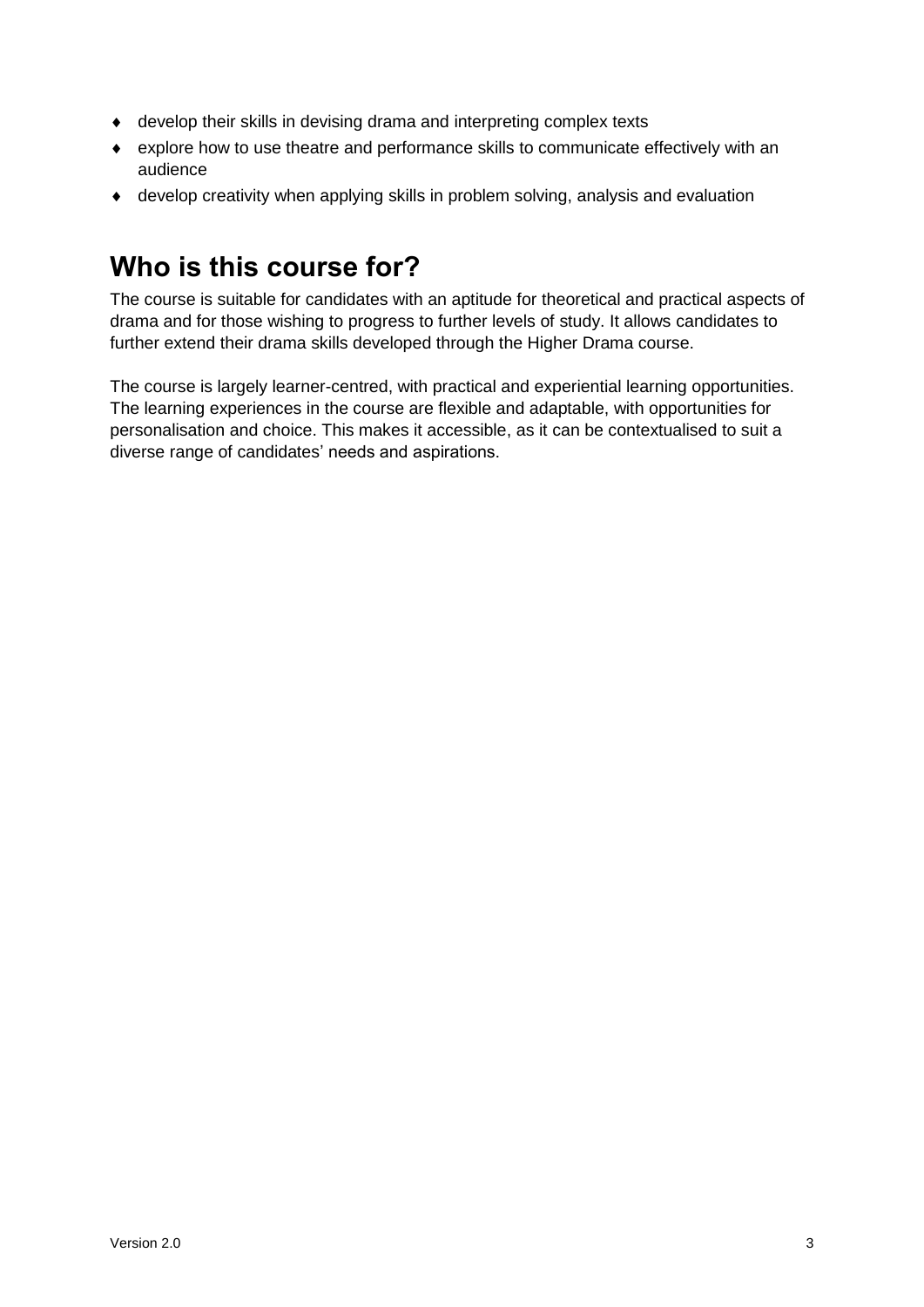# <span id="page-5-0"></span>**Course content**

The course has an integrated approach to learning, giving candidates the opportunity to develop practical and evaluative skills, as well as knowledge and understanding of professional theatre practice and influential practitioners.

Candidates explore, develop and communicate ideas and performance concepts in theatre through acting, directing, or designing. Candidates devise drama and interpret complex texts using their understanding of form, style, structure and genre. They study the work of influential theatre practitioners to inform and communicate their theatrical concept to an audience.

Candidates:

- develop knowledge and understanding of historical, social, cultural and/or political influences on drama
- learn how to evaluate their own progress and the progress of others
- consider the influence that cultural values, identities and ideas have on drama

# <span id="page-5-1"></span>**Skills, knowledge and understanding**

### **Skills, knowledge and understanding for the course**

The following provides a broad overview of the subject skills, knowledge and understanding developed in the course:

- exploring and investigating the influence, theory and practice of influential theatre practitioners
- identifying and exploring a relevant performance issue
- analysing and evaluating the impact of key productions by influential theatre practitioners
- applying creative and critical thinking to synthesise ideas and arguments
- interpreting the historical, social, cultural and/or political contexts of complex texts
- analysing and interpreting the role and craft of the actor, director, and designer
- working independently to produce a theatrical concept
- applying skills in acting, directing, or design
- creating and presenting their own theatrical concepts
- investigating how meaning can be communicated to an audience
- using a range of complex creative problem-solving, planning and evaluation skills within the creative process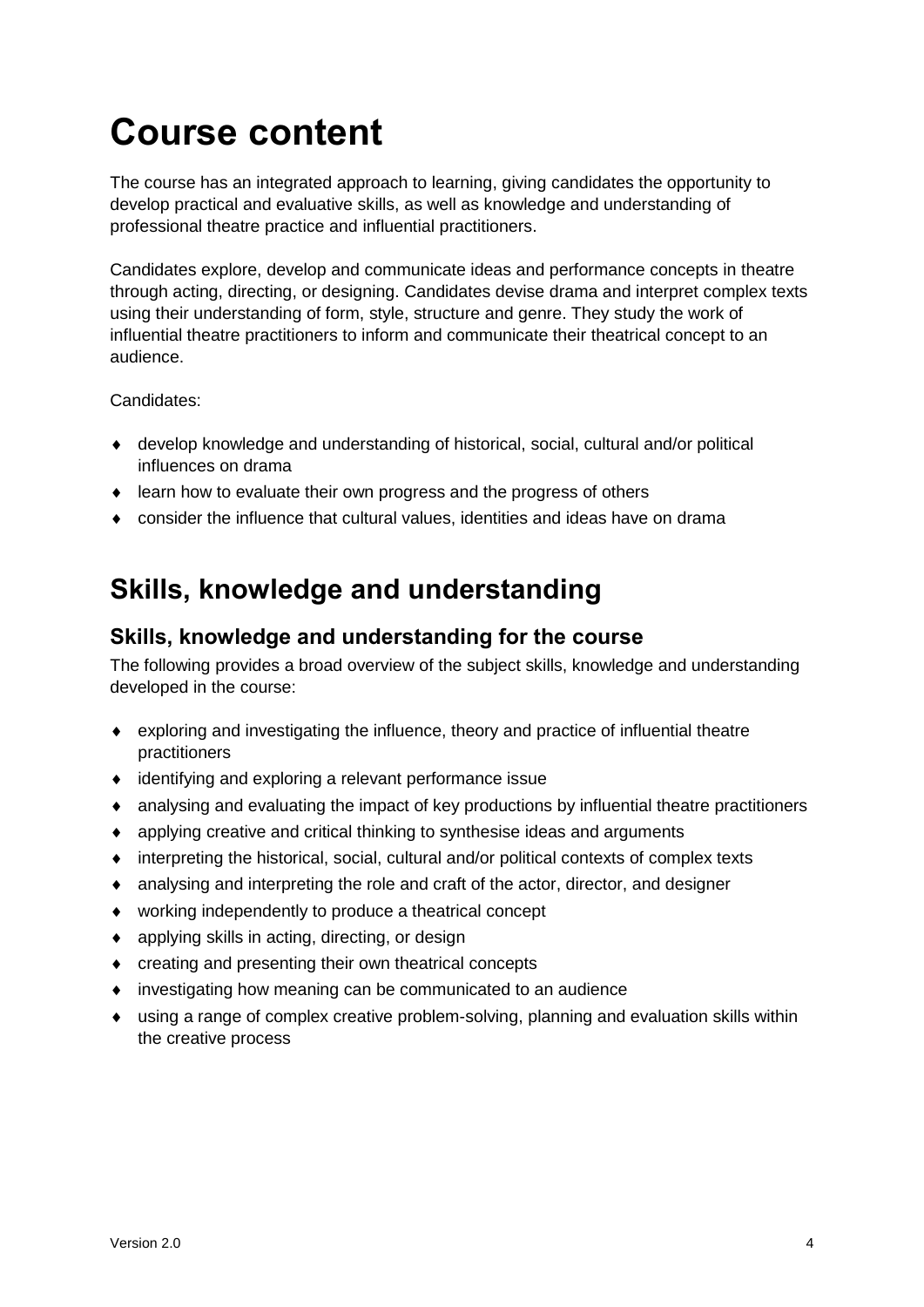### **Skills, knowledge and understanding for the course assessment**

The following provides details of skills, knowledge and understanding sampled in the course assessment:

#### **Project–dissertation**

Candidates identify a performance issue. They research relevant and current performance theories and practice, and communicate their findings in a dissertation. The dissertation must reference at least one influential theatre practitioner.

#### **Assignment**

Candidates analyse a professional theatrical production, as well as the work of at least one theatre practitioner (actor, director, and/or designer) involved in the production and produce an assignment based on a choice of two questions.

Candidates must not use the same theatrical production and/or theatre practitioner that they use in their project–dissertation.

#### **Performance**

Candidates prepare concepts for their chosen text(s) from full-length published play(s).

#### **Actor**

Candidates perform to an audience. They perform two acting roles — one interactive and one monologue. Each role must be from a different play.

The monologue must be from one part of the play. A longer speech can be edited to meet the approximate 3 minute requirement. No other actors are allowed on stage.

#### **Director**

Candidates must prepare a substantial extract, for example an act, from their chosen play. On the day of the performance, the visiting assessor selects approximately three consecutive pages for the candidate to direct in a rehearsal lasting approximately 35 minutes. It is not advisable for candidates to direct actors who are performing the same scene for their own assessment.

#### **Designer**

Candidates demonstrate their overall set design concept for their chosen play by creating a scale model set and planning concepts for two additional production roles from the following: lighting, sound, multimedia, props, costume, make-up and hair.

Skills, knowledge and understanding included in the course are appropriate to the SCQF level of the course. The SCQF level descriptors give further information on characteristics and expected performance at each SCQF level, and are available on the SCQF website.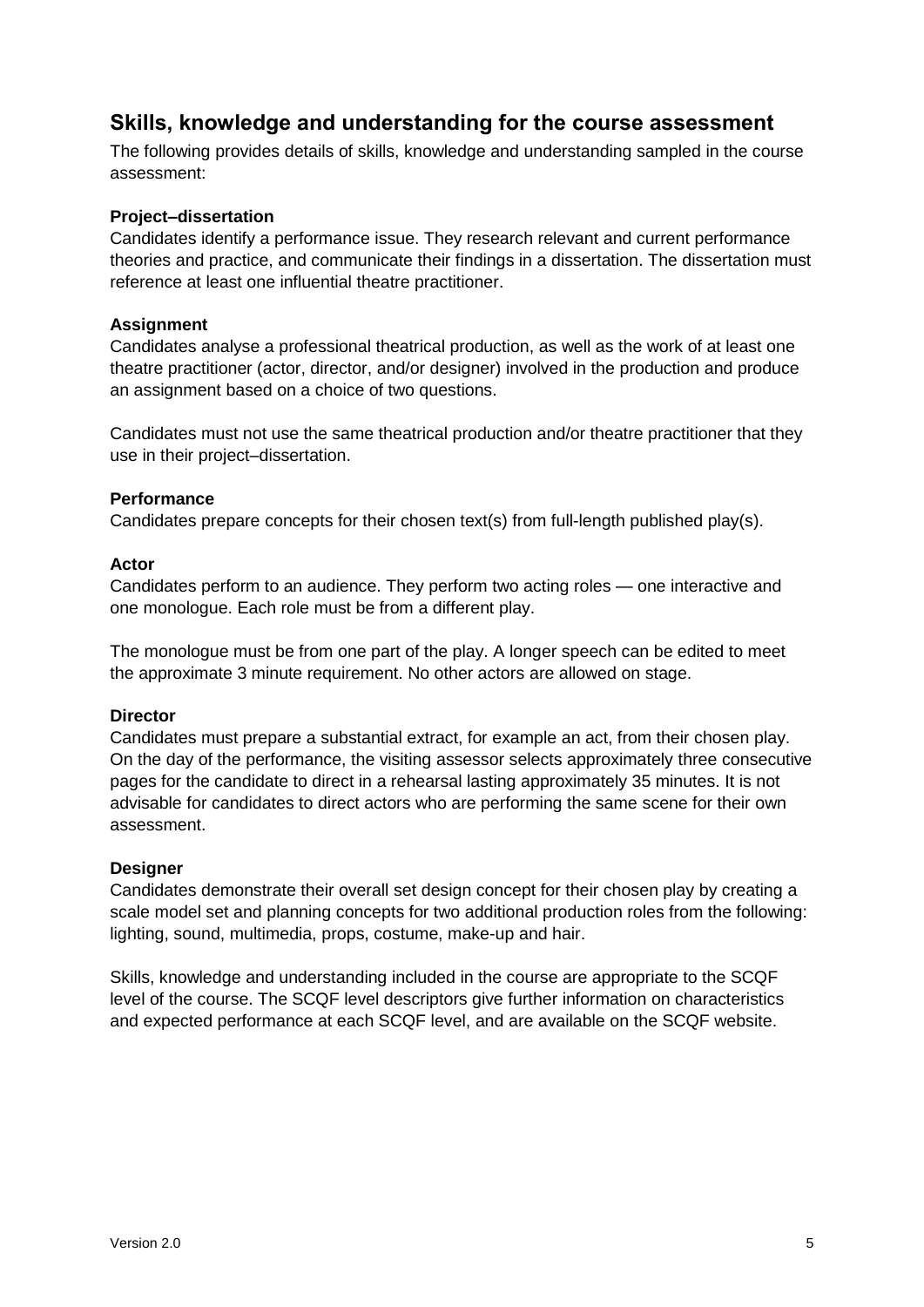# <span id="page-7-0"></span>**Skills for learning, skills for life and skills for work**

This course helps candidates to develop broad, generic skills. These skills are based on [SQA's Skills Framework: Skills for Learning, Skills for Life and Skills for Work](http://www.sqa.org.uk/sqa/63101.html) and draw from the following main skills areas:

#### **1 Literacy**

1.3 Listening and talking

#### **3 Health and wellbeing**

3.1 Personal learning

#### **4 Employability, enterprise and citizenship**

4.3 Working with others

#### **5 Thinking skills**

- 5.4 Analysing and evaluating
- 5.5 Creating

You must build these skills into the course at an appropriate level, where there are suitable opportunities.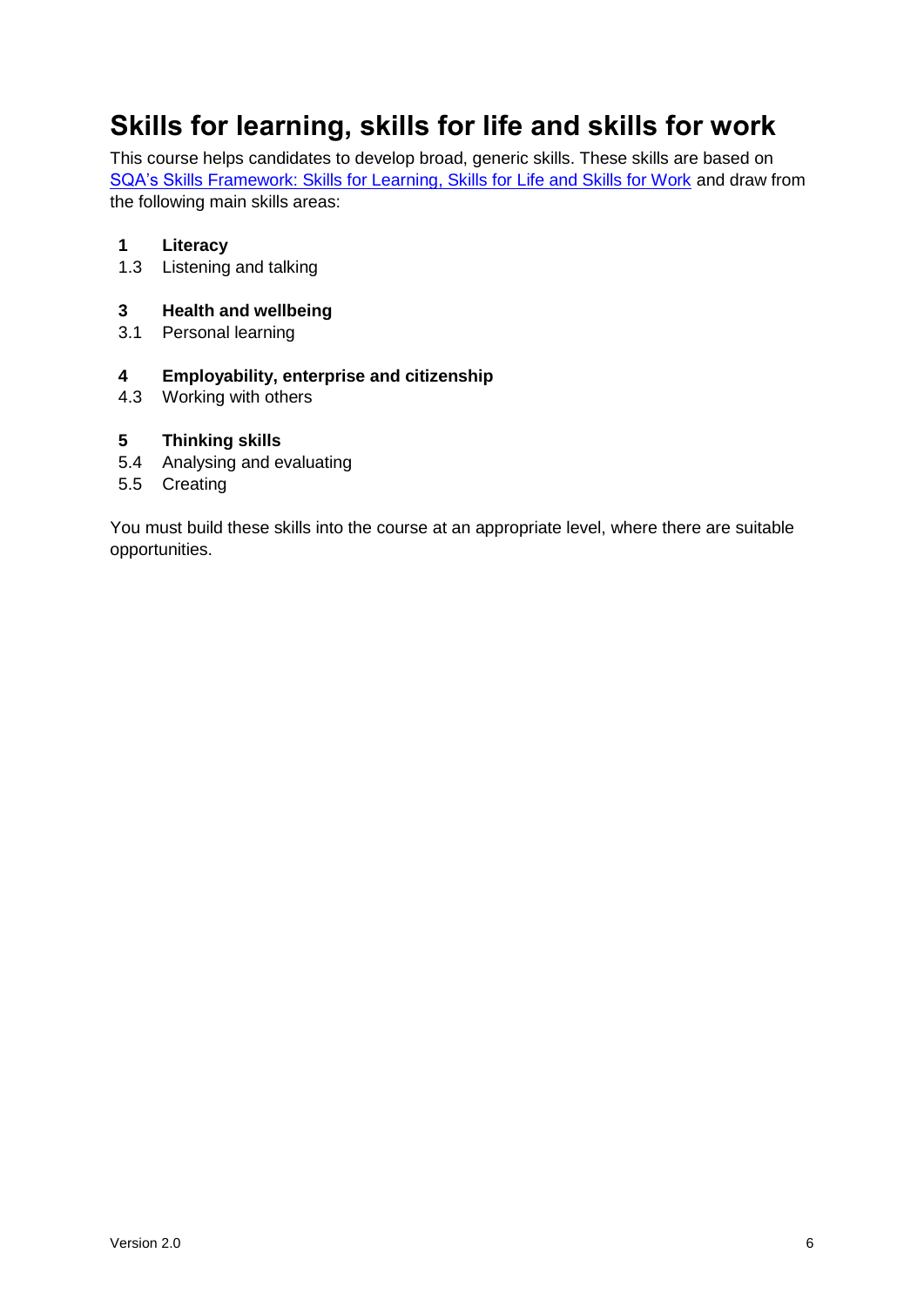# <span id="page-8-0"></span>**Course assessment**

Course assessment is based on the information in this course specification.

The course assessment meets the purposes and aims of the course by addressing:

- challenge requiring greater depth or extension of knowledge and/or skills
- application requiring application of knowledge and/or skills in practical or theoretical contexts as appropriate

This enables candidates to:

- demonstrate a depth of knowledge and understanding of performance issues
- demonstrate a depth of knowledge and understanding of influential practitioners and apply depth of knowledge and understanding of text(s) to their chosen production area in a performance
- evaluate the impact of influential practitioners on professional theatre practice
- apply and demonstrate advanced skills, knowledge and understanding to explore, create and develop a range of concepts for a text-based performance as an actor, director, or designer

## <span id="page-8-1"></span>**Course assessment structure: project–dissertation**

### **Project–dissertation 30 marks**

The project–dissertation has 30 marks out of a total of 100 marks for the course assessment.

#### **Project–dissertation overview**

Candidates identify a performance issue, carry out research and communicate their findings in a dissertation of 2,500 to 3,000 words. Candidates must acknowledge sources and include visual evidence as appropriate.

Candidates choose an aspect of drama that interests them and carry out independent research. The dissertation allows candidates to demonstrate a depth of knowledge and understanding of:

- influential theatre practitioners and their impact on professional theatre practice
- performance theories, processes and practices within the context of their identified performance issue

Candidates must decide on the focus and nature of their dissertation. The performance issue can be the same, different, or a combination of, the production role candidates use in their performance assessment. Candidates may find some appropriate performance material from discoveries made during their own practice; however, the project–dissertation requires candidates to identify alternative perspectives to their own, and to synthesise the evidence from all of their sources to produce a coherent line of argument.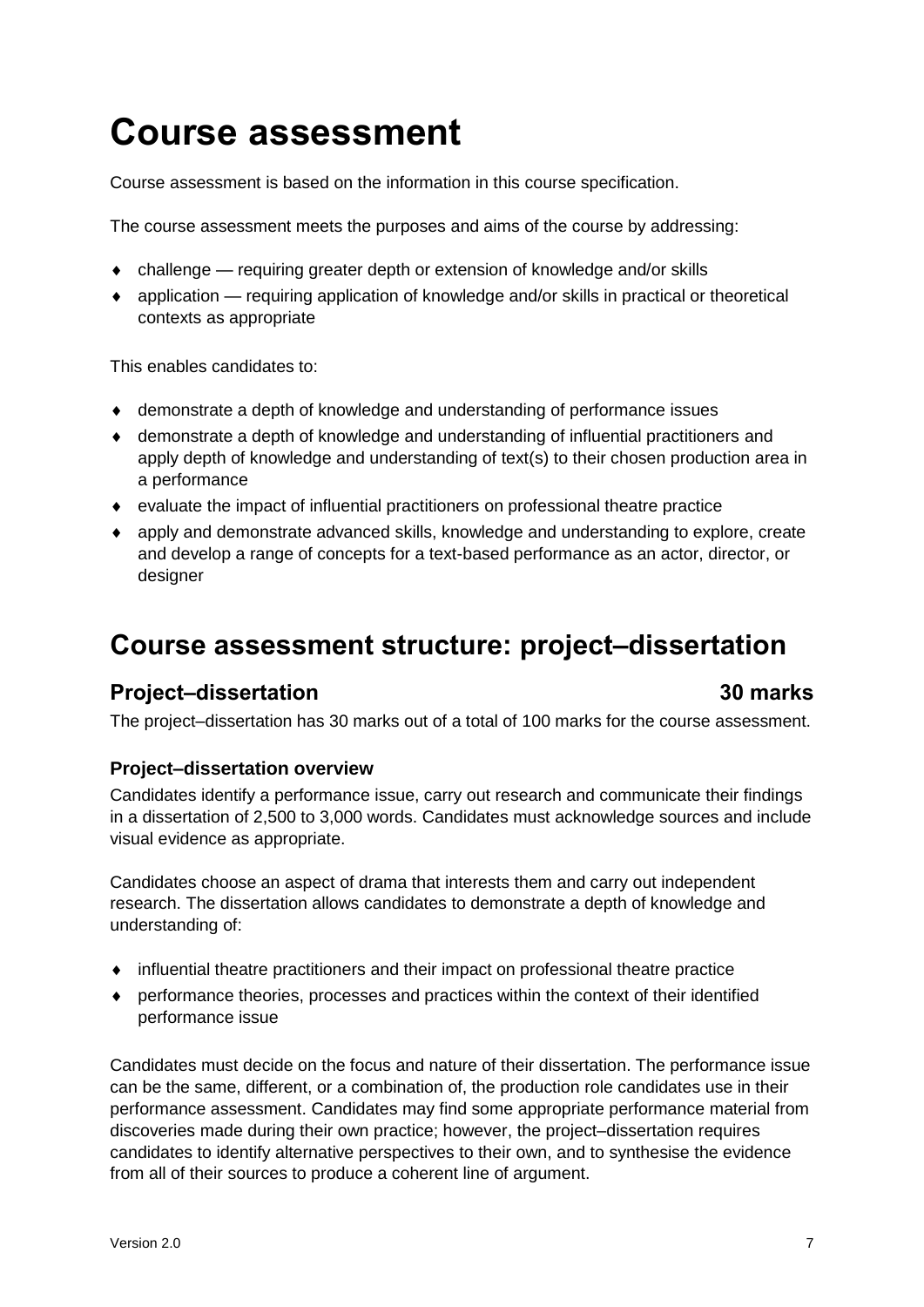#### **Setting, conducting and marking the project–dissertation**

This project-dissertation is:

- ◆ set by centres within SQA guidelines
- conducted under some supervision and control
- produced independently by the candidate

Evidence is submitted to SQA for external marking. SQA quality assures all marking.

#### **Assessment conditions**

#### **Time**

This assessment is carried out over a period of time. Candidates should start at an appropriate point in the course.

#### **Supervision, control and authentication**

The project–dissertation is conducted under some supervision and control.

Teachers and lecturers should put mechanisms in place to authenticate candidate evidence, for example:

- regular checkpoint or progress meetings with candidates
- short spot-check personal interviews
- checklists which record activity and/or progress
- photographs, film or audio evidence

#### **Resources**

There are no restrictions on the resources that candidates may access while producing their project–dissertation.

#### **Reasonable assistance**

Candidates must carry out the assessment independently. However, they can receive reasonable assistance before the formal assessment process takes place.

The term 'reasonable assistance' is used to balance the need for support with the need to avoid giving too much help. If candidates need more than what is thought to be 'reasonable assistance', they may not be ready for assessment, or they may have been entered for the wrong level of qualification.

Teachers and lecturers can give reasonable assistance on a generic basis to a class or a group of candidates, for example advice on meeting submission dates.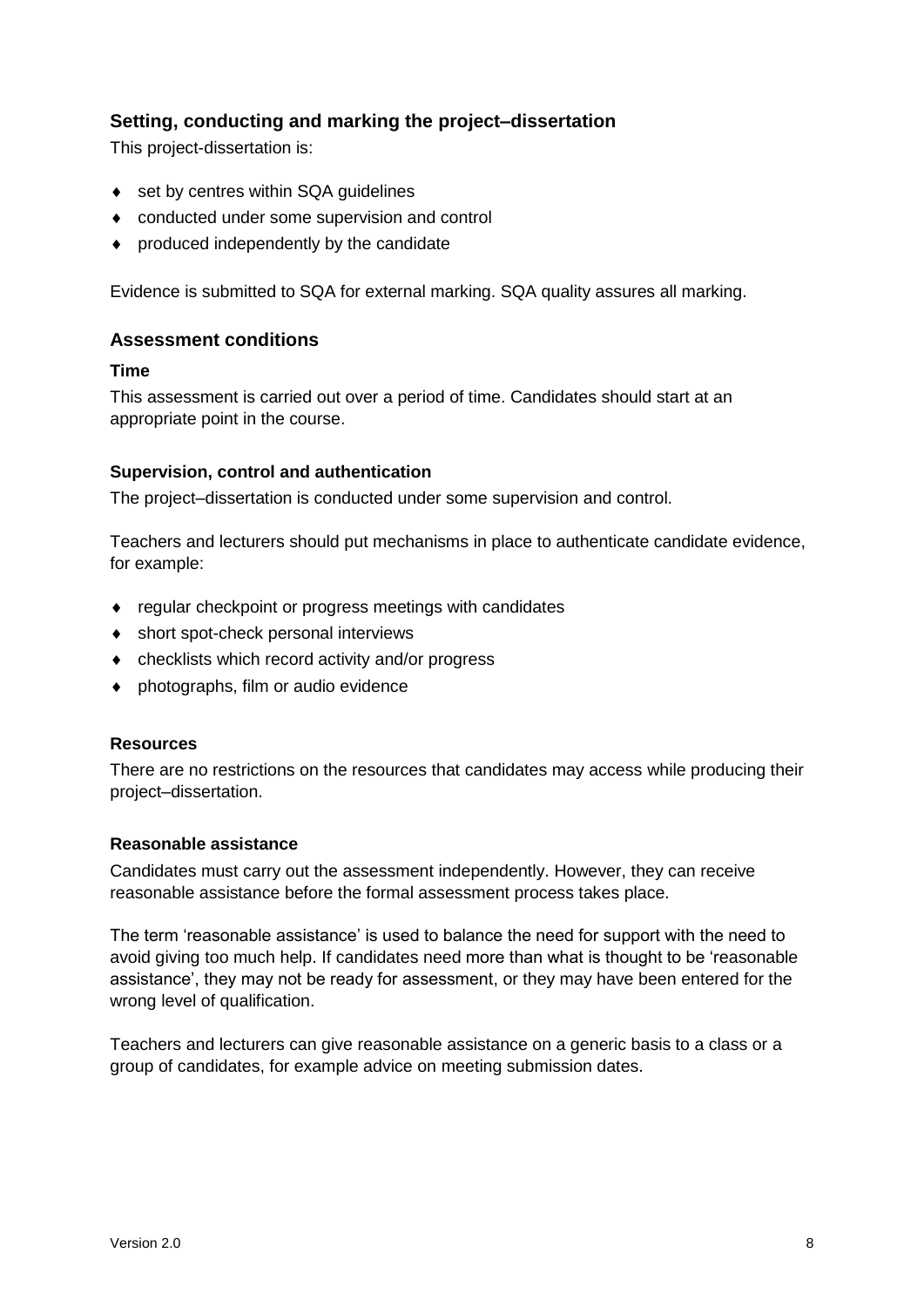Teachers and lecturers can also give reasonable assistance to candidates on an individual basis, for example by:

- approving or challenging the titles and/or questions that candidates set themselves for their project–dissertation
- supporting candidates to see a live performance
- facilitating access to video and other media
- engaging in group discussion and responding to reflections
- explaining how to present, and reference their work

If a candidate seeks clarification on the wording of the instructions for the assessment, teachers and lecturers should clarify it for the whole class.

### **Evidence to be gathered**

The following evidence is required for this assessment:

◆ candidate's completed project–dissertation

#### **Volume**

The word count for the project–dissertation should be 2,500 to 3,000 words. This includes quotations, but does not include footnotes and bibliography. Candidates must submit the word count with the completed project–dissertation

If the word count exceeds the maximum by more than 10%, a penalty is applied.

# <span id="page-10-0"></span>**Project–dissertation marking instructions**

In line with SQA's normal practice, the following marking instructions for the Advanced Higher Drama project–dissertation are addressed to the marker. They will also be helpful if you are preparing candidates for course assessment.

Candidates' evidence is submitted to SQA for external marking.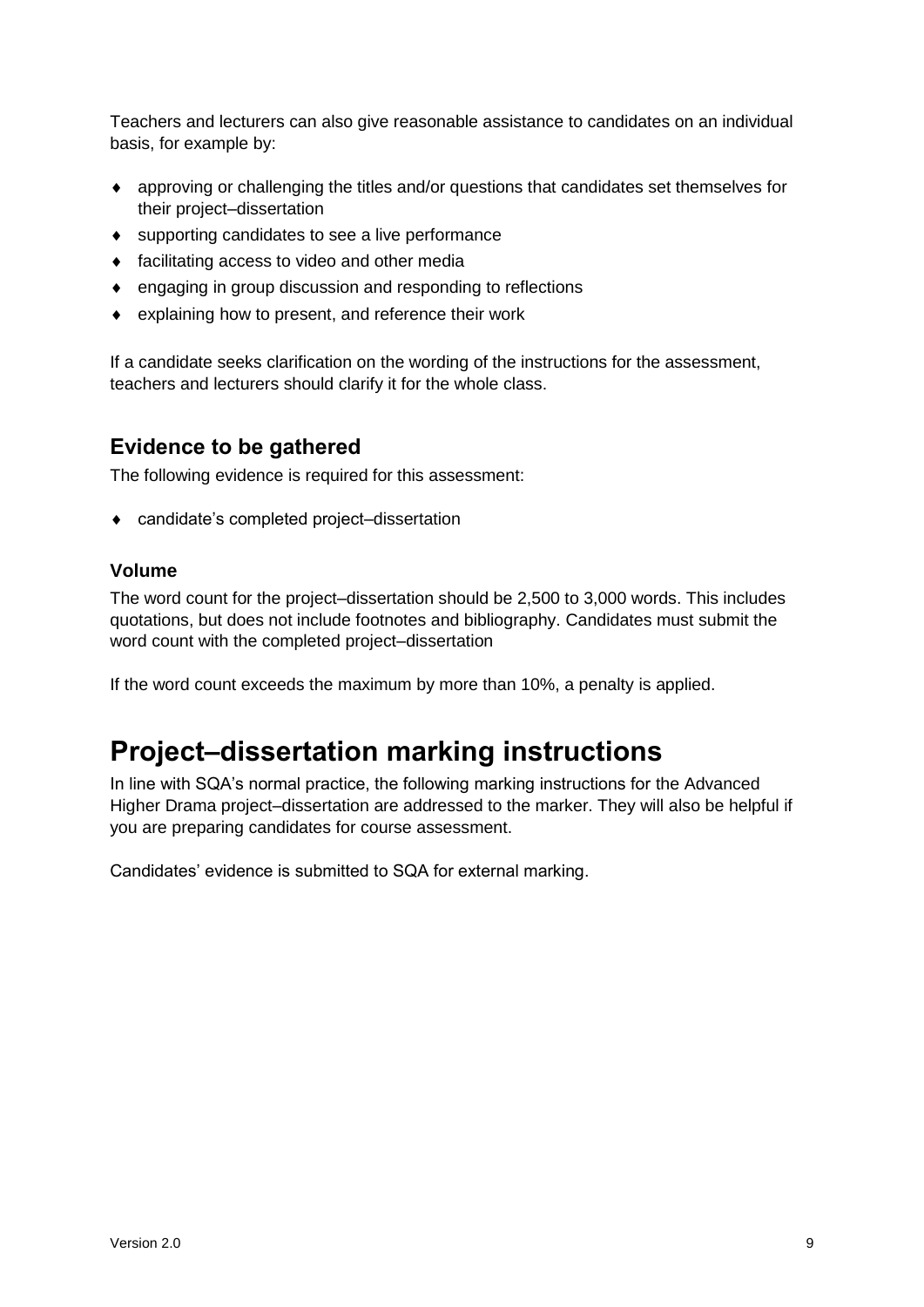### **General marking principles**

Always apply these general principles. Use them in conjunction with the detailed marking instructions, which identify the key features required in candidates' responses.

- a Always use positive marking. This means candidates accumulate marks for the demonstration of relevant skills, knowledge and understanding; marks are not deducted for errors or omissions.
- b If a candidate response does not seem to be covered by either the principles or detailed marking instructions, and you are uncertain how to assess it, you must seek guidance from your team leader.
- c For each of the sections, select the band descriptor which most closely describes the evidence gathered:
	- where the evidence almost matches the level above, award the higher available mark from the range
	- where the evidence just meets the standard described, award the lower available mark from the range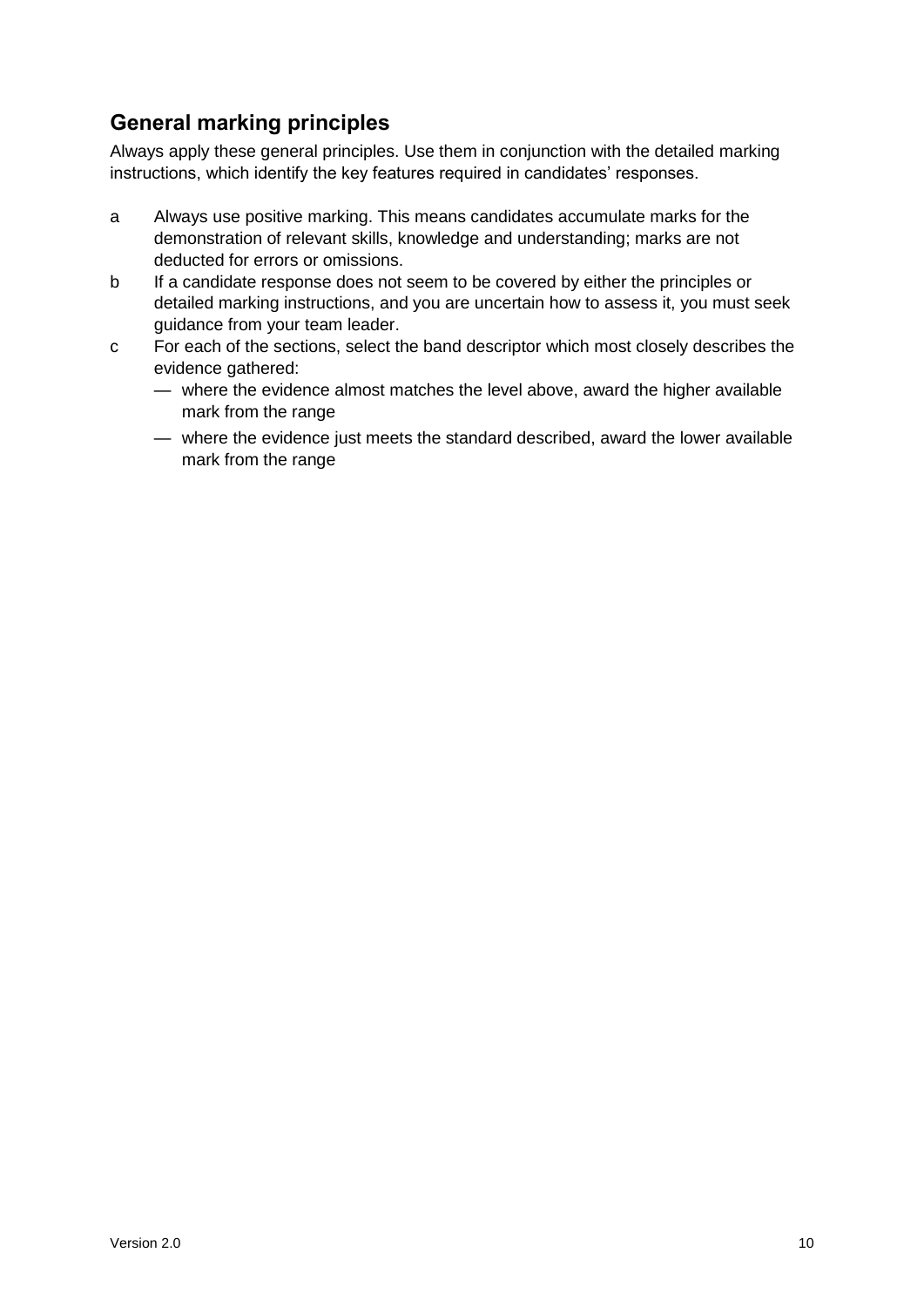### **Project–dissertation detailed marking instructions**

### **A Analysing theory and performance examples that explore a chosen performance issue**

Award marks according to how the candidate:

- describes specific features of performance and aspects of theory relevant to their issue
- explains and develops these features regarding the issue (using examples, and/or contextual evidence)
- uses valid sources, such as reference to theory, critical perspectives and performances

Award a maximum of 10 marks.

| <b>Activity</b>                                                      | <b>Marks</b> | <b>Comment</b>                                                                                                                                                                                                                                                                                                 |
|----------------------------------------------------------------------|--------------|----------------------------------------------------------------------------------------------------------------------------------------------------------------------------------------------------------------------------------------------------------------------------------------------------------------|
| Analysing<br>theory and<br>performance<br>examples that<br>explore a | $9 - 10$     | Highly detailed examples of features of performance and<br>aspects of theory are effectively used to develop an<br>insightful argument. A consistent depth of understanding<br>supports the analysis and draws out implications. Coherent<br>and accurate references.                                          |
| chosen<br>performance<br>issue                                       | $7 - 8$      | Detailed examples of features of performance and aspects<br>of theory are effectively used to develop a relevant<br>argument. Detailed analysis explains and draws out<br>implications. Accurate references.                                                                                                   |
|                                                                      | $5 - 6$      | Fairly detailed examples of features of performance and<br>aspects of theory are effectively used to develop a mostly<br>relevant argument. Mostly detailed analysis, draws out<br>some implications. Adequate references. Any<br>misunderstandings are in areas not central to the argument.                  |
|                                                                      | $3 - 4$      | Some detailed examples of features of performance and<br>aspects of theory are used in an attempt to develop an<br>argument and/or present the issue. Some relevant,<br>straightforward analysis that falls short of drawing out<br>implications. Basic references. Some misunderstandings in<br>the argument. |
|                                                                      | $1 - 2$      | Limited examples of features of performance and/or aspects<br>of theory are used in an attempt to present the issue.<br>Analysis can be imbalanced and lacking in relevance. Some<br>limited references. Misunderstandings in the argument,<br>confused at times.                                              |
|                                                                      | 0            | No examples of features of performance or aspects of<br>theory. No valid references.                                                                                                                                                                                                                           |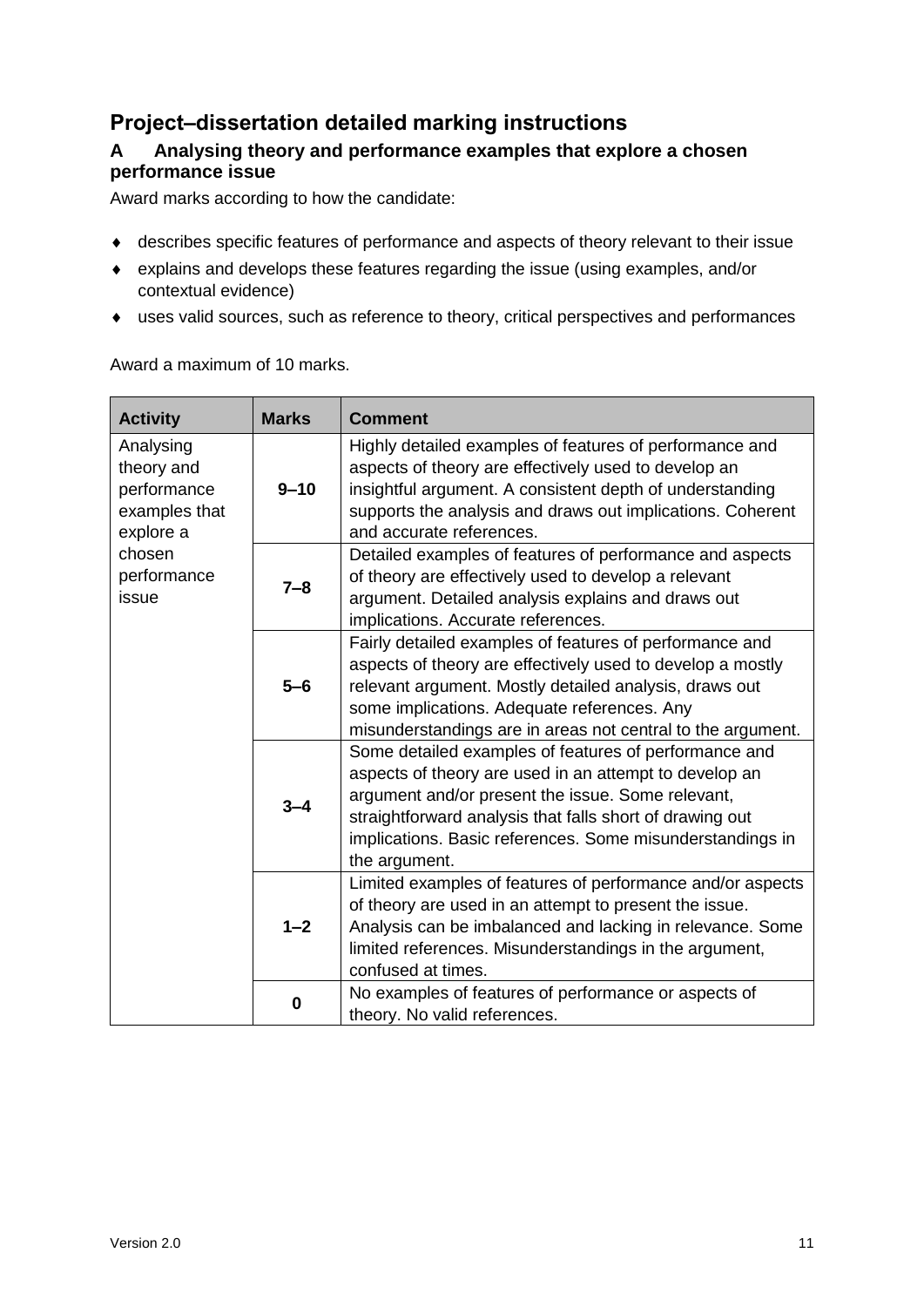### **B Synthesising by comparing and contrasting different ways the performance issue has been explored**

Synthesis involves the linking of knowledge and/or information from within or between sources. Award marks according to how the candidate:

- organises their material to draw out contrasts and comparisons
- shows a breadth of research (for example from across different forms and styles, between early and late work of a practitioner or company)
- shows a depth of understanding of their chosen area by combining a series of examples for building or challenging an argument
- critically considers the work of a practitioner or company

Award a maximum of 10 marks.

| <b>Activity</b>                                                                                        | <b>Marks</b> | <b>Comment</b>                                                                                                                                                                                                                                                                                                                                                    |
|--------------------------------------------------------------------------------------------------------|--------------|-------------------------------------------------------------------------------------------------------------------------------------------------------------------------------------------------------------------------------------------------------------------------------------------------------------------------------------------------------------------|
| Synthesising by<br>comparing and<br>contrasting<br>different ways the<br>performance<br>issue has been | $9 - 10$     | Shows an excellent understanding of the issue by the<br>selection and organisation of materials. Draws out contrasts<br>and comparisons through a range of highly relevant<br>examples, leading to an insightful argument. Practitioner or<br>company work is fully considered, with creative thinking.<br>Highly effective use of primary and secondary sources. |
| explored                                                                                               | $7 - 8$      | Shows a good understanding of the issue by the selection<br>and organisation of materials. Draws out contrasts and<br>comparisons through a relevant range of examples, leading<br>to a convincing argument. Practitioner or company work is<br>considered, with some creative thinking. Effective use of<br>primary and secondary sources.                       |
|                                                                                                        | $5-6$        | Shows some understanding of the issue by the selection<br>and organisation of materials. Draws out some contrasts<br>and comparisons. Fairly broad range of examples, leading<br>to a sound argument. Practitioner or company work is<br>compared. Some use of primary and secondary sources.                                                                     |
|                                                                                                        | $3 - 4$      | Shows a basic understanding of the issue by the selection<br>and organisation of materials. Contrasts and comparisons<br>are limited. Inconsistent use of examples, leading to a basic<br>argument. Practitioner or company work is included, with<br>limited or implied comparison. Some use of primary and/or<br>secondary sources.                             |
|                                                                                                        | $1 - 2$      | Shows a simplistic understanding of the issue by the<br>selection and organisation of materials. Little attempt to<br>contrast and compare. Lack of relevant examples, leading<br>to a limited argument. Minimal practitioner or company work<br>is included. Limited use of sources.                                                                             |
|                                                                                                        | $\mathbf 0$  | No understanding of the issue. Poorly organised. No<br>attempt to draw comparisons or contrasts. No practitioner or<br>company work.                                                                                                                                                                                                                              |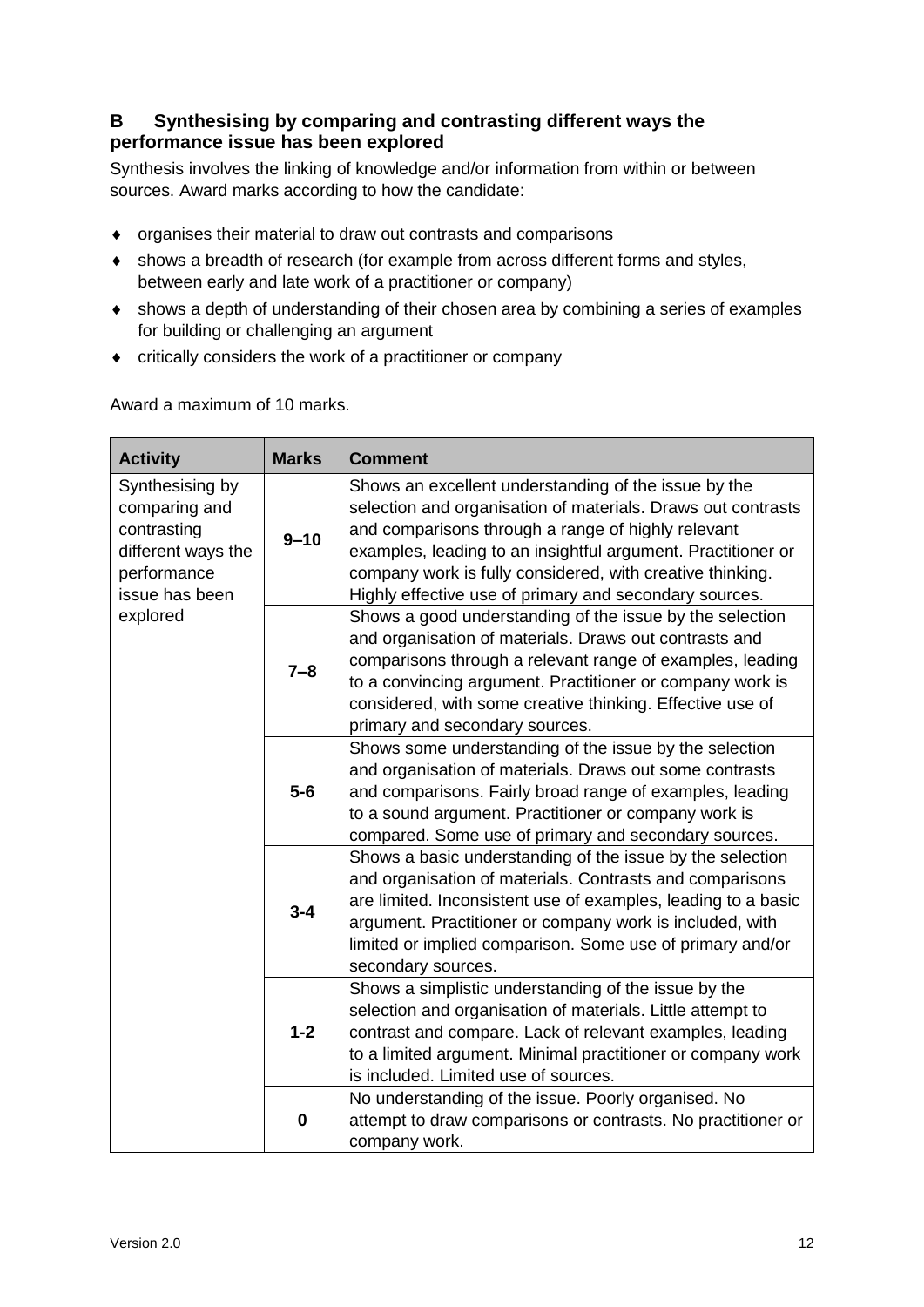#### **C Expressing an argument leading up to an evaluative conclusion**

Award marks according to how the candidate:

- maintains a focus on their chosen title, which connects the researched material into an overarching thesis
- expresses and reflects on the research in their own voice, offering evaluative comment on their sources
- $\bullet$  builds to a conclusion of how they perceive their area of research

Award a maximum of 10 marks.

| <b>Activity</b>                                                           | <b>Marks</b> | <b>Comment</b>                                                                                                                                                                                                                                                                                                                                                                                          |
|---------------------------------------------------------------------------|--------------|---------------------------------------------------------------------------------------------------------------------------------------------------------------------------------------------------------------------------------------------------------------------------------------------------------------------------------------------------------------------------------------------------------|
| Expressing an<br>argument<br>leading up to an<br>evaluative<br>conclusion | $9 - 10$     | A coherent and rigorous dissertation focusing firmly on the<br>chosen title. Consistently clear and lucid argument develops<br>naturally from a securely structured series of well-analysed<br>and synthesised examples. The enquiry is led by a fluent<br>expression of opinion in their own voice. Personal thinking<br>drives the exploration of material, leading to a<br>comprehensive conclusion. |
|                                                                           | $7 - 8$      | A consistently focused dissertation on the chosen title.<br>Clear, lucid and relevant argument develops from a well-<br>structured range of analysed material. Consistently returns<br>to their own voice to express a clear opinion. Creates a<br>coherent line of argument, leading to a convincing<br>conclusion.                                                                                    |
|                                                                           | $5-6$        | A focused dissertation on the chosen title. Analysed<br>material applied to develop a mainly relevant argument.<br>Mostly clear on the chosen area. Regular reflective and<br>evaluative comments show their opinion. Structure is<br>effective in developing a mainly coherent line of argument,<br>leading to a sound conclusion.                                                                     |
|                                                                           | $3 - 4$      | A straightforward dissertation on the chosen title. Offers a<br>limited argument. At times loses clarity through structure or<br>choice of material. Limited reflective and evaluative<br>comments in their own voice, leading to a basic conclusion.                                                                                                                                                   |
|                                                                           | $1 - 2$      | A simplistic dissertation that often fails to directly address<br>the chosen title. Structure lacks clarity. Lacks discernment<br>between relevant and irrelevant points. Basic reflective and<br>evaluative comments in their own voice, leading to a<br>simplistic conclusion.                                                                                                                        |
|                                                                           | $\mathbf 0$  | Dissertation offers no attempt to relate argument to chosen<br>title. No attempt to relate researched materials to the<br>chosen title. Discussion, when attempted, is inappropriate or<br>confused. No conclusion.                                                                                                                                                                                     |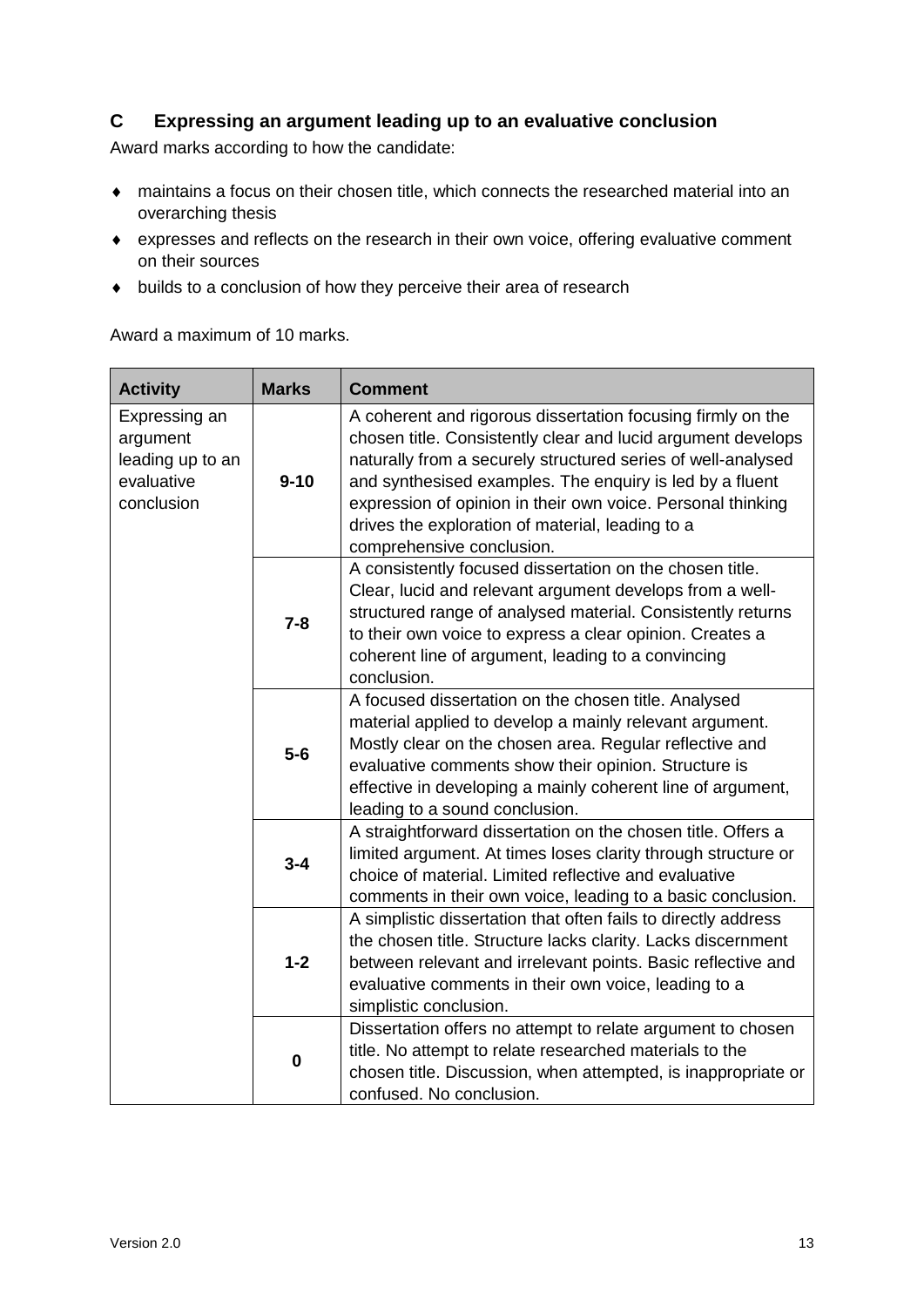# <span id="page-15-0"></span>**Course assessment structure: assignment**

### **Assignment 20 marks**

The assignment has 20 marks out of a total of 100 marks for the course assessment.

### **Assignment overview**

The assignment has two stages:

- ◆ research
- production of evidence

Candidates analyse a professional theatrical production and the work of at least one theatre practitioner (actor, director, and/or designer) involved in the production, in an extended response.

The analysis could be of a live performance, a live-streamed performance, a recorded 'live' theatrical performance or a historical performance. The performance must be a play: it must not be a musical, pantomime, ballet or opera.

Candidates must not use the same theatrical production and/or theatre practitioner that they use in their project–dissertation.

The assignment gives candidates an opportunity to demonstrate the following skills, knowledge and understanding within a performance analysis context:

- research and investigate their chosen question within the context of the performance, using sources of information
- research a minimum of one theatre practitioner involved in the production from an actor, director, and/or designer
- demonstrate knowledge and understanding of theatre practice and the chosen practitioner in relation to the performance
- analyse a professional theatrical production in response to the chosen question
- structure information and present a well-reasoned argument and conclusion, supported by evidence

### **Setting, conducting and marking the project**

The assignment is set by centres within SQA guidelines. SQA provides candidates with a choice of two questions for the assignment. Evidence is submitted to SQA for external marking. SQA quality assures all marking.

SQA issues a choice of two performance analysis questions at the start of the academic session to allow candidates to engage in productions early, and to start sourcing appropriate resources and research.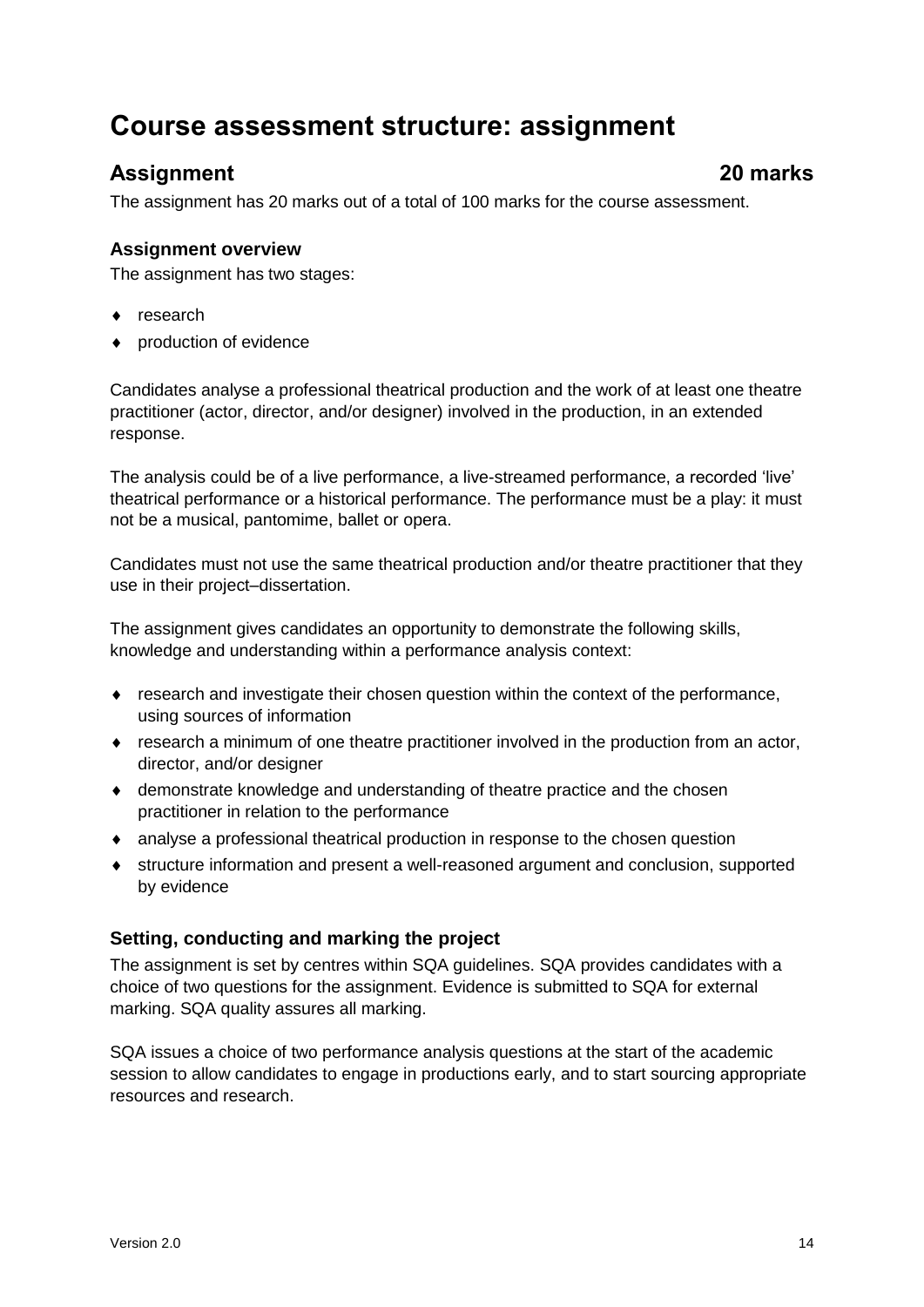#### **Assessment conditions**

#### **Time**

Candidates should undertake the research stage at an appropriate point in the course, normally when they have developed the necessary skills, knowledge and understanding.

In the research stage, candidates choose a question which allows them to analyse and evaluate a theatrical production. They research their chosen question and their theatrical production. Candidates then organise their findings to address the question, using the Drama resource sheet to collate their summary of research evidence and key references. The research stage is designed to be completed over a notional period of 8 hours.

Candidates have 1 hour and 30 minutes to complete the production of evidence for assessment. This must be done in one sitting.

Candidates must complete the production of evidence stage in time to meet the submission date set by SQA.

#### **Supervision, control and authentication**

The research stage is conducted under some supervision and control.

Teachers and lecturers should put mechanisms in place to authenticate candidate evidence, for example:

- regular checkpoint or progress meetings with candidates
- ◆ short spot-check personal interviews
- checklists which record activity and/or progress
- ◆ photographs, film or audio evidence

Group work approaches are acceptable as part of the research stage. However, there must be clear evidence to show that each individual candidate meets the evidence requirements of the assignment.

The production of evidence stage is conducted under a high degree of supervision and control. This means that candidates must:

- be in direct sight of the teacher or lecturer or other responsible person during the period of the assessment
- not communicate with each other

#### **Resources**

During the research stage, there are no restrictions on the resources to which candidates may have access.

During the production of evidence stage, candidates must only have access to their prepared Drama resource sheet.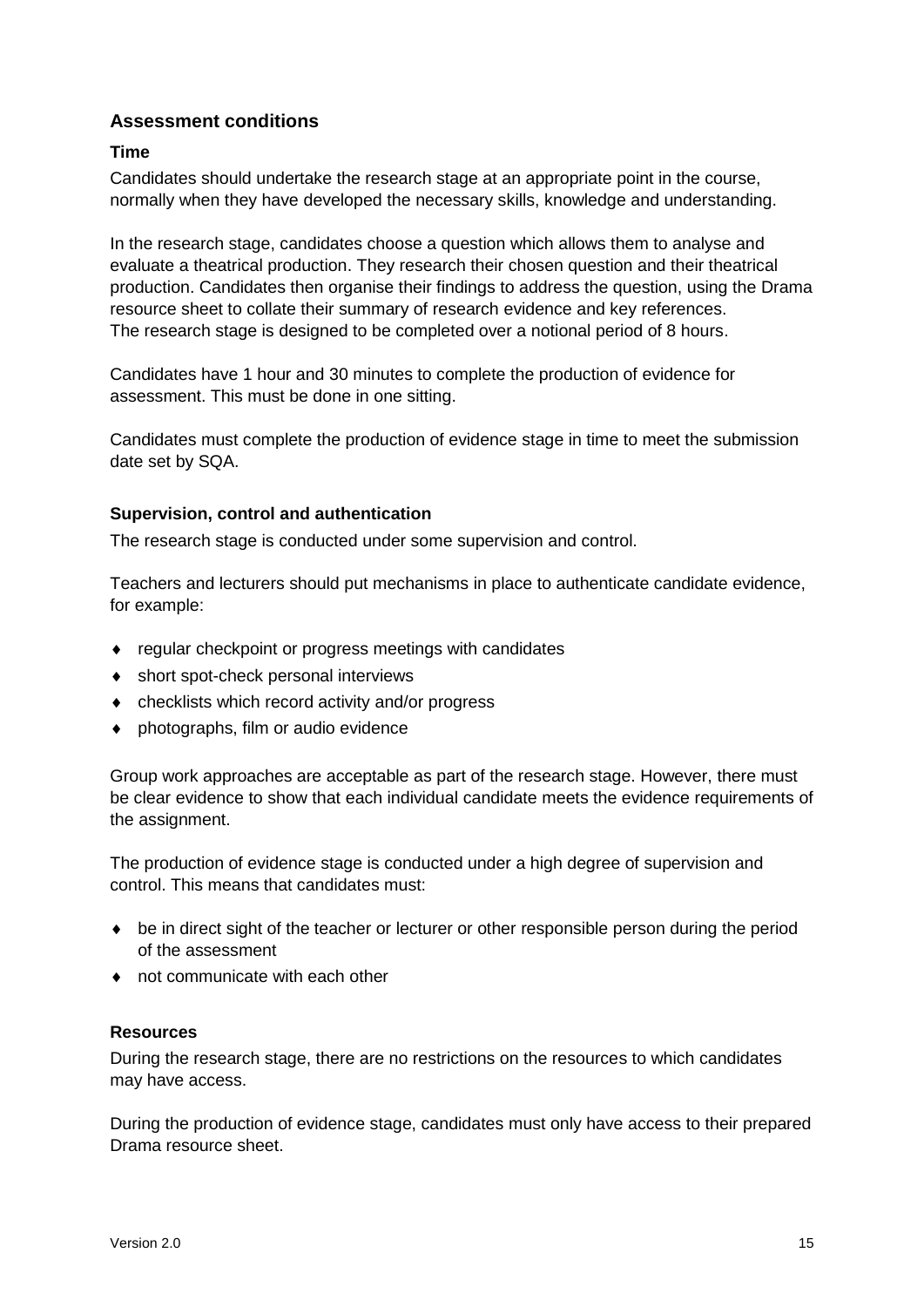#### **Reasonable assistance**

Candidates must carry out the assessment independently. However, they can receive reasonable assistance before the formal assessment process takes place.

The term 'reasonable assistance' is used to balance the need for support with the need to avoid giving too much help. If candidates need more than what is thought to be 'reasonable assistance', they may not be ready for assessment, or they may have been entered for the wrong level of qualification.

Teachers and lecturers can give reasonable assistance on a generic basis to a class or a group of candidates (for example, advice on how to develop an assignment plan). Teachers and lecturers can also give reasonable assistance to candidates on an individual basis. If a candidate seeks clarification on the wording of the instructions for the assessment, teachers and lecturers should clarify it for the whole class.

Teachers and lecturers may provide reasonable guidance on the question which enables candidates to meet all the requirements of the assignment. They may also guide candidates on the likely availability and accessibility of resources for their chosen question.

In the **research stage**, reasonable assistance may include:

- directing candidates to the 'Instructions for candidates' section in the coursework assessment task
- clarifying instructions and/or requirements of the task
- advising candidates on the choice of a question
- advising candidates on possible sources of information
- arranging visits to enable candidates to gather evidence
- interim progress checks

In preparing for the **production of evidence stage**, reasonable assistance may include advising candidates of the nature and volume of specified resources that may be used to support the production of evidence.

At any stage, reasonable assistance does not include:

- $\bullet$  directing candidates to specific resources to be used
- providing model answers or writing frames specific to the task, such as outlines, paragraph headings or section headings
- providing detailed feedback on drafts, including marking

### **Evidence to be gathered**

The following evidence is required:

- completed assignment
- ◆ Drama resource sheet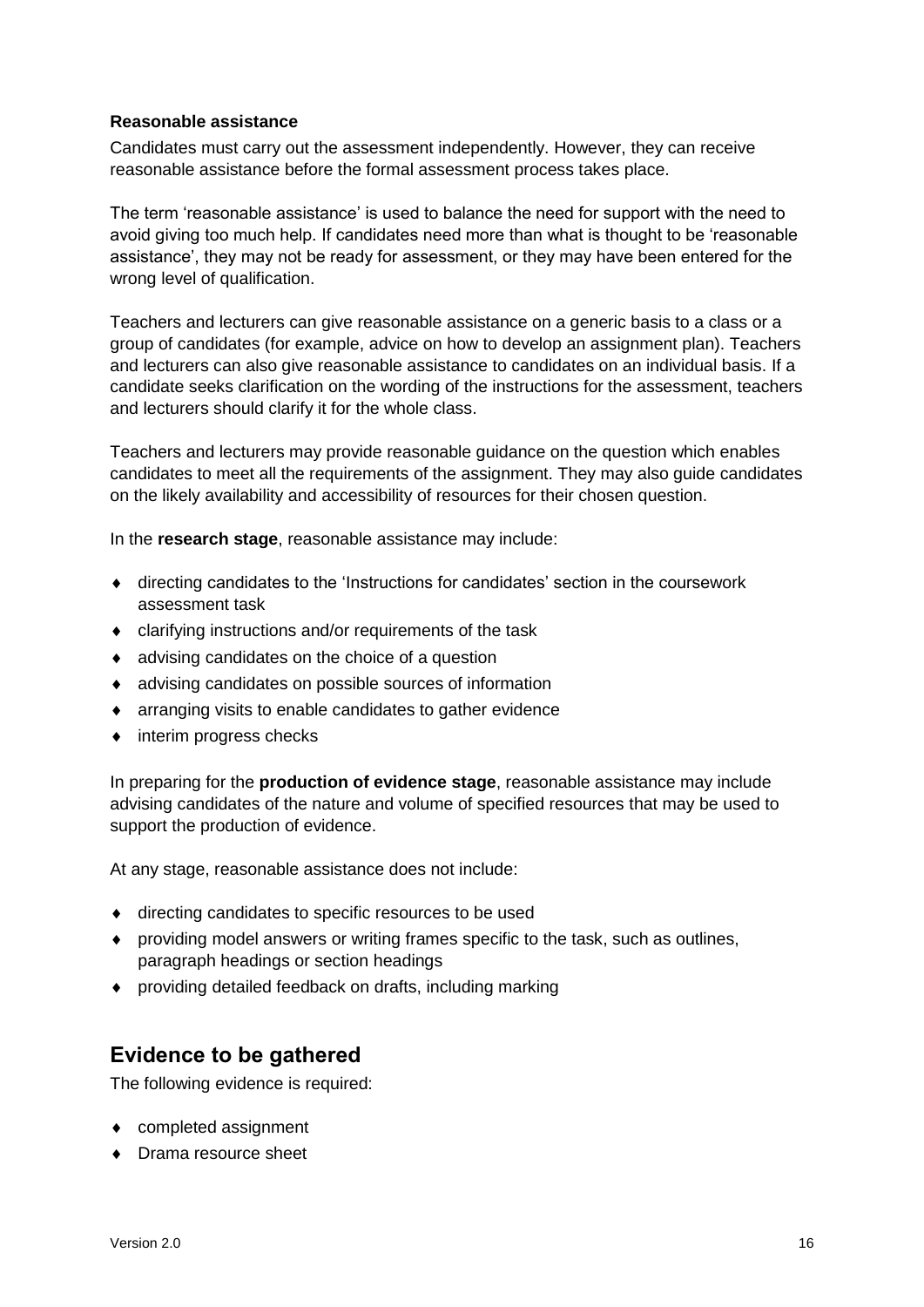If a candidate does not submit a resource sheet, a penalty of 4 marks out of the total of 20 marks is applied.

### **Volume**

There is no word count for the assignment.

The resource sheet must be a single-side of A4 paper with no more than 250 words.

# <span id="page-18-0"></span>**Assignment marking instructions**

In line with SQA's normal practice, the following marking instructions for the Advanced Higher Drama assignment are addressed to the marker. They will also be helpful if you are preparing candidates for course assessment.

Candidates' evidence is submitted to SQA for external marking.

### **General marking principles**

Always apply these general principles. Use them in conjunction with the detailed marking instructions, which identify the key features required in candidates' responses.

- a Always use positive marking. This means candidates accumulate marks for the demonstration of relevant skills, knowledge and understanding; marks are not deducted for errors or omissions.
- b If a candidate response does not seem to be covered by either the principles or detailed marking instructions, and you are uncertain how to assess it, you must seek guidance from your team leader.
- c For each of the sections, select the band descriptor which most closely describes the evidence gathered:
	- where the evidence almost matches the level above, award the higher available mark from the range
	- where the evidence just meets the standard described, award the lower available mark from the range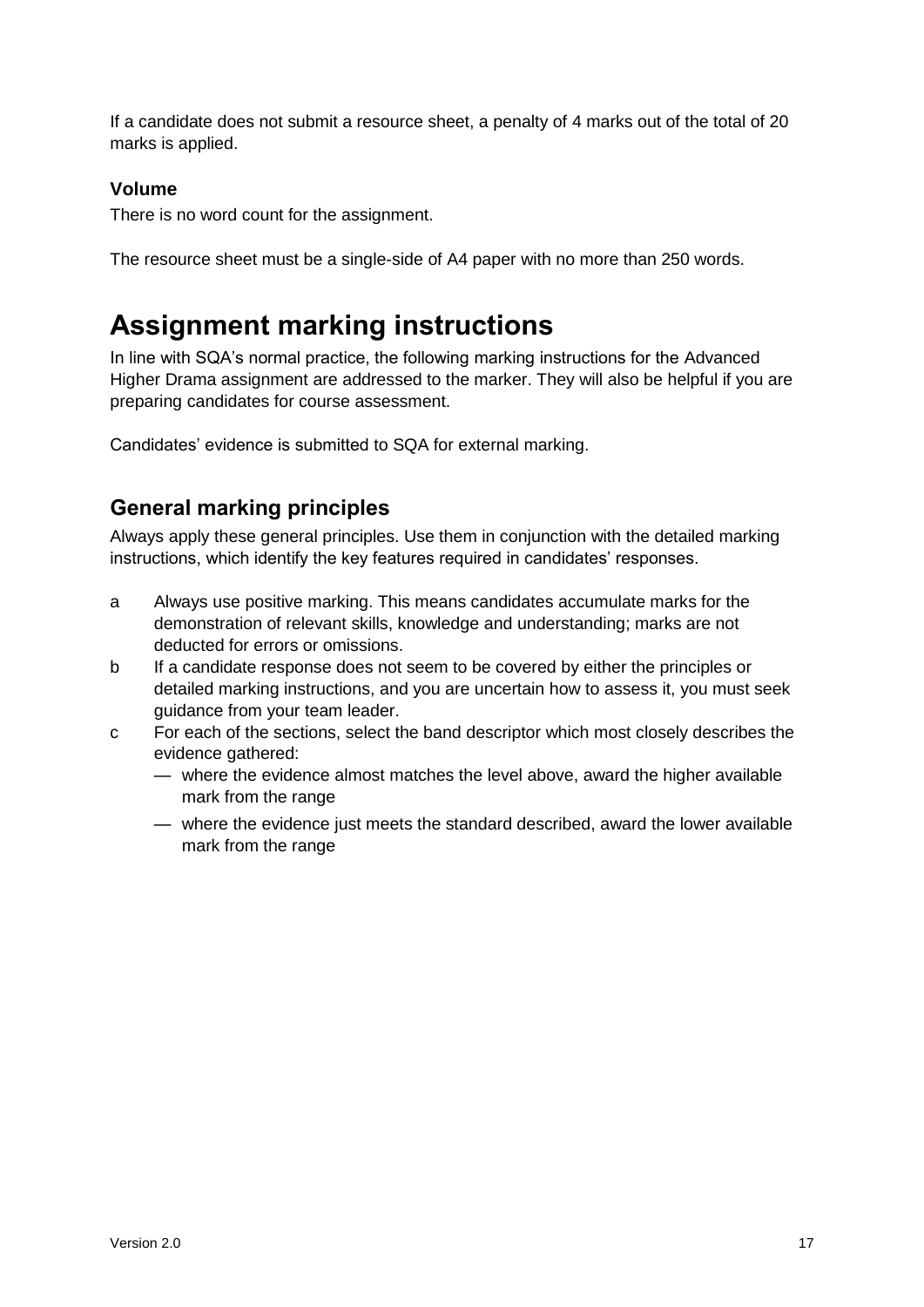| Range of marks                                                                                                                                                                                  | $18 - 20$                                                                                                                                                                                                   | $14 - 17$                                                                                                                                                                                        | $10 - 13$                                                                                                                                                              | $7 - 9$                                                                                                                     | $3 - 6$                                                                                                                                     | $0 - 2$                                                                                                                                                                 |
|-------------------------------------------------------------------------------------------------------------------------------------------------------------------------------------------------|-------------------------------------------------------------------------------------------------------------------------------------------------------------------------------------------------------------|--------------------------------------------------------------------------------------------------------------------------------------------------------------------------------------------------|------------------------------------------------------------------------------------------------------------------------------------------------------------------------|-----------------------------------------------------------------------------------------------------------------------------|---------------------------------------------------------------------------------------------------------------------------------------------|-------------------------------------------------------------------------------------------------------------------------------------------------------------------------|
| Knowledge and<br>understanding<br>Candidates<br>demonstrate<br>knowledge and<br>understanding of<br>theatre practice and at<br>least one theatre<br>practitioner in response<br>to the question | demonstrates an<br>$\bullet$<br>excellent<br>knowledge and<br>understanding of<br>theatre practice<br>and theatre<br>practitioner                                                                           | demonstrates<br>$\bullet$<br>very good<br>knowledge and<br>understanding of<br>theatre practice<br>and theatre<br>practitioner                                                                   | demonstrates<br>$\bullet$<br>good<br>knowledge and<br>understanding<br>of theatre<br>practice and<br>theatre<br>practitioner                                           | demonstrates<br>$\bullet$<br>basic knowledge<br>and<br>understanding of<br>theatre practice<br>and theatre<br>practitioner  | demonstrates<br>$\bullet$<br>limited<br>knowledge and<br>understanding<br>of theatre<br>practice and<br>theatre<br>practitioner             | demonstrates<br>$\bullet$<br>little or no<br>knowledge<br>and<br>understanding<br>of theatre<br>practice and<br>theatre<br>practitioner                                 |
| <b>Analysis</b><br>Candidates analyse a<br>professional theatrical<br>production, with<br>reference to at least<br>one theatre practitioner<br>involved in the<br>production                    | detailed, relevant<br>$\bullet$<br>and highly<br>effective analysis<br>which considers<br>the implications<br>of the question                                                                               | detailed, relevant<br>$\bullet$<br>and effective<br>analysis which<br>considers the<br>implications of<br>the question                                                                           | good and<br>$\bullet$<br>mostly relevant<br>analysis which<br>mainly<br>considers the<br>implications of<br>the question                                               | basic analysis<br>$\bullet$<br>and relevance<br>which considers<br>some of the<br>implications of<br>the question           | limited analysis<br>$\bullet$<br>and relevance:<br>mostly narrative                                                                         | little or no<br>$\bullet$<br>evidence of<br>analysis                                                                                                                    |
| <b>Structure and line of</b><br>argument<br>Candidates present a<br>line of argument<br>leading to a conclusion<br>in a structured manner,<br>supported by evidence                             | demonstrates an<br>$\bullet$<br>excellent and<br>coherent<br>argument<br>showing<br>independence of<br>thought and<br>makes excellent<br>use of sources,<br>leading to a<br>highly convincing<br>conclusion | demonstrates a<br>$\bullet$<br>very good,<br>coherent<br>argument<br>showing<br>independence of<br>thought and<br>makes very good<br>use of sources,<br>leading to a<br>convincing<br>conclusion | demonstrates a<br>$\bullet$<br>good argument<br>showing some<br>independence<br>of thought and<br>makes good<br>use of sources.<br>leading to a<br>sound<br>conclusion | demonstrates a<br>$\bullet$<br>basic argument<br>which makes<br>some use of<br>sources, leading<br>to a basic<br>conclusion | demonstrates a<br>$\bullet$<br>limited<br>argument which<br>makes limited<br>use of sources.<br>Conclusion<br>may be limited<br>or confused | demonstrates<br>$\bullet$<br>little or no<br>argument with<br>no reference<br>to sources.<br>Does not<br>answer the<br>question<br>posed. Little<br>or no<br>conclusion |

Version 2.0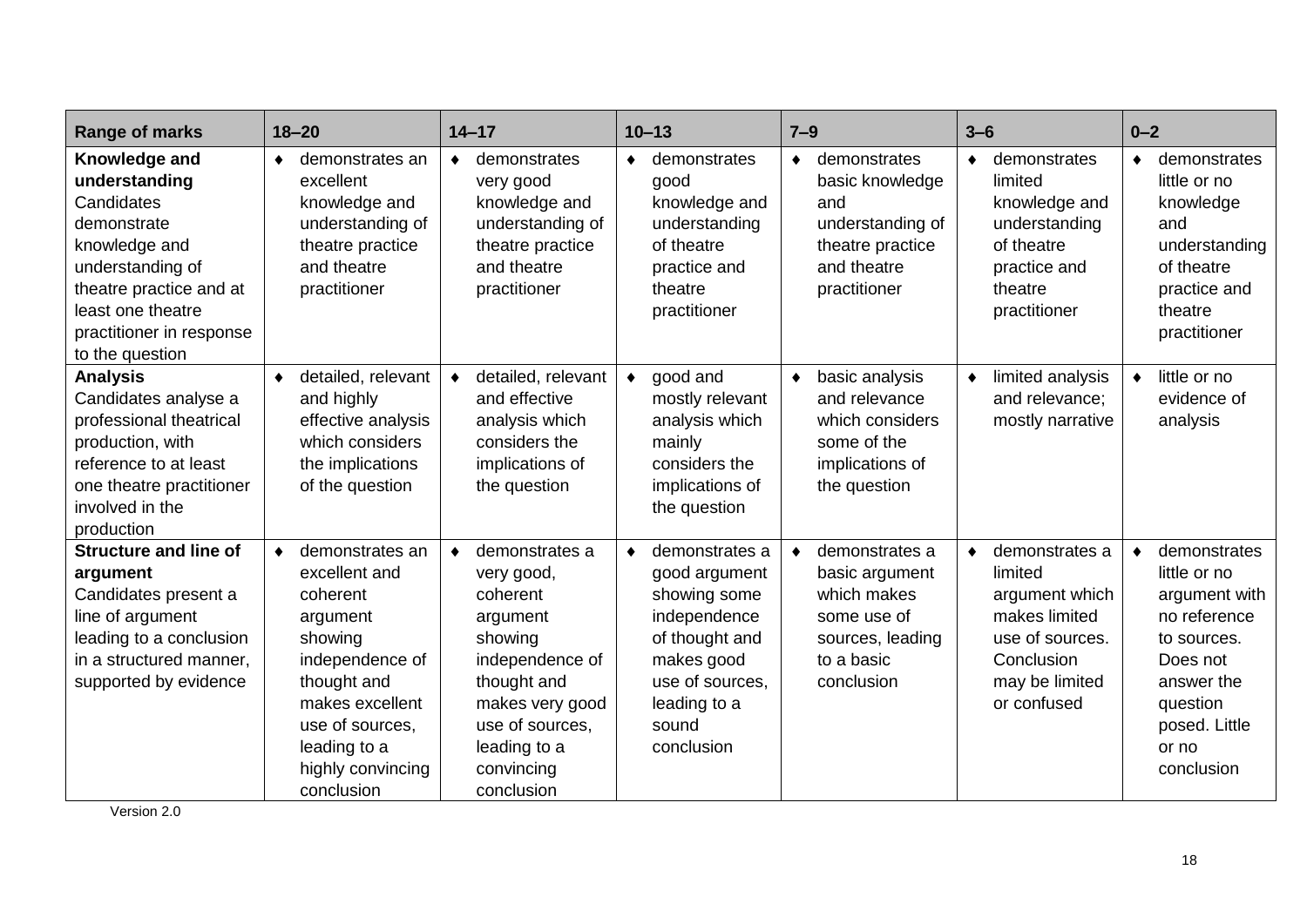# <span id="page-20-0"></span>**Course assessment structure: performance**

### **Performance 50 marks**

The performance has 50 marks out of a total of 100 marks for the course assessment.

#### **Performance overview**

The performance allows candidates to draw on, extend, and apply the skills, knowledge and understanding they have learned during the course. It assesses candidates' performance concepts from full-length published play(s). Candidates are assessed in an acting or directing or design role.

Candidates:

- creatively explore acting or directing or design concepts within the chosen play(s)
- $\bullet$  respond to themes and issues of the chosen play(s)
- understand and interpret the historical, social, cultural and/or political context of their chosen play(s)
- use an advanced range of acting or directing or design skills
- communicate to an audience

#### **Acting**

Each candidate performs two acting roles — one interactive and one monologue — each from a different play.

30 marks are available for the interactive role and 20 marks for the monologue.

Candidates must deliver their performances in front of an appropriate 'live' audience. Each centre must provide an audience of sufficient number to gauge impact. The audience must be age-appropriate for the content of the plays selected.

It is recommended that no more than four candidates are assessed in each acting piece to ensure each candidate contributes fully to the performance and can access the full range of marks.

Both interactive and monologue roles must be assessed on the same day.

Other actors within the scene do not need to be from the same class and do not need to be assessed. Any additional actors who are not being assessed must be fully rehearsed to support the candidate(s) being assessed.

Candidates should not read from a script.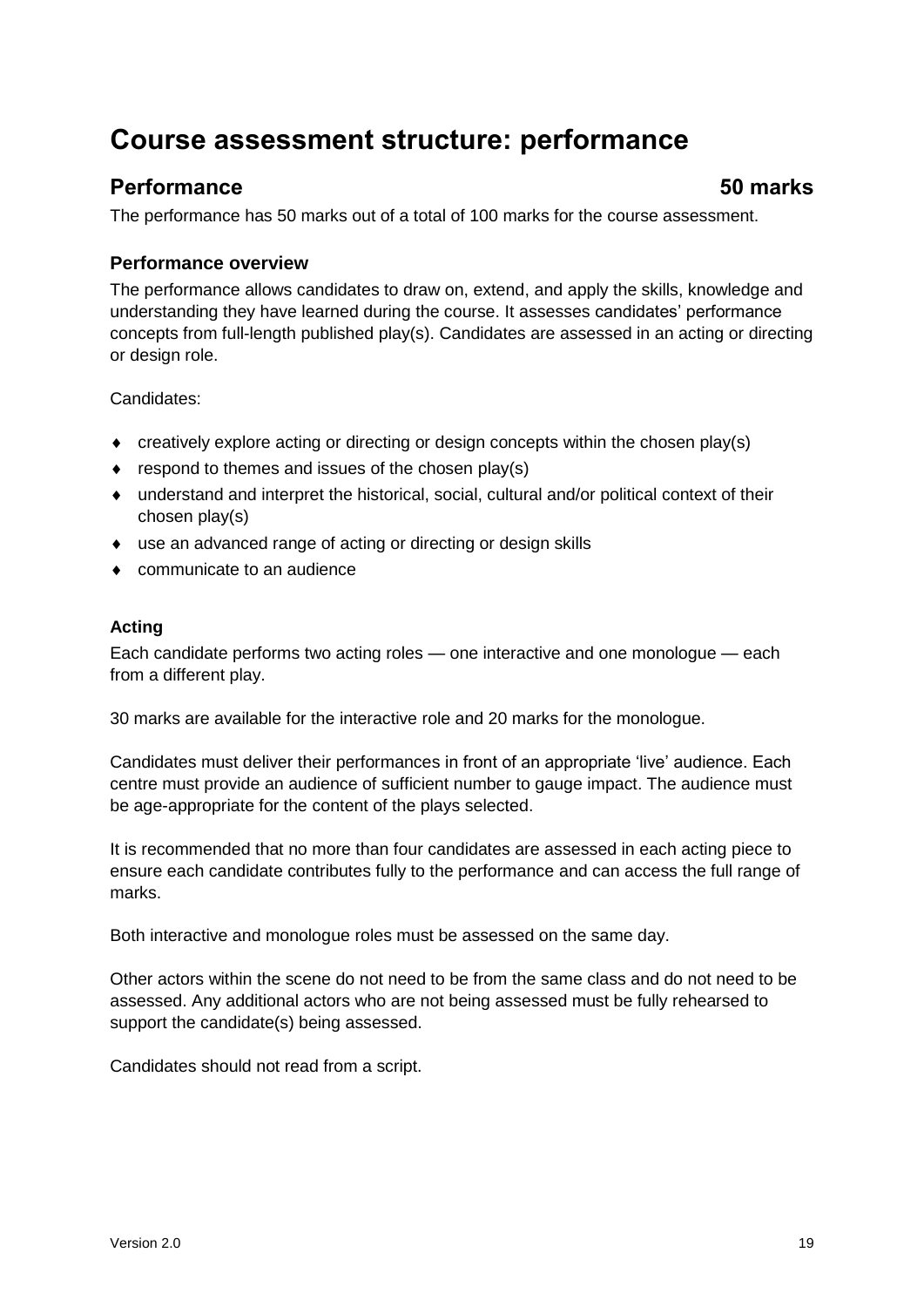In the interactive role, candidates should:

- communicate an effective interpretation of the text by demonstrating a clear understanding of character through the use of textual and sub-textual clues
- portray a credible character that expresses appropriate emotions and conveys complex relationships through detailed interaction with other characters
- demonstrate an appropriate and effective use of voice
- demonstrate an appropriate and effective use of movement
- create an impact on the audience

In the monologue, candidates should:

- communicate and portray an effective interpretation of a character through the use of textual and sub-textual clues
- demonstrate an appropriate and skilled use of voice
- demonstrate an appropriate and skilled use of movement
- create an impact on the audience

Elaborate theatrical effects are not necessary, but stage lighting and minimal costume, items of set, and props, may enhance the performance of candidates.

#### **Directing**

Candidates prepare a substantial extract, for example an act, from their chosen play. On the day of the performance, the visiting assessor selects approximately three consecutive pages from the candidate's chosen play for the candidate to direct in a rehearsal lasting 35 minutes. It is the responsibility of the teacher and/or lecturer to provide suitable actors for the candidate.

50 marks are available for directing.

Candidates must have at least 30 minutes to prepare. It is not advisable for candidates to direct actors who are performing the same scene for their own assessment.

Candidates should:

- set the extract in the context of the whole play and demonstrate an understanding and interpretation of the text
- communicate directorial concepts
- $\bullet$  interact, engage and respond throughout the process
- effectively direct movement the acting space, positioning, characterisation and the visual communication of dramatic meaning
- effectively direct voice characterisation, style, tempo, rhythms, dynamics and delivery of lines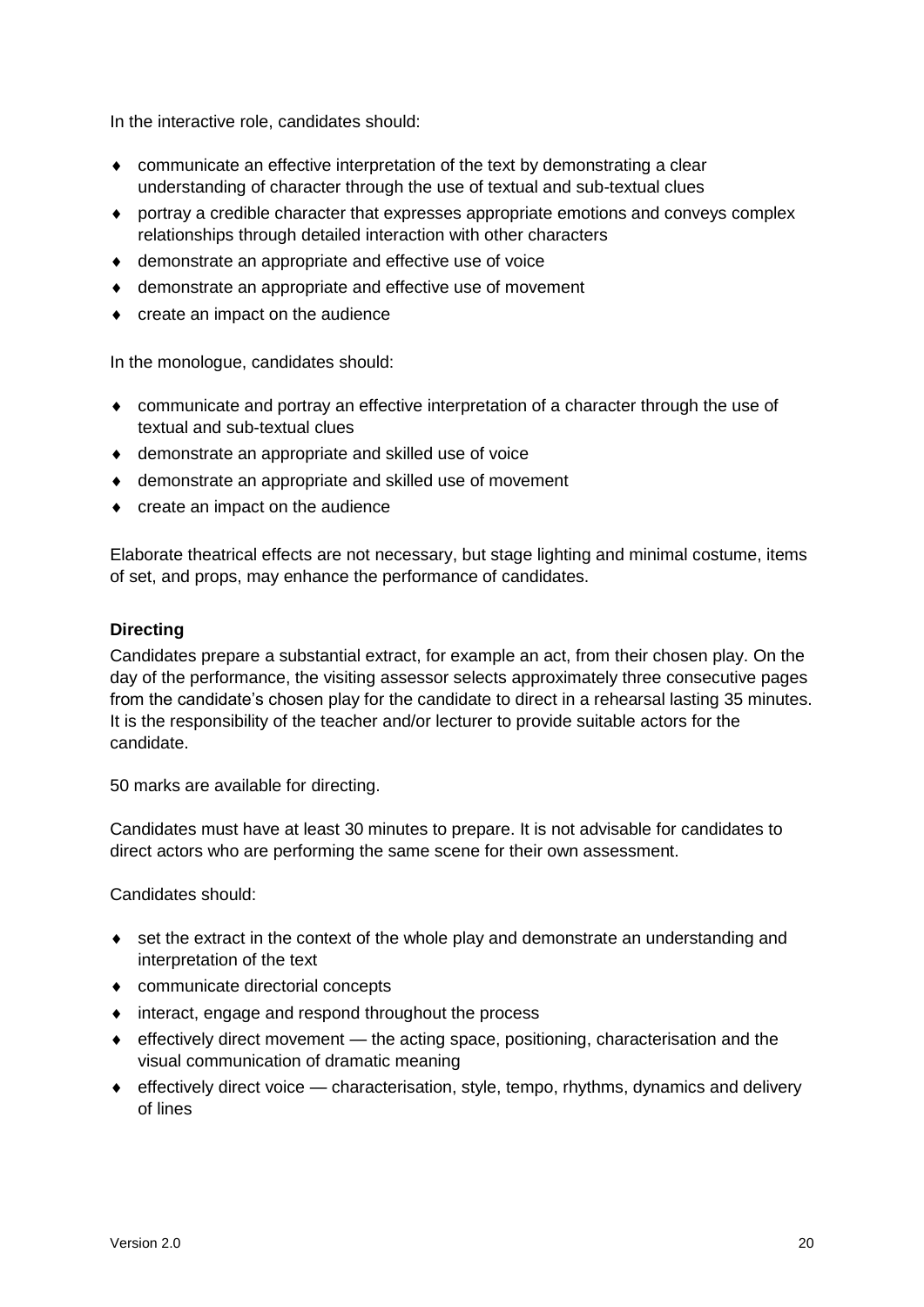#### **Design**

Candidates demonstrate their overall set design concept for their chosen play by creating a scale model set and planning concepts for two additional production roles from the following: lighting, sound, multimedia, props, costume, make-up and hair.

6 marks are available for the design concept, 30 marks are available for the scale model set and 7 marks are available for each additional production role.

Candidates produce a scale model set for their chosen play. The set must be related to an identified acting space. On the day of the assessment, the candidate presents their model of the set, ideas and concepts to the visiting assessor.

Candidates investigate the theatrical context and note any predominant style of design, either of the period in which the play was written, or associated with the first performance of the play (if appropriate). Candidates should use their investigation results and their acquired knowledge and understanding of theme, issues, and characters in the play to inform their performance concepts.

#### **Set design**

Candidates produce a set design for a play, which must allow for one significant set change. The design interpretation should be for an audience of today and the set should be related to a specified performance space. This could be, for example, a professional theatre, school performance space or a site-specific space.

Candidates make a scale model set for the play. The recommended scale ratio is 1:25. Candidates must make all the items of the set, as far as possible. Commercial set-in-a-box kits are not allowed.

Candidates should produce:

- creative, effective and coherent design concepts for a production of the play for an audience of today, demonstrating a thorough understanding and interpretation of the text in terms of the setting, period, plot, themes and issues, mood and atmosphere and relevant environmental aspects
- a scale model set for a specified performance space with appropriate reference to textual clues, demonstrating accuracy and clarity. It should demonstrate coherence with the overall concept and an awareness of practical considerations
- creative and effective notes/plotting sheets/plans/designs/cue sheets/drawings in relation to two additional roles. These should demonstrate coherence with the overall concept and an awareness of practical considerations

Candidates must choose two additional production roles from the following:

#### **Lighting**

Candidates plan lighting concepts for the whole play. These concepts must be coherent with their overall design concept communicated in the scale model set and their other selected production area. Candidates describe a minimum of six lighting concepts. Candidates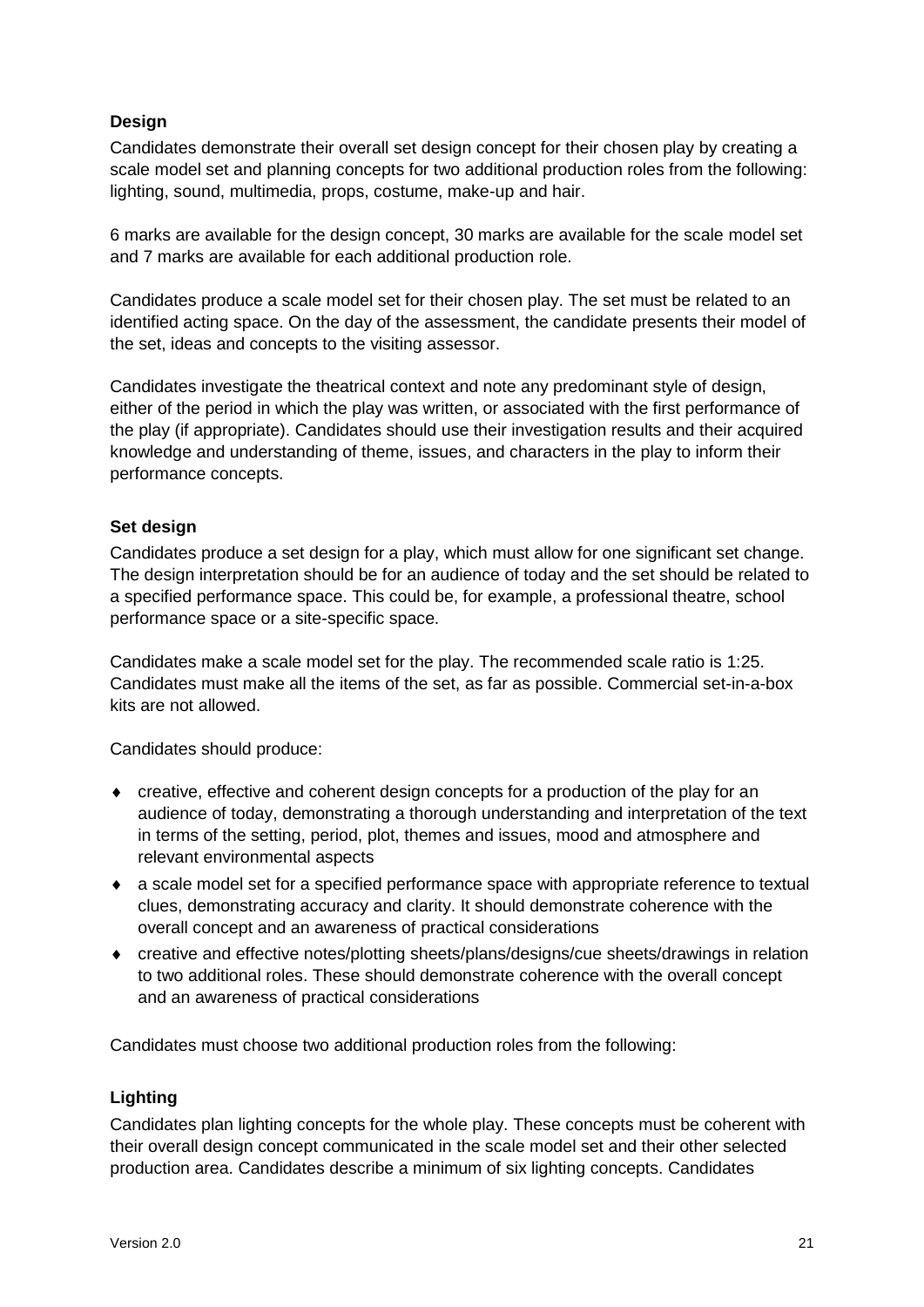describe what they consider to be the key moments or scenes and the lighting states and cues. These could be the opening or ending of acts or key moments within a scene. Candidates must produce cue sheets for the lighting concepts described.

#### **Sound**

Candidates plan the sound concepts for the whole play. These concepts must be coherent with their overall design concept communicated in the scale model set and their other selected production area. Candidates describe a minimum of six sound concepts. Candidates describe what they consider to be the key or important moments or scenes and the sound effects and sound cues. These could be the opening or ending of acts or key moments within a scene. Candidates must produce cue sheets for the sound concepts described.

#### **Multimedia**

Candidates design media concepts for the whole play. These concepts must be coherent with their overall design concept communicated in the scale model set and their other selected production area. The number of designs cannot be prescribed, as the number of media elements within a play could vary. Candidates describe what they consider to be the key moments or scenes and the media effects and cues. These could be the opening or ending of acts or key moments within a scene. Media could include text, audio, images, projections, animations, video and interactive content. Candidates must produce media cue sheets for the key media concepts designed.

#### **Props**

Candidates plan prop concepts for the whole play. These concepts must be coherent with their overall design concept communicated in the scale model set and their other selected production area. The number of designs cannot be prescribed, as the number of props within a play could vary. Candidates describe what they consider to be the key or important moments or scenes and the use of props. These could be the opening or ending of acts or key moments within a scene. Candidates must produce a props list for the key prop concepts designed.

#### **Costume**

Candidates design costume concepts for the whole play. These concepts must be coherent with their overall design concept communicated in the scale model set and their other selected production area. Candidates create designs for all major characters, which must include any changes to situations or status. Generic designs are suitable for minor characters. The number of designs cannot be prescribed, as the number of characters within a play could vary. Candidates must produce costume lists for the key costume concepts designed.

#### **Make-up and hair**

Candidates design the make-up and hair concepts for the whole play. These concepts must be coherent with their overall design concept communicated in the scale model set and their other selected production area. Candidates create designs for all major characters, which must include any changes to situations or status. Generic designs are suitable for minor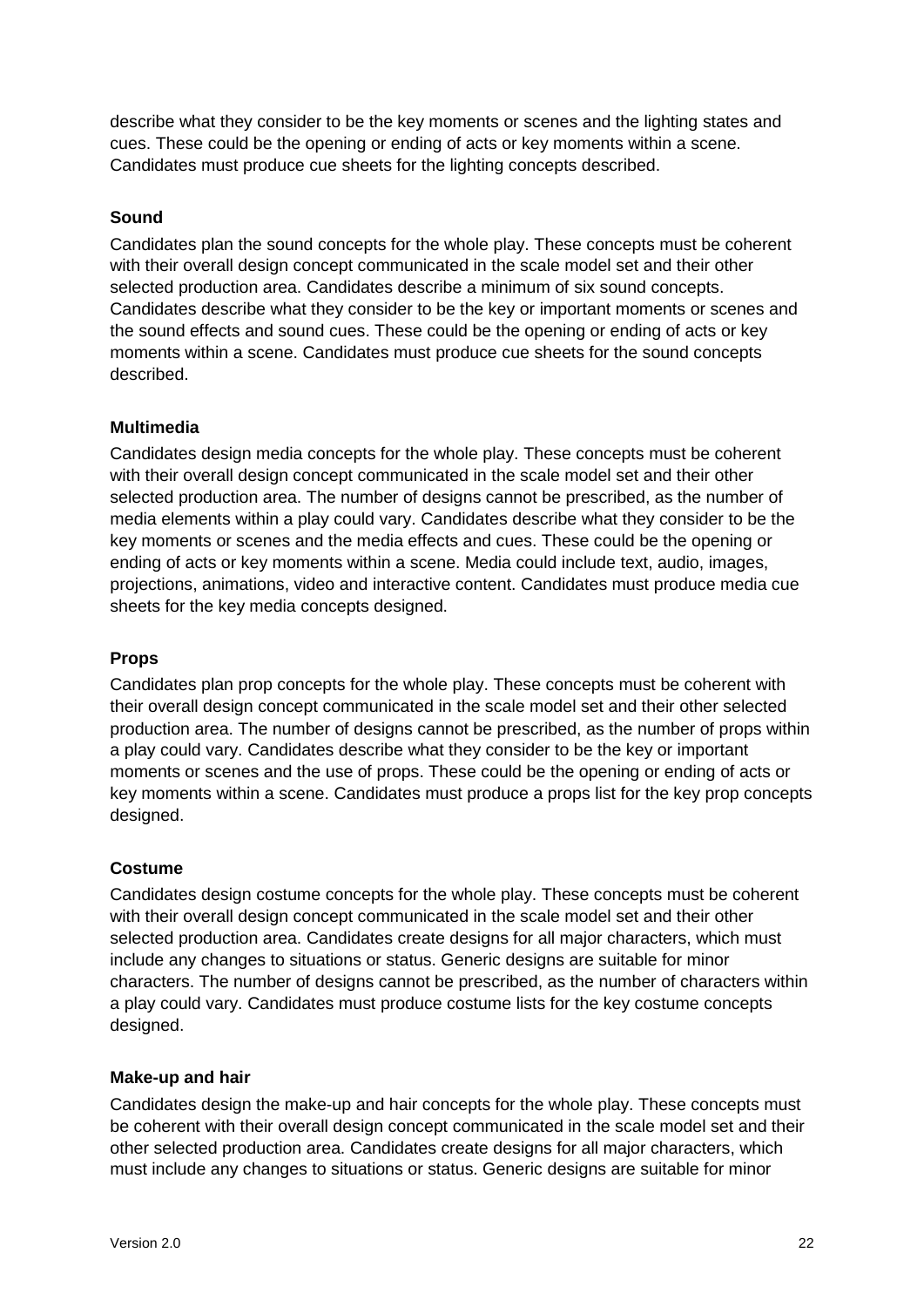characters. The number of designs cannot be prescribed, as characters within a play could vary. Candidates must produce make-up and hair product lists for the key make-up and hair concepts designed.

#### **Setting, conducting and marking the performance**

The performance is:

- ◆ set by centres within SQA guidelines
- conducted under a high degree of supervision and control
- marked by an SQA visiting assessor under conditions set by SQA

All marking is quality assured by SQA.

#### **Assessment conditions**

#### **Time**

#### **Actors**

Each candidate's interactive performance must be approximately 17–20 minutes. Each candidate's monologue must be approximately 3 minutes.

#### **Directors**

The rehearsal must last approximately 35 minutes.

#### **Designers**

The presentation of the scale model set and additional production roles must last approximately 20 minutes.

#### **Supervision, control and authentication**

Teachers or lecturers must ensure candidates are provided with a suitable performance environment and appropriate conditions to undertake their assessment.

There must be clear evidence to show that each individual candidate meets the assessment requirements of the drama performance.

Teachers or lecturers must ensure that evidence submitted by a candidate is the candidate's own work.

#### **Resources**

Centres should select full-length published plays which are suitable for the performance, ensuring appropriate challenge at this level.

There are no restrictions on the resources to which candidates may have access while preparing for their performance.

#### **Reasonable assistance**

The term 'reasonable assistance' is used to describe the balance between supporting candidates and giving them too much assistance. Teachers and lecturers must be careful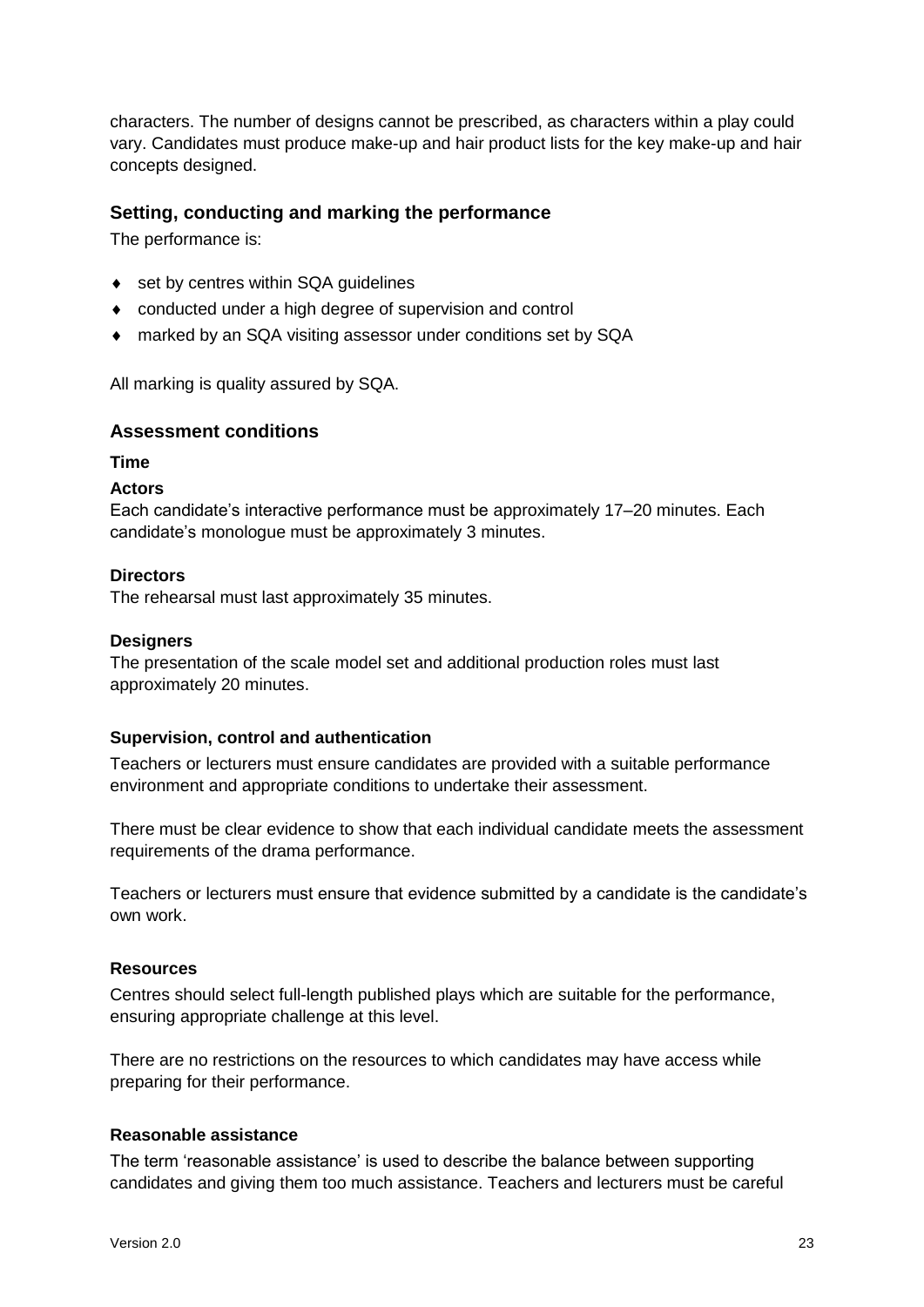that the integrity of the assessment is not compromised. Candidates must undertake the assessment independently. However, reasonable assistance may be provided before the formal assessment process takes place.

### **Evidence to be gathered**

The following candidate evidence is required for the performance:

performance in an acting or directing or design role

# <span id="page-25-0"></span>**Performance marking instructions**

In line with SQA's normal practice, the following marking instructions for the Advanced Higher Drama performance are addressed to the visiting assessor. They will also be helpful if you are preparing candidates for course assessment.

Candidates' evidence is marked in centres by an SQA visiting assessor.

There are detailed marking instructions for the acting roles, the director and designer. The marking instructions give generic activity requirements which are then broken down into the specific skills identified in the individual candidate mark sheets.

### **General marking principles**

Always apply these general principles. Use them in conjunction with the detailed marking instructions, which identify the key features required in candidates' responses.

- a Always use positive marking. This means candidates accumulate marks for the demonstration of relevant skills, knowledge and understanding; marks are not deducted for errors or omissions.
- b For each of the sections, select the band descriptor which most closely describes the evidence gathered:
	- where the evidence almost matches the level above, award the higher available mark from the range
	- where the evidence just meets the standard described, award the lower available mark from the range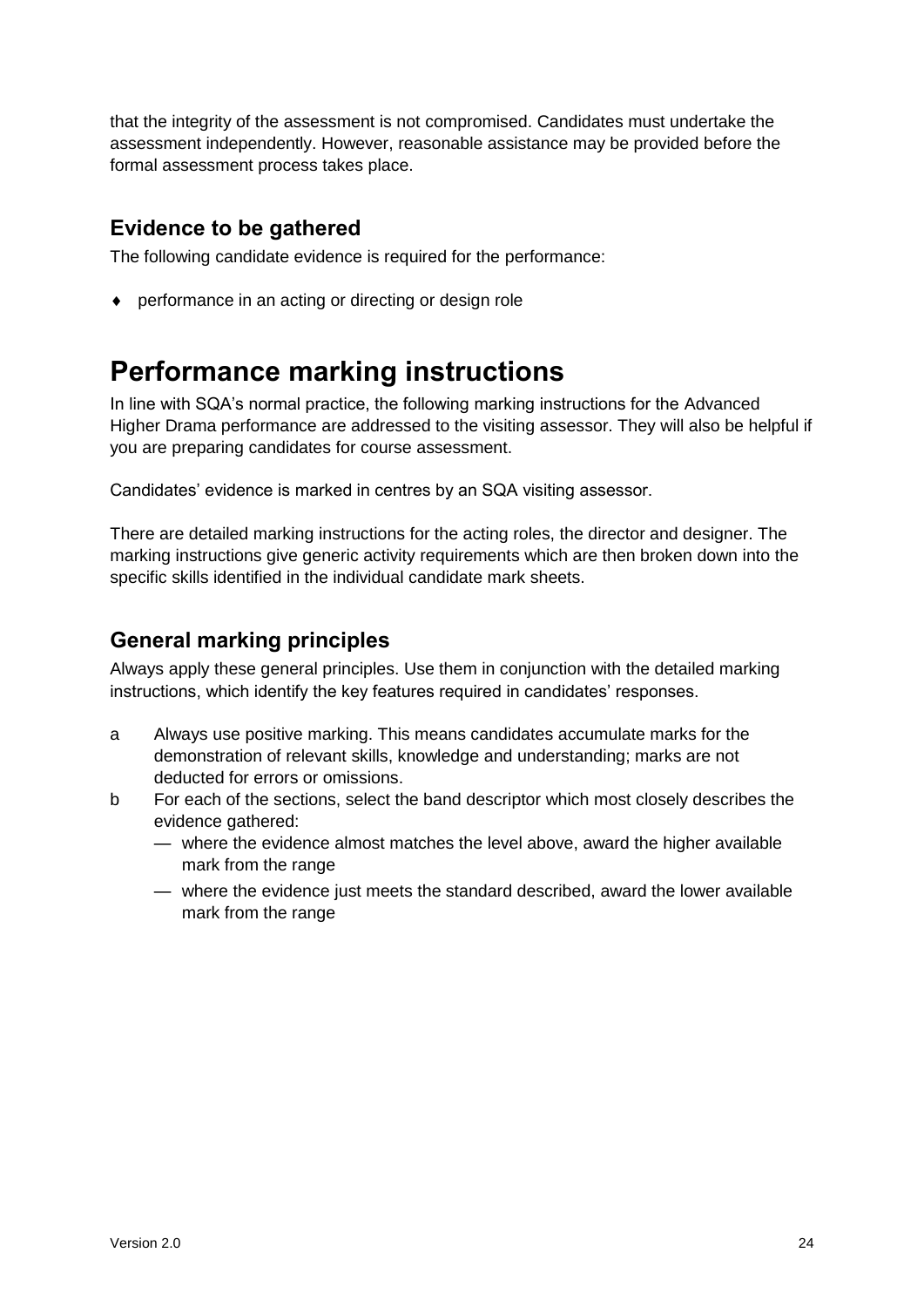## **Actors: acting role 1 — interactive**

| <b>Activity</b>                                                                                 | <b>Marks</b> | <b>Comment</b>                                                                                                                                                                                            |
|-------------------------------------------------------------------------------------------------|--------------|-----------------------------------------------------------------------------------------------------------------------------------------------------------------------------------------------------------|
| <b>Understanding and</b><br>interpretation<br>Communicates an                                   | $5-6$        | Excellent understanding conveyed through use of all<br>textual clues. Wholly convincing and credible<br>interpretation of the text and sub-text.                                                          |
| effective interpretation of<br>the text by demonstrating<br>a clear understanding of            | $3 - 4$      | Good understanding conveyed through a good use of<br>textual clues. A convincing interpretation of text with<br>some reference to sub-text.                                                               |
| character through the use<br>of textual and sub-textual<br>clues                                | $1 - 2$      | Limited understanding conveyed through an<br>occasional use of textual clues. Limited interpretation<br>with little or no reference to sub-text.                                                          |
|                                                                                                 | $\mathbf 0$  | No understanding conveyed.                                                                                                                                                                                |
| <b>Portrayal</b><br>Portrays a credible<br>character that expresses<br>appropriate emotions and | $5-6$        | Excellent portrayal, highly effective with wholly<br>appropriate emotional expression and detailed<br>interaction, conveying the complexities of the<br>relationships.                                    |
| conveys complex<br>relationships through<br>detailed interaction with                           | $3 - 4$      | Good portrayal, effective with appropriate emotional<br>expression and convincing interaction, conveying<br>some of the complexities of the relationships.                                                |
| other characters                                                                                | $1 - 2$      | Limited portrayal, has limited effect, with little or no<br>emotional expression and interaction with other<br>characters. Is at times unconvincing, conveying a<br>basic understanding of relationships. |
|                                                                                                 | $\mathbf 0$  | No portrayal of character.                                                                                                                                                                                |
| <b>Voice</b><br>Appropriate and effective<br>use of voice                                       | $5-6$        | Excellent use of voice, wholly appropriate to the<br>character, sustained throughout and technically highly<br>accomplished.                                                                              |
|                                                                                                 | $3 - 4$      | Good use of voice, appropriate to the character,<br>mainly sustained throughout and technically<br>accomplished.                                                                                          |
|                                                                                                 | $1 - 2$      | Limited use of voice, lacking credibility, not always<br>sustained and inaudible at times.                                                                                                                |
|                                                                                                 | $\mathbf 0$  | No voice skills applied.                                                                                                                                                                                  |
| <b>Movement</b><br>Appropriate and effective<br>use of movement                                 | $5 - 6$      | Excellent use of movement, wholly appropriate to the<br>character, and fully integrated into the whole<br>performance. Technically fluent.                                                                |
|                                                                                                 | $3 - 4$      | Good use of movement, appropriate to the character,<br>mainly integrated into the whole performance.<br>Technically competent.                                                                            |
|                                                                                                 | $1 - 2$      | Limited use of movement, lacks credibility, and may<br>not always be controlled or integrated within the whole<br>performance. Technically awkward at times.                                              |
|                                                                                                 | $\mathbf 0$  | No movement skills applied.                                                                                                                                                                               |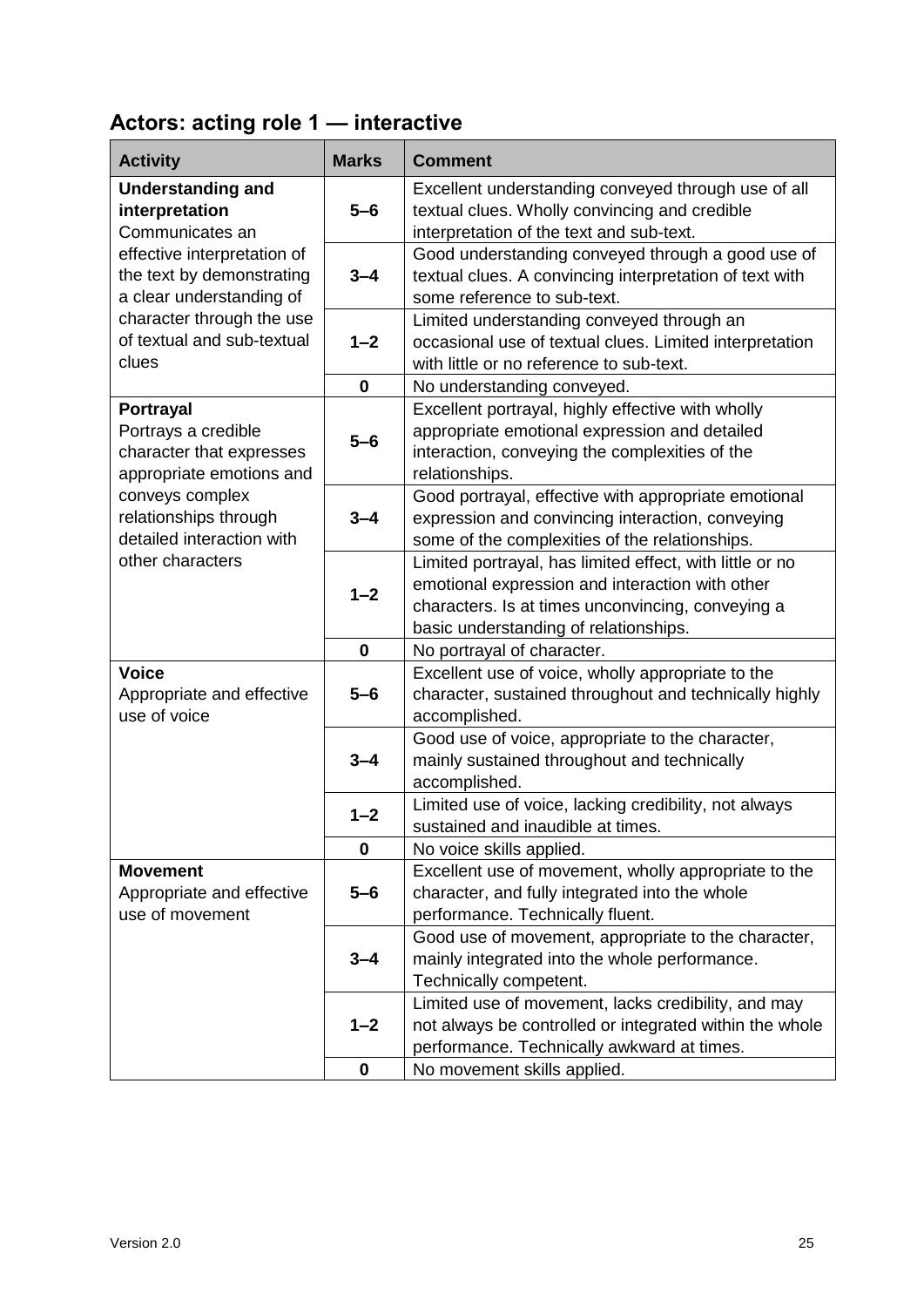| <b>Activity</b>    | <b>Marks</b> | <b>Comment</b>                                                                              |
|--------------------|--------------|---------------------------------------------------------------------------------------------|
| Impact             | $5 - 6$      | Excellent, a highly successful and effective<br>performance. Creates a strong impact on the |
| Impact on audience |              | audience.                                                                                   |
|                    | $3 - 4$      | Good, a successful performance. Creates some                                                |
|                    |              | impact on the audience.                                                                     |
|                    | $1 - 2$      | Limited, a basic performance. Inconsistent or little                                        |
|                    |              | impact on the audience.                                                                     |
|                    | 0            | No positive impact on the audience.                                                         |

# **Actors: acting role 1 — interactive (continued)**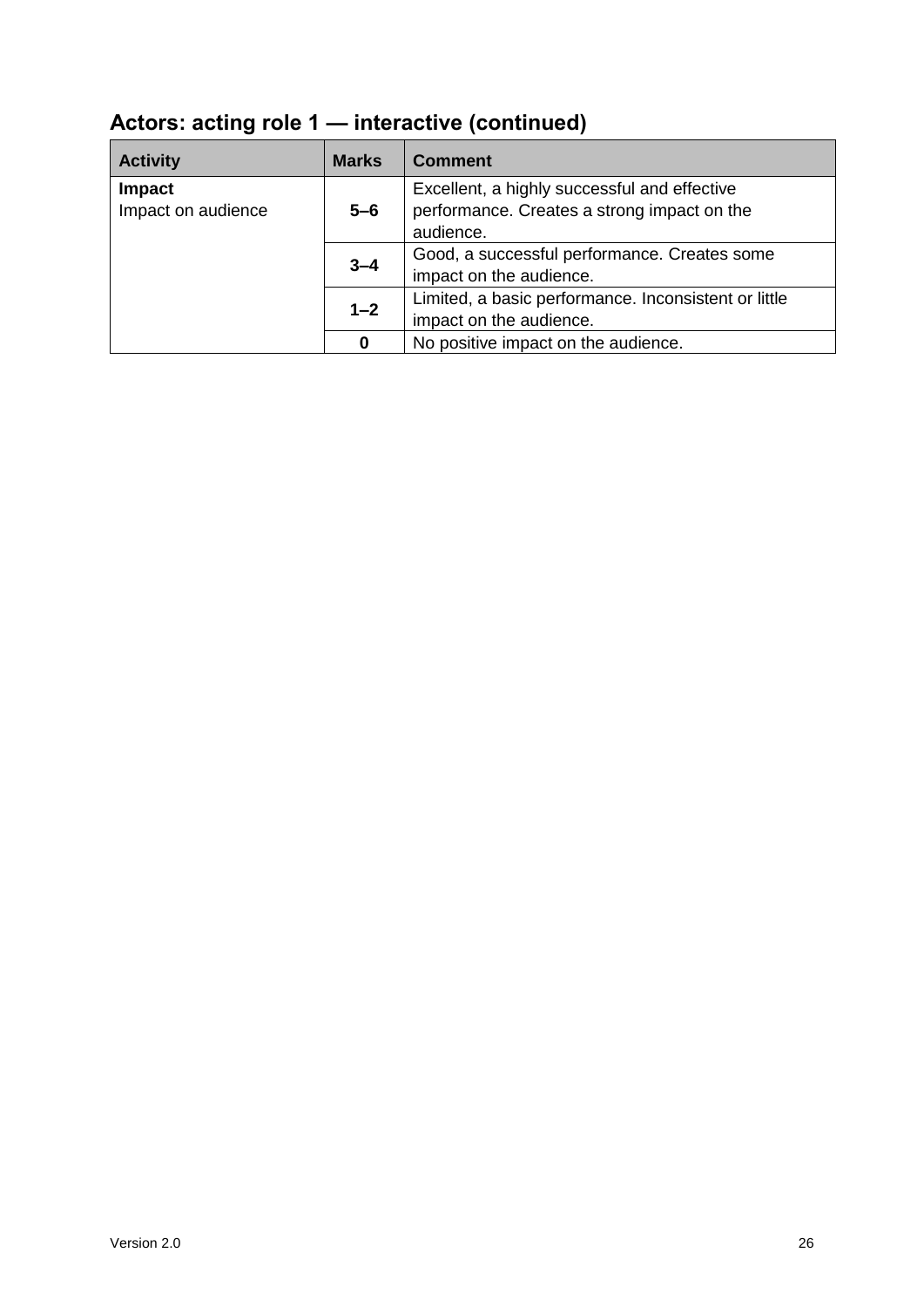# **Actors: acting role 2 — monologue**

| <b>Activity</b>                          | <b>Marks</b>     | <b>Comment</b>                                                                                                             |
|------------------------------------------|------------------|----------------------------------------------------------------------------------------------------------------------------|
| <b>Characterisation</b><br>Communicates  | 5                | Excellent portrayal, highly effective and creative. Wholly<br>credible interpretation of the text and sub-text.            |
| and portrays a<br>creative               | 4                | Good portrayal, effective and creative. Convincing<br>interpretation of text and sub-text.                                 |
| interpretation of a<br>character through | 3                | Sound portrayal, mainly effective and creative. Some<br>convincing interpretation of text and sub-text.                    |
| the use of textual<br>and sub-textual    | $\mathbf{2}$     | Limited portrayal, with limited effect and lacking creativity.<br>Occasional use of text and sub-textual clues.            |
| clues                                    | 1                | Unconvincing portrayal with little use of textual clues.                                                                   |
|                                          | $\mathbf 0$      | No portrayal of character.                                                                                                 |
| <b>Voice</b><br>Appropriate and          | 5                | Excellent use of voice, accent, pace, emotion, projection<br>and originality sustained throughout.                         |
| skilled use of<br>voice                  | 4                | Good use of voice, accent, pace, emotion, projection and<br>originality sustained throughout.                              |
|                                          | 3                | Sound use of voice, accent, pace, emotion and projection<br>reasonably sustained.                                          |
|                                          | $\mathbf{2}$     | Limited use of voice, weak in delivery, accent not<br>sustained. Pace lacking variety, inaudible at times.                 |
|                                          | 1                | Unconvincing use of voice, monotone in delivery. Often<br>inaudible and/or garbled.                                        |
|                                          | $\mathbf 0$      | No voice skills applied.                                                                                                   |
| <b>Movement</b>                          |                  | Excellent use of movement, fluent, totally integrated,                                                                     |
| Appropriate and                          | 5                | varied use of facial expression, body language, gesture,                                                                   |
| skilled use of                           |                  | posture and space.                                                                                                         |
| movement                                 | 4                | Good use of movement, integrated use of facial<br>expression, body language, gesture, posture and space.                   |
|                                          | 3                | Sound use of movement, mainly integrated. Sound use of<br>facial expression, body language, gesture, posture and<br>space. |
|                                          | $\boldsymbol{2}$ | Limited use of movement, lacking variety, and at times<br>awkward.                                                         |
|                                          | 1                | Unconvincing, awkward use of movement.                                                                                     |
|                                          | $\mathbf 0$      | No movement skills are applied.                                                                                            |
| <b>Impact</b>                            | 5                | Excellent, a highly successful performance. A strong                                                                       |
| Impact on                                |                  | impact on audience is created.                                                                                             |
| audience                                 | 4                | Good, a successful performance. An effective impact on                                                                     |
|                                          |                  | the audience is created.                                                                                                   |
|                                          | 3                | Sound, a competent performance. A sustained impact on                                                                      |
|                                          |                  | the audience is created.                                                                                                   |
|                                          | $\mathbf{2}$     | Limited, a basic performance. Inconsistent impact on the<br>audience.                                                      |
|                                          | 1                | Unconvincing performance. Little impact on the audience.                                                                   |
|                                          | 0                | No positive impact on the audience.                                                                                        |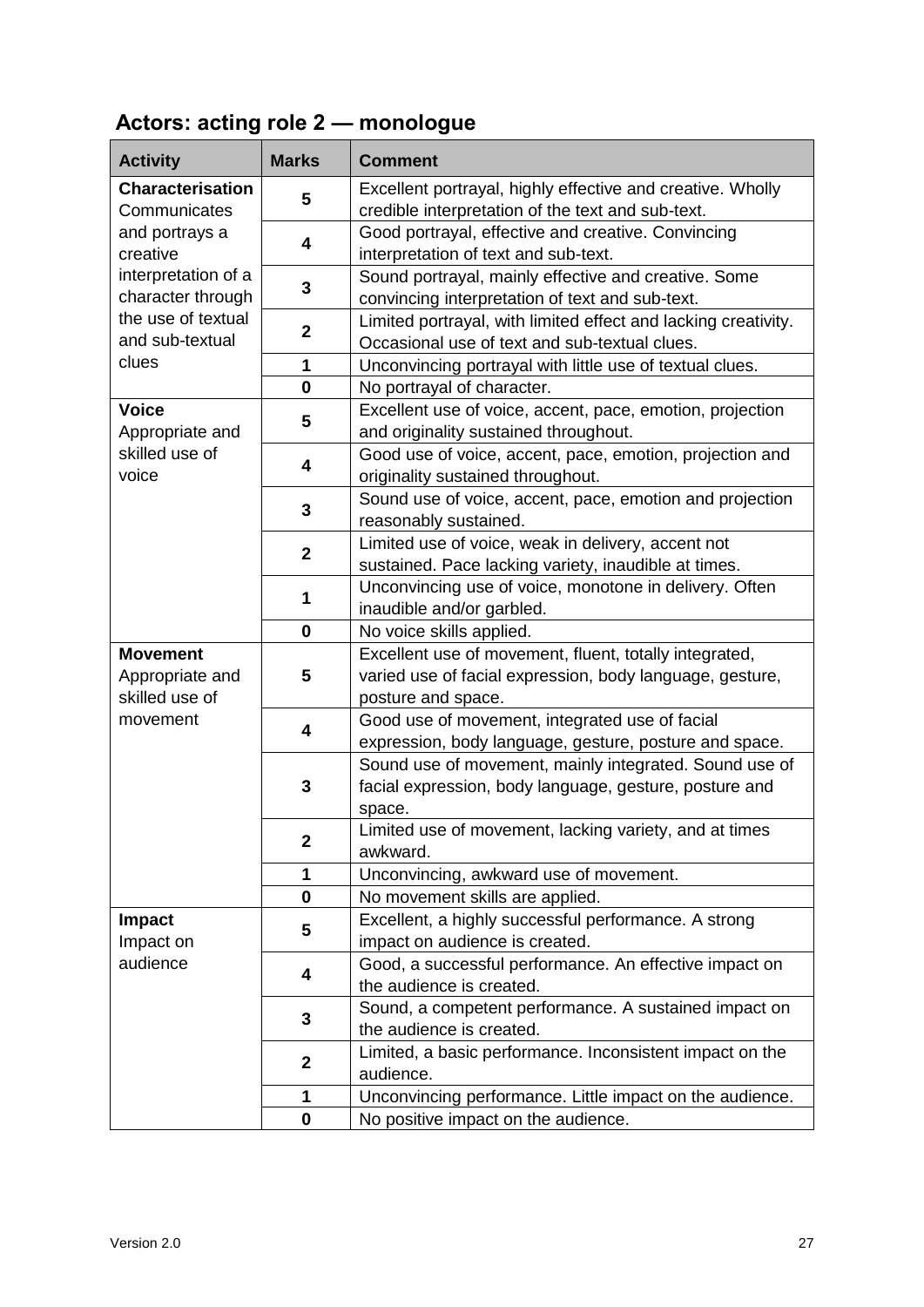## **Directing role**

| <b>Activity</b>                                                                          | <b>Marks</b> | <b>Comment</b>                                                                                                                       |  |  |
|------------------------------------------------------------------------------------------|--------------|--------------------------------------------------------------------------------------------------------------------------------------|--|--|
| <b>Understanding</b>                                                                     | $9 - 10$     | Excellent understanding and interpretation of the text.                                                                              |  |  |
| Sets the extract<br>in the context of                                                    |              | Insightful, highly detailed and justified throughout.<br>Good understanding and interpretation of the text. Logical,                 |  |  |
| the whole play                                                                           | $7 - 8$      | detailed and appropriately justified.                                                                                                |  |  |
| and<br>demonstrates an                                                                   | $5-6$        | Sound understanding and interpretation of the text. Fair, and<br>adequately justified.                                               |  |  |
| understanding<br>and                                                                     | $3 - 4$      | Limited understanding and interpretation of the text. Basic,<br>and may not always be justified.                                     |  |  |
| interpretation of<br>the text                                                            | $1 - 2$      | Little understanding and interpretation of the text with no<br>clear justification.                                                  |  |  |
|                                                                                          | $\bf{0}$     | No understanding or interpretation of the text.                                                                                      |  |  |
| <b>Communication</b><br>Demonstrates                                                     | $9 - 10$     | Excellent, coherent and comprehensive communication of<br>highly imaginative directorial concepts.                                   |  |  |
| the<br>communication                                                                     | $7 - 8$      | Good, clear and consistent communication of imaginative<br>directorial concepts.                                                     |  |  |
| of directorial<br>concepts                                                               | $5-6$        | Sound, mainly coherent communication of directorial<br>concepts, which are reasonably consistent.                                    |  |  |
|                                                                                          | $3 - 4$      | Limited, simple communication of basic directorial concepts,<br>which may not always be consistent.                                  |  |  |
|                                                                                          | $1 - 2$      | Little communication of directorial concepts, which may be<br>confused or inconsistent.                                              |  |  |
|                                                                                          | 0            | No evident communication of directorial concepts.                                                                                    |  |  |
| <b>Interaction</b><br>Interacts,<br>engages and<br>responds<br>throughout the<br>process | $9 - 10$     | Excellent interaction. Engagement and responsiveness is<br>insightful and consistently positive. Actors are motivated<br>throughout. |  |  |
|                                                                                          | $7 - 8$      | Good interaction. Engagement and responsiveness is<br>confident, positive and motivates the actors.                                  |  |  |
|                                                                                          | $5-6$        | Sound interaction. Engagement and responsiveness is<br>mainly positive, constructive and encouraging.                                |  |  |
|                                                                                          | $3 - 4$      | Limited interaction. Engagement and responsiveness is<br>occasionally positive and productive.                                       |  |  |
|                                                                                          | $1 - 2$      | Little interaction. Engagement and responsiveness is not<br>positive or productive.                                                  |  |  |
|                                                                                          | 0            | No interaction, engagement or responsiveness throughout<br>the process.                                                              |  |  |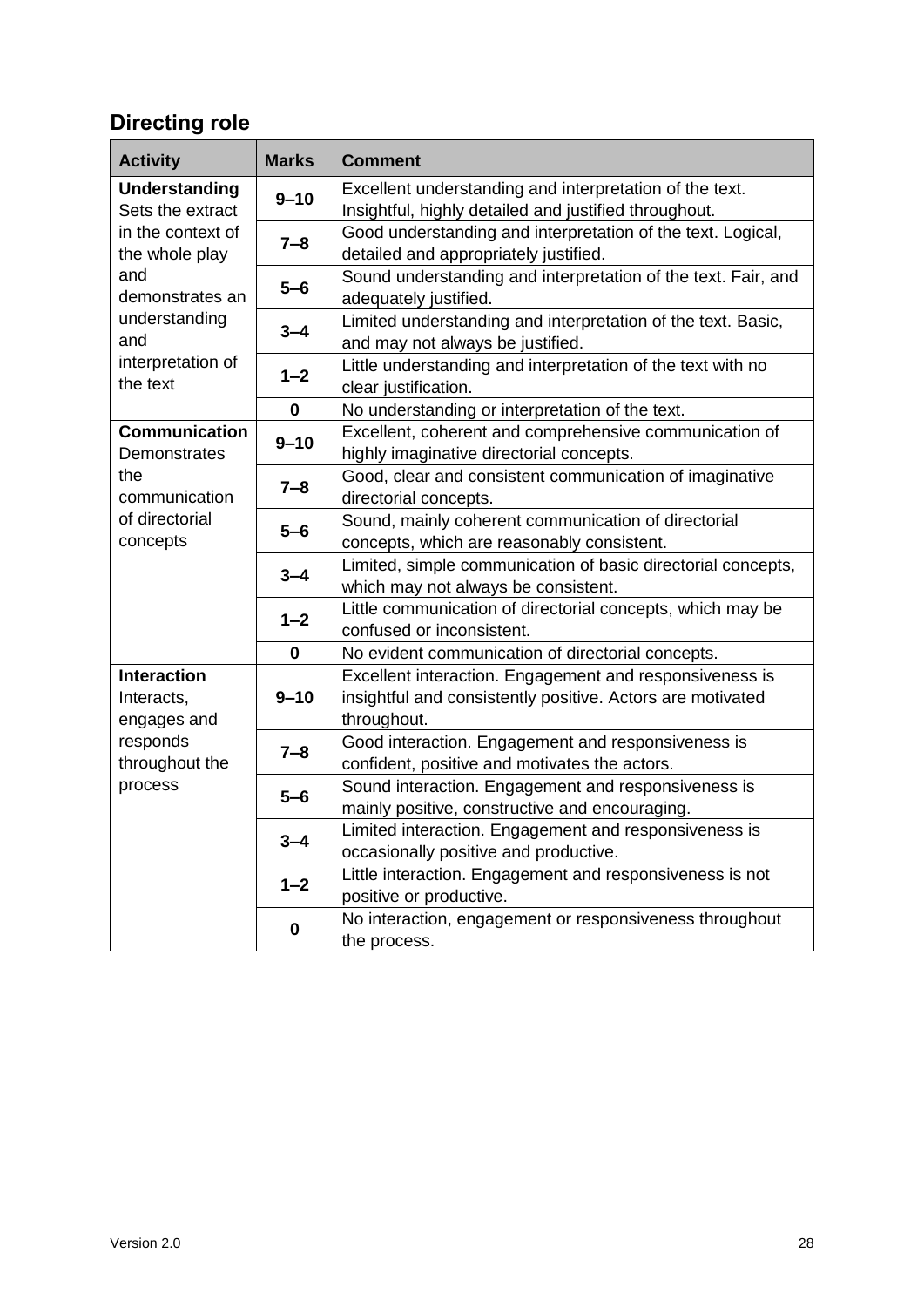## **Directing role (continued)**

| <b>Activity</b>                                                                     | <b>Marks</b> | <b>Comment</b>                                                                                                                                                                                                 |  |
|-------------------------------------------------------------------------------------|--------------|----------------------------------------------------------------------------------------------------------------------------------------------------------------------------------------------------------------|--|
| <b>Movement</b><br>Effective use of the<br>acting space in terms<br>of positioning, | $9 - 10$     | Excellent, highly effective and creative use of the acting<br>space, positioning, characterisation, and the visual<br>communication of dramatic meaning. Terminology is<br>used confidently throughout.        |  |
| characterisation, and<br>the visual<br>communication of<br>dramatic meaning         | $7 - 8$      | Good, clear and effective use of the acting space,<br>positioning, characterisation, and the visual<br>communication of dramatic meaning. Terminology is<br>used appropriately.                                |  |
|                                                                                     | $5-6$        | Sound, mainly effective use of the acting space,<br>positioning, characterisation, and the visual<br>communication of dramatic meaning. Terminology is<br>used with reasonable accuracy.                       |  |
|                                                                                     | $3 - 4$      | Limited use of the acting space, positioning and<br>characterisation. Limited communication of dramatic<br>meaning. Terminology is used occasionally.                                                          |  |
|                                                                                     | $1 - 2$      | Little use of the acting space, positioning and<br>characterisation. Simplistic communication of dramatic<br>meaning, which may be confused. Terminology is used<br>inconsistently and sometimes inaccurately. |  |
|                                                                                     | $\bf{0}$     | No consideration given to the acting space, positioning,<br>characterisation or the visual communication of dramatic<br>meaning. No evident use of appropriate terminology.                                    |  |
| <b>Voice</b><br>Effective direction of<br>the textual extract in<br>terms of        | $9 - 10$     | Excellent, highly effective and creative direction in terms<br>of characterisation, style, tempo, rhythms, dynamics and<br>the delivery of lines. Terminology is used confidently<br>throughout.               |  |
| characterisation,<br>style, tempo,<br>rhythms, dynamics                             | $7 - 8$      | Good, clear and effective direction in terms of<br>characterisation, style, tempo, rhythms, dynamics and<br>the delivery of lines. Terminology is used appropriately.                                          |  |
| and the delivery of<br>lines                                                        | $5 - 6$      | Sound, mainly effective direction in terms of<br>characterisation, style, tempo, rhythms, dynamics and<br>the delivery of lines. Terminology is used with<br>reasonable accuracy.                              |  |
|                                                                                     | $3 - 4$      | Limited direction in terms of characterisation, style,<br>tempo, rhythms, dynamics and the delivery of lines.<br>Terminology is used occasionally.                                                             |  |
|                                                                                     | $1 - 2$      | Little direction in terms of characterisation, style, tempo,<br>rhythms, dynamics and the delivery of lines.<br>Terminology is used inconsistently and sometimes<br>inaccurately.                              |  |
|                                                                                     | $\bf{0}$     | No evident direction in terms of characterisation, style,<br>tempo, rhythms, dynamics or the delivery of lines. No<br>evident use of appropriate terminology.                                                  |  |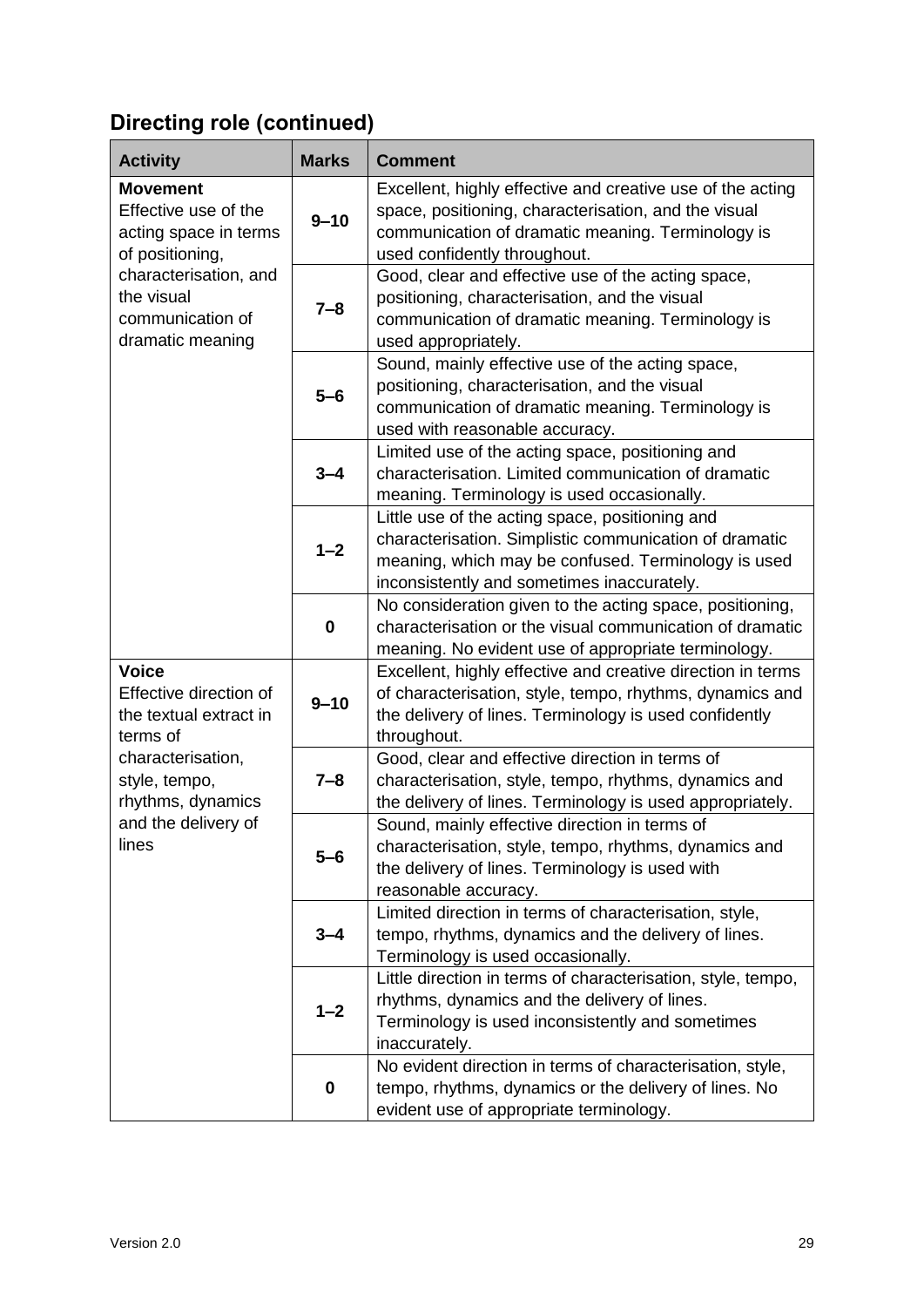## **Designer role**

| <b>Activity</b>                                                                                                  | <b>Marks</b>            | <b>Comment</b>                                                                                                                                                                                                                                                    |  |  |
|------------------------------------------------------------------------------------------------------------------|-------------------------|-------------------------------------------------------------------------------------------------------------------------------------------------------------------------------------------------------------------------------------------------------------------|--|--|
| <b>Design concept</b><br>In response to the<br>chosen text produce<br>creative, effective and<br>coherent design | $6\phantom{1}6$         | Excellent, innovative design concepts are entirely<br>coherent, demonstrating a thorough understanding and<br>interpretation of the text. Fully considers setting, period,<br>plot, themes and issues, mood and atmosphere and<br>relevant environmental aspects. |  |  |
| concepts in relation to<br>requirements for a<br>production of the play<br>for an audience of<br>today           | 5                       | Very good, imaginative design concepts are coherent.<br>Shows a good understanding and interpretation of the<br>text. Considers setting, period, plot, themes and issues,<br>mood and atmosphere, and relevant environmental<br>aspects.                          |  |  |
|                                                                                                                  | $\overline{\mathbf{4}}$ | Good, effective design concepts are mostly coherent.<br>Shows an understanding and interpretation of the text.<br>Considers most of the following: setting, period, plot,<br>themes and issues, mood and atmosphere, and relevant<br>environmental aspects.       |  |  |
|                                                                                                                  | $\mathbf{3}$            | Sound design concepts are coherent to an extent. Shows<br>some understanding and interpretation of the text.<br>Considers some of the following: setting, period, plot,<br>themes and issues, mood and atmosphere and relevant<br>environmental aspects.          |  |  |
|                                                                                                                  | $\overline{2}$          | Limited design concepts, lacking coherence. Shows a<br>limited understanding and interpretation of the text.<br>Limited consideration of setting, period, plot, themes and<br>issues, mood and atmosphere and relevant<br>environmental aspects.                  |  |  |
|                                                                                                                  | 1                       | Unconvincing design concepts lack coherence. Shows<br>little understanding and interpretation of the text. Does<br>not consider most of the following: setting, period, plot,<br>themes and issues, mood and atmosphere and relevant<br>environmental aspects.    |  |  |
|                                                                                                                  | 0                       | No evidence of design concepts. No consideration of<br>setting, period, plot, themes and issues, mood and<br>atmosphere and relevant environmental aspects.                                                                                                       |  |  |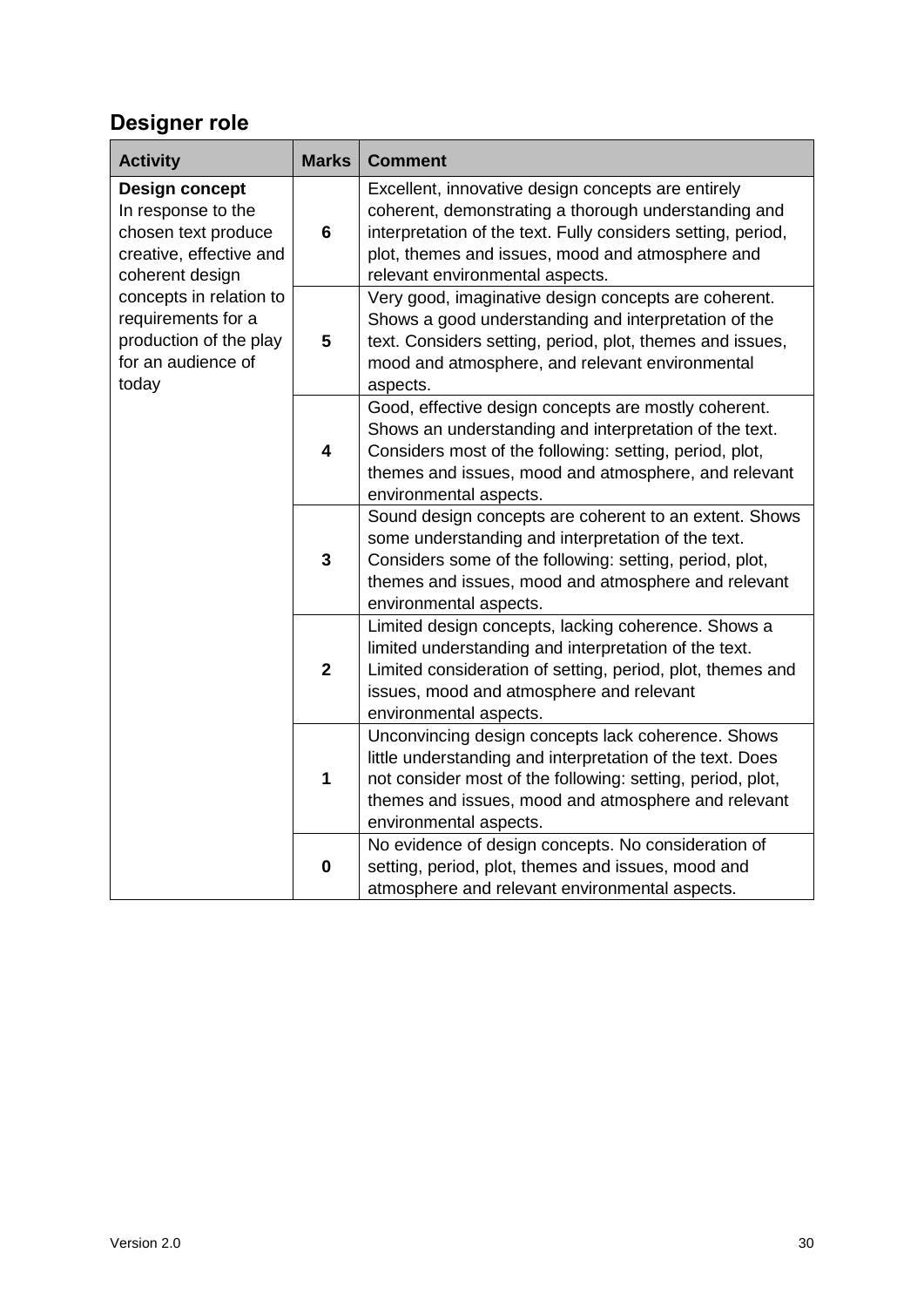| <b>Activity</b><br><b>Marks</b><br><b>Comment</b>                                                                                                                                                                                                                                                                                      |             |                                                                                                                                                                                                                                                                 |
|----------------------------------------------------------------------------------------------------------------------------------------------------------------------------------------------------------------------------------------------------------------------------------------------------------------------------------------|-------------|-----------------------------------------------------------------------------------------------------------------------------------------------------------------------------------------------------------------------------------------------------------------|
| <b>Scale model set</b><br>Produces a scale<br>model set for a<br>specified<br>performance space                                                                                                                                                                                                                                        | $9 - 10$    | Excellent, visually impressive set design. Shows a strong<br>awareness of all aspects of the mise-en-scène. Totally<br>coherent with the overall concept. Clearly explained with<br>references to textual clues. Shows a thorough<br>understanding of the text. |
| with appropriate<br>references to textual<br>clues, demonstrating<br>a strong visual impact                                                                                                                                                                                                                                            | $7 - 8$     | Good, visually interesting set design. Shows awareness<br>of most aspects of the mise-en-scène. Mainly coherent<br>with the overall concept. References to textual clues are<br>explained. Shows a good understanding of the text.                              |
|                                                                                                                                                                                                                                                                                                                                        | $5 - 6$     | Sound, visually basic set design. Shows an awareness of<br>some aspects of the mise-en-scène. At times lacks<br>coherence with the overall concept. Some references to<br>textual clues are explained, showing an understanding of<br>the text.                 |
|                                                                                                                                                                                                                                                                                                                                        | $3 - 4$     | Limited, visually unimaginative set design. Shows little<br>awareness of the mise-en-scène. Lacks coherence with<br>the overall concept. Little reference to textual clues are<br>explained. Shows a limited understanding of the text.                         |
|                                                                                                                                                                                                                                                                                                                                        | $1 - 2$     | Visually weak set design. Shows no awareness of the<br>mise-en-scène. Lacks any coherence with the overall<br>concept. No reference to textual clues are explained.<br>Shows a poor understanding of the text.                                                  |
|                                                                                                                                                                                                                                                                                                                                        | $\bf{0}$    | No evidence.                                                                                                                                                                                                                                                    |
| Scale model set<br>Produces a scale<br>model set which takes<br>into account practical<br>considerations of the<br>performance space<br>for which it is<br>designed, for<br>example:<br>sightlines<br>entrances or exits<br>use of materials<br>scene changes<br>weight and/or<br>٠<br>height restrictions<br>moving parts of set<br>٠ | $9 - 10$    | Excellent model, fully takes into account all practical<br>considerations for the production. The design features<br>have been fully considered and problems have all been<br>anticipated and solved.                                                           |
|                                                                                                                                                                                                                                                                                                                                        | 7–8         | Good model, takes into account most practical<br>considerations for the production. The design features<br>have been considered and problems have mostly been<br>anticipated and solved.                                                                        |
|                                                                                                                                                                                                                                                                                                                                        | $5 - 6$     | Sound model, takes into account some practical<br>considerations for the production. Some design features<br>have not been well considered and some problems have<br>not been anticipated.                                                                      |
|                                                                                                                                                                                                                                                                                                                                        | $3 - 4$     | Limited model, takes into account some practical<br>considerations for the production. Most design features<br>have not been well considered and most problems have<br>not been anticipated.                                                                    |
| technical<br>٠<br>requirements<br>viability of set<br>space for actors                                                                                                                                                                                                                                                                 | $1 - 2$     | Model does not take into account many practical<br>considerations for the production. Most design features<br>have not been considered and no problems have been<br>anticipated.                                                                                |
| and action                                                                                                                                                                                                                                                                                                                             | $\mathbf 0$ | No evidence.                                                                                                                                                                                                                                                    |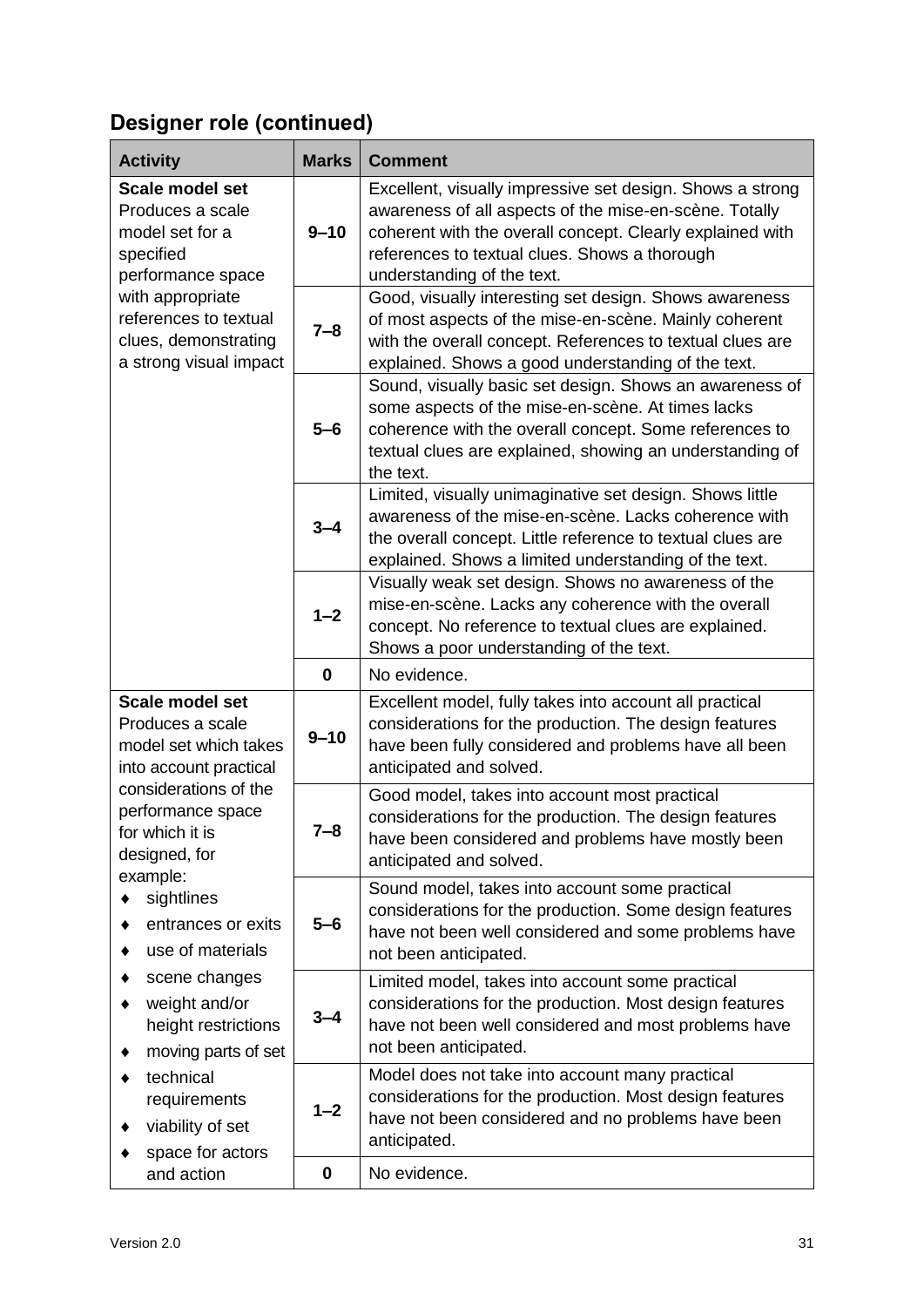| <b>Activity</b>                                                                  | <b>Marks</b> | <b>Comment</b>                                                                                                                                                                                                                             |  |  |
|----------------------------------------------------------------------------------|--------------|--------------------------------------------------------------------------------------------------------------------------------------------------------------------------------------------------------------------------------------------|--|--|
| Scale model set<br>Produces a scale<br>model set which is<br>accurately made and | $9 - 10$     | Excellent, features of the model are extremely accurate in<br>measurements and use of scale. Demonstrates a very<br>high level of technical ability. Excellent model-making<br>skills evidenced through highly effective use of materials. |  |  |
| clear in its design                                                              | $7 - 8$      | Good, features of the model are mostly accurate in<br>measurements and use of scale. Demonstrates a good<br>level of technical ability. Good model-making skills<br>evidenced through effective use of materials.                          |  |  |
|                                                                                  | $5-6$        | Sound, features of the model have some inaccuracies in<br>measurements and use of scale. Demonstrates a fairly<br>good level of technical ability. Some good model-making<br>skills evidenced through use of materials.                    |  |  |
|                                                                                  | $3 - 4$      | Limited, features of the model have many inaccuracies in<br>measurements and use of scale. Demonstrates a basic<br>level of technical ability. Some model-making skills are<br>shown through use of materials.                             |  |  |
|                                                                                  | $1 - 2$      | Features of the model are largely inaccurate in<br>measurements and use of scale. Demonstrates little<br>technical ability. Few model-making skills are shown<br>through poor use of materials.                                            |  |  |
|                                                                                  | $\bf{0}$     | No evidence.                                                                                                                                                                                                                               |  |  |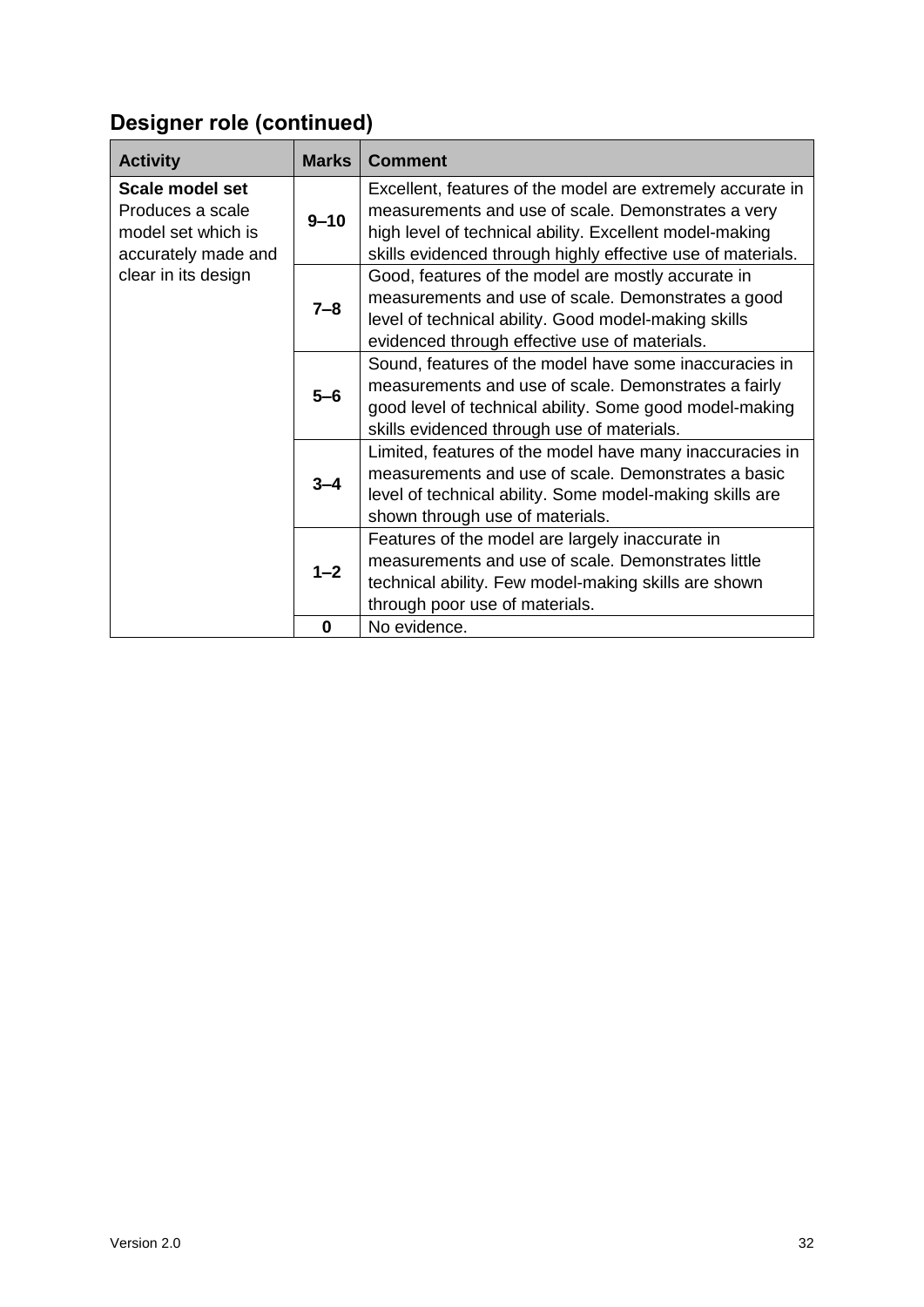| <b>Activity</b>                                                                                                                                                                                                                                                                                                                                                                                                       | <b>Marks</b>   | <b>Comment</b>                                                                                                                                                                                                                                                                                                                       |
|-----------------------------------------------------------------------------------------------------------------------------------------------------------------------------------------------------------------------------------------------------------------------------------------------------------------------------------------------------------------------------------------------------------------------|----------------|--------------------------------------------------------------------------------------------------------------------------------------------------------------------------------------------------------------------------------------------------------------------------------------------------------------------------------------|
| <b>Additional role 1</b><br>Responds to the text to<br>produce creative and<br>effective notes/plotting<br>sheets/plans/designs/cue<br>sheets/drawings in relation<br>to the additional role,<br>selected from lighting,<br>sound, multimedia, props,<br>costume, make-up and hair.<br>These designs should<br>demonstrate coherence with<br>the overall concepts and an<br>awareness of practical<br>considerations. | $\overline{7}$ | Excellent, highly effective demonstration reflects<br>creative designs/cue sheets/plans/drawings. Full<br>and detailed designs/cue sheets/plans/drawings<br>accurately reflect quantity, period, size and style,<br>as appropriate. Total coherence with overall<br>concept and a thorough awareness of practical<br>considerations. |
|                                                                                                                                                                                                                                                                                                                                                                                                                       | $5-6$          | Good, detailed and imaginative designs/cue<br>sheets/plans/drawings accurately reflect quantity,<br>period, size and style, as appropriate. Coherence<br>with overall concept and a good awareness of<br>practical considerations.                                                                                                   |
|                                                                                                                                                                                                                                                                                                                                                                                                                       | $3 - 4$        | Sound, designs/cue sheets/plans/drawings are<br>produced with reasonable accuracy towards<br>quantity, period, size and style, as appropriate.<br>Some coherence with overall concept and some<br>awareness of practical considerations.                                                                                             |
|                                                                                                                                                                                                                                                                                                                                                                                                                       | $1 - 2$        | Designs/cue sheets/plans/drawings are<br>unconvincing in terms of accuracy towards<br>quantity, period, size and style. Little coherence<br>with overall concept and little awareness of<br>practical considerations.                                                                                                                |
|                                                                                                                                                                                                                                                                                                                                                                                                                       | $\bf{0}$       | No documentation and no evidence.                                                                                                                                                                                                                                                                                                    |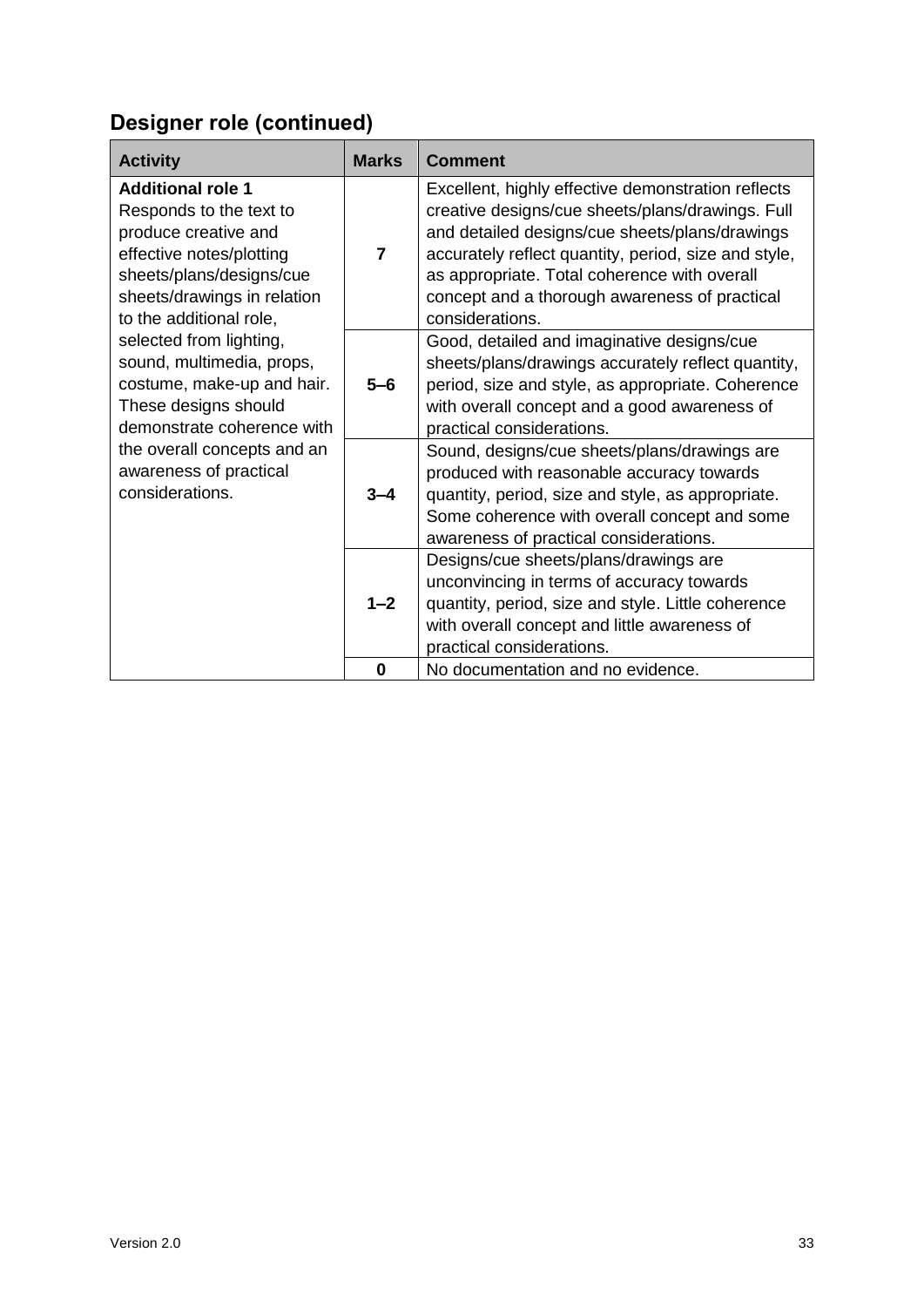| <b>Activity</b>                                                                                                                                                                                                                                                                                                                                                                                                              | <b>Marks</b>   | <b>Comment</b>                                                                                                                                                                                                                                                                                                                       |
|------------------------------------------------------------------------------------------------------------------------------------------------------------------------------------------------------------------------------------------------------------------------------------------------------------------------------------------------------------------------------------------------------------------------------|----------------|--------------------------------------------------------------------------------------------------------------------------------------------------------------------------------------------------------------------------------------------------------------------------------------------------------------------------------------|
| <b>Additional role 2</b><br>Responds to the text to<br>produce creative and<br>effective notes/plotting<br>sheets/plans/designs/cue<br>sheets/drawings in relation<br>to the second additional<br>role, selected from lighting,<br>sound, multimedia, props,<br>costume, make-up and hair.<br>These designs should<br>demonstrate coherence with<br>the overall concepts and an<br>awareness of practical<br>considerations. | $\overline{7}$ | Excellent, highly effective demonstration reflects<br>creative designs/cue sheets/plans/drawings. Full<br>and detailed designs/cue sheets/plans/drawings<br>accurately reflect quantity, period, size and style,<br>as appropriate. Total coherence with overall<br>concept and a thorough awareness of practical<br>considerations. |
|                                                                                                                                                                                                                                                                                                                                                                                                                              | $5-6$          | Good, detailed and imaginative designs/cue<br>sheets/plans/drawings accurately reflect quantity,<br>period, size and style, as appropriate. Coherence<br>with overall concept and a good awareness of<br>practical considerations.                                                                                                   |
|                                                                                                                                                                                                                                                                                                                                                                                                                              | $3 - 4$        | Sound, designs/cue sheets/plans/drawings are<br>produced with reasonable accuracy towards<br>quantity, period, size and style, as appropriate.<br>Some coherence with overall concept and some<br>awareness of practical considerations.                                                                                             |
|                                                                                                                                                                                                                                                                                                                                                                                                                              | $1 - 2$        | Designs/cue sheets/plans/drawings are<br>unconvincing in terms of accuracy towards<br>quantity, period, size and style. Little coherence<br>with overall concept and little awareness of<br>practical considerations.                                                                                                                |
|                                                                                                                                                                                                                                                                                                                                                                                                                              | $\bf{0}$       | No documentation and no evidence.                                                                                                                                                                                                                                                                                                    |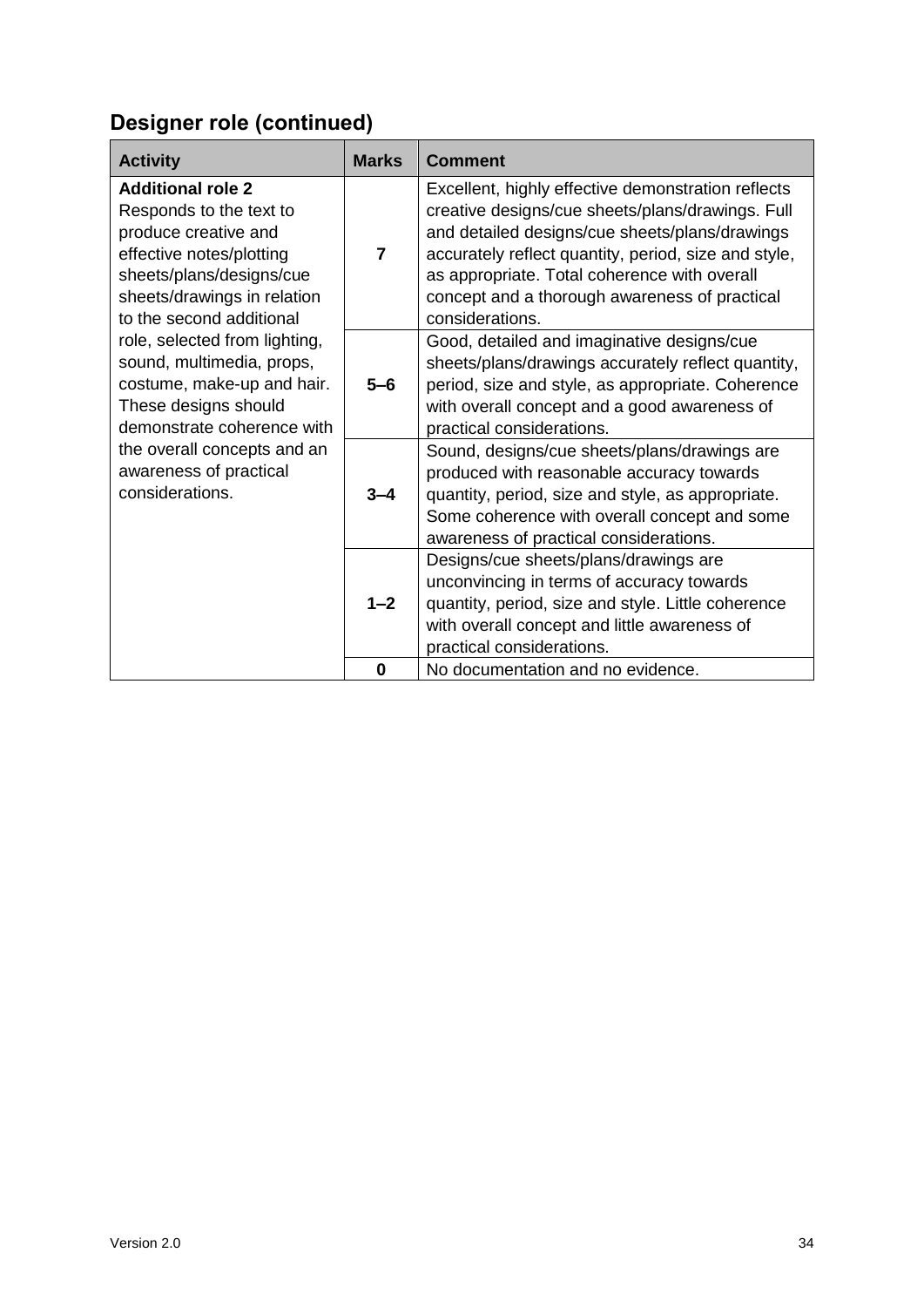# <span id="page-36-0"></span>**Grading**

Candidates' overall grades are determined by their performance across the course assessment. The course assessment is graded A–D on the basis of the total mark for all course assessment components.

#### **Grade description for C**

For the award of grade C, candidates will typically have demonstrated successful performance in relation to the skills, knowledge and understanding for the course.

#### **Grade description for A**

For the award of grade A, candidates will typically have demonstrated a consistently high level of performance in relation to the skills, knowledge and understanding for the course.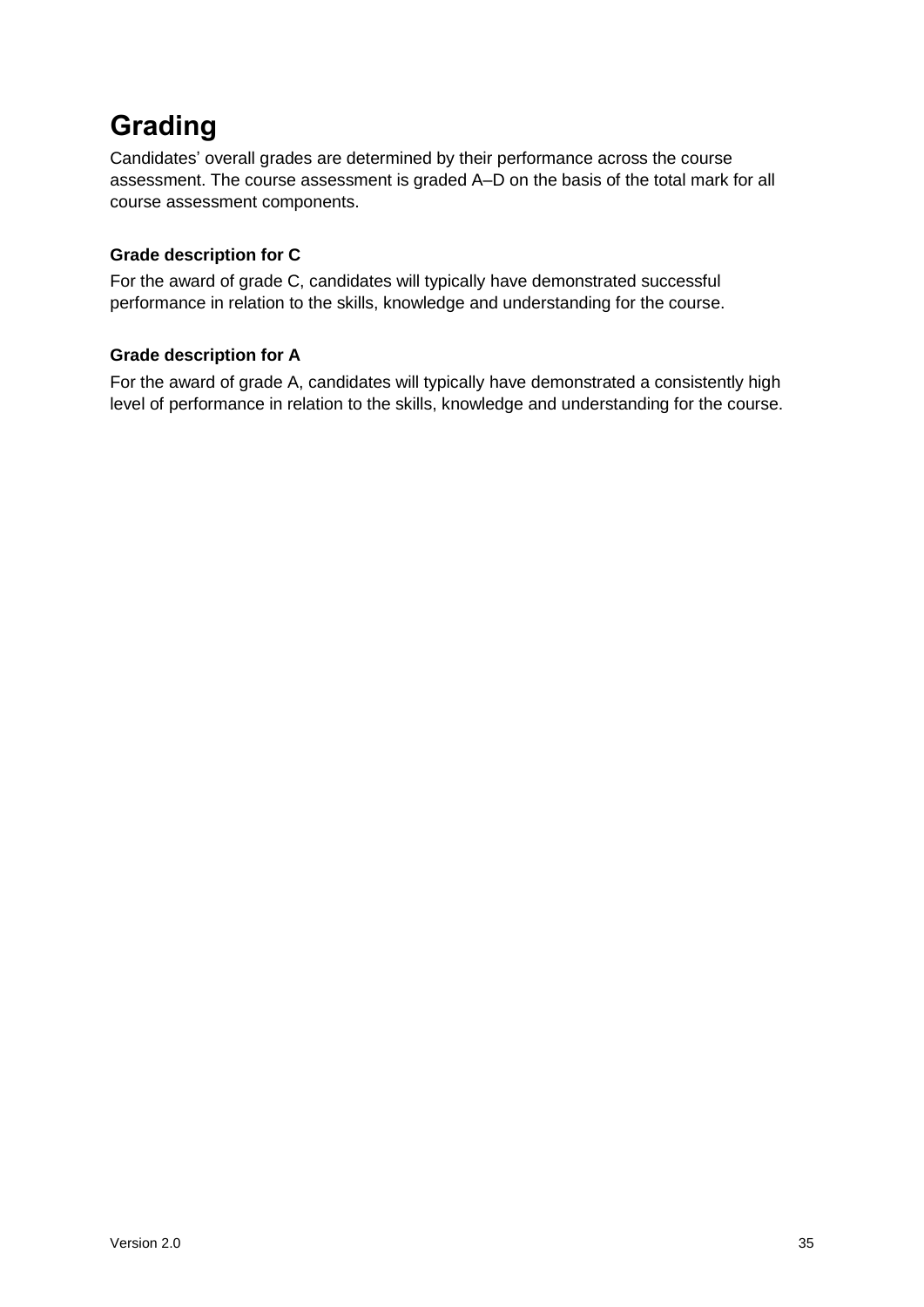# <span id="page-37-0"></span>**Equality and inclusion**

This course is designed to be as fair and as accessible as possible with no unnecessary barriers to learning or assessment.

Guidance on assessment arrangements for disabled candidates and/or those with additional support needs is available on the assessment arrangements web page: [www.sqa.org.uk/assessmentarrangements.](http://www.sqa.org.uk/assessmentarrangements)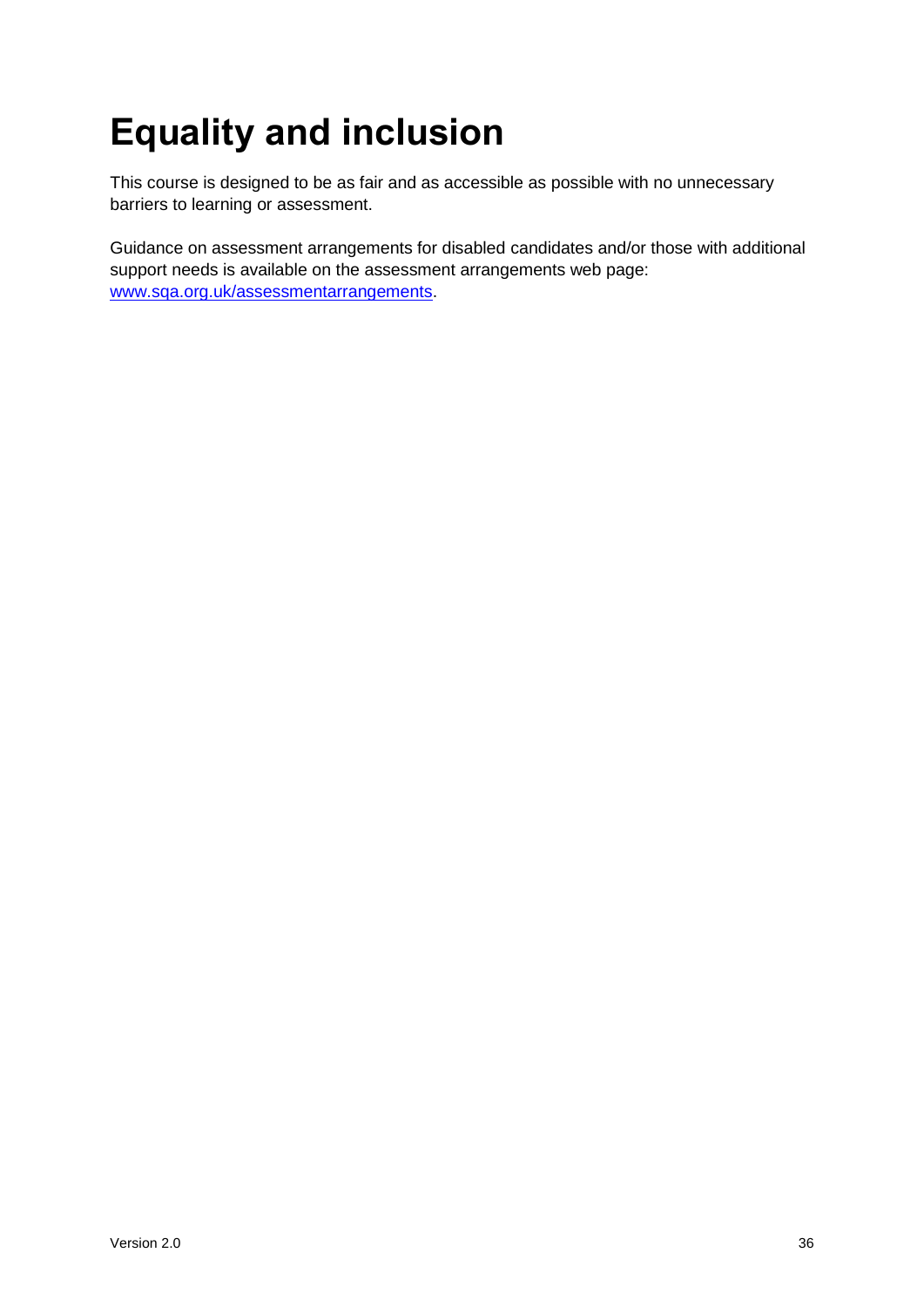# <span id="page-38-0"></span>**Further information**

- ◆ [Advanced Higher Drama subject page](https://www.sqa.org.uk/sqa/48449.html)
- [Assessment arrangements web page](http://www.sqa.org.uk/assessmentarrangements)
- ◆ Building the Curriculum 3-5
- ◆ [Guide to Assessment](http://www.sqa.org.uk/sqa/2424.html)
- **Guidance on conditions of [assessment for coursework](http://www.sqa.org.uk/sqa/files_ccc/Guidance_on_conditions_of_assessment_for_coursework.pdf)**
- [SQA Skills Framework: Skills for Learning, Skills for Life and Skills for Work](http://www.sqa.org.uk/sqa/63101.html)
- [Coursework Authenticity: A Guide for Teachers and Lecturers](http://www.sqa.org.uk/sqa/1418.html)
- ◆ [Educational Research Reports](http://www.sqa.org.uk/sqa/35847.958.html)
- ◆ [SQA Guidelines on e-assessment for Schools](http://www.sqa.org.uk/sqa/2424.html)
- ◆ [SQA e-assessment web page](http://www.sqa.org.uk/sqa/68750.html)
- SCQF [website: framework, level descriptors and SCQF Handbook](https://scqf.org.uk/)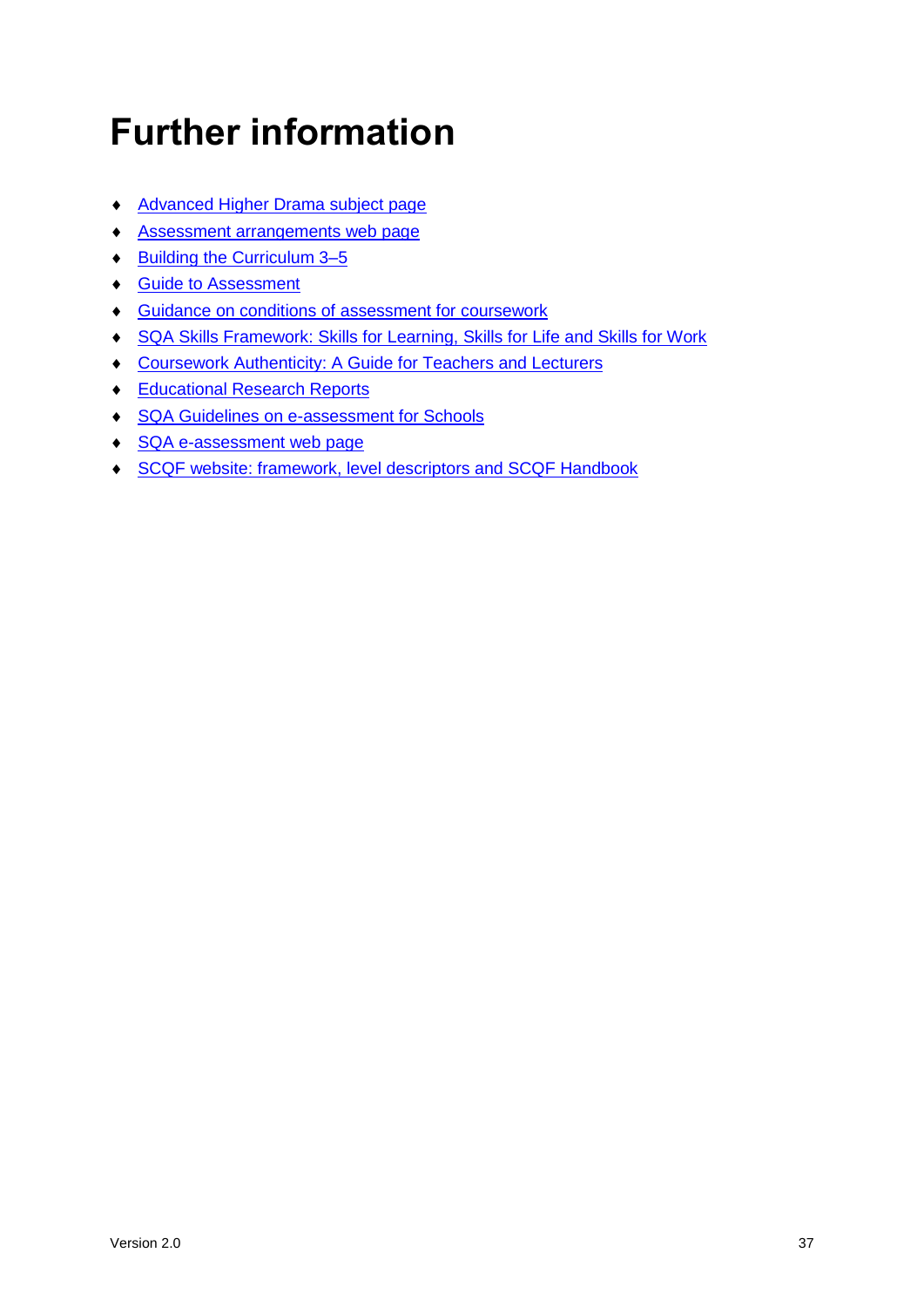# <span id="page-39-0"></span>**Appendix 1: course support notes**

# <span id="page-39-1"></span>**Introduction**

These support notes are not mandatory. They provide advice and guidance to teachers and lecturers on approaches to delivering the course. Please read these course support notes in conjunction with the course specification and the project–dissertation, assignment and performance.

# <span id="page-39-2"></span>**Developing skills, knowledge and understanding**

This section provides advice and guidance about skills, knowledge and understanding that you could include in the course. You have considerable flexibility to select contexts that stimulate and challenge candidates, offering both breadth and depth.

### **Exploring and investigating the influence, theory, and practice of influential theatre practitioners**

Candidates should explore a combination of primary and secondary sources to discover the theory of the practitioners and how they have engaged in discourse on the practice of performance. See 'Appendix 2: influential practitioners'.

Candidates should:

- review materials of influential practitioners, reflecting on their dramatic work
- explore what critics have written about the work of influential practitioners
- participate in and facilitate workshops, exploring style and methodology of influential practitioners
- investigate the creative processes of influential practitioners and adapt these methods to improve their own dramatic work

### **Identifying and exploring a relevant performance issue**

Candidates should:

- $\bullet$  identify a performance issue which interests them
- explore and investigate the performance issue by researching critical accounts of key productions and influential practitioners

### **Analysing and evaluating the impact of key productions by influential theatre practitioners**

Candidates should:

- analyse influential practitioners (actors, directors and/or designers)
- evaluate their theatre practice in relation to the creation of key productions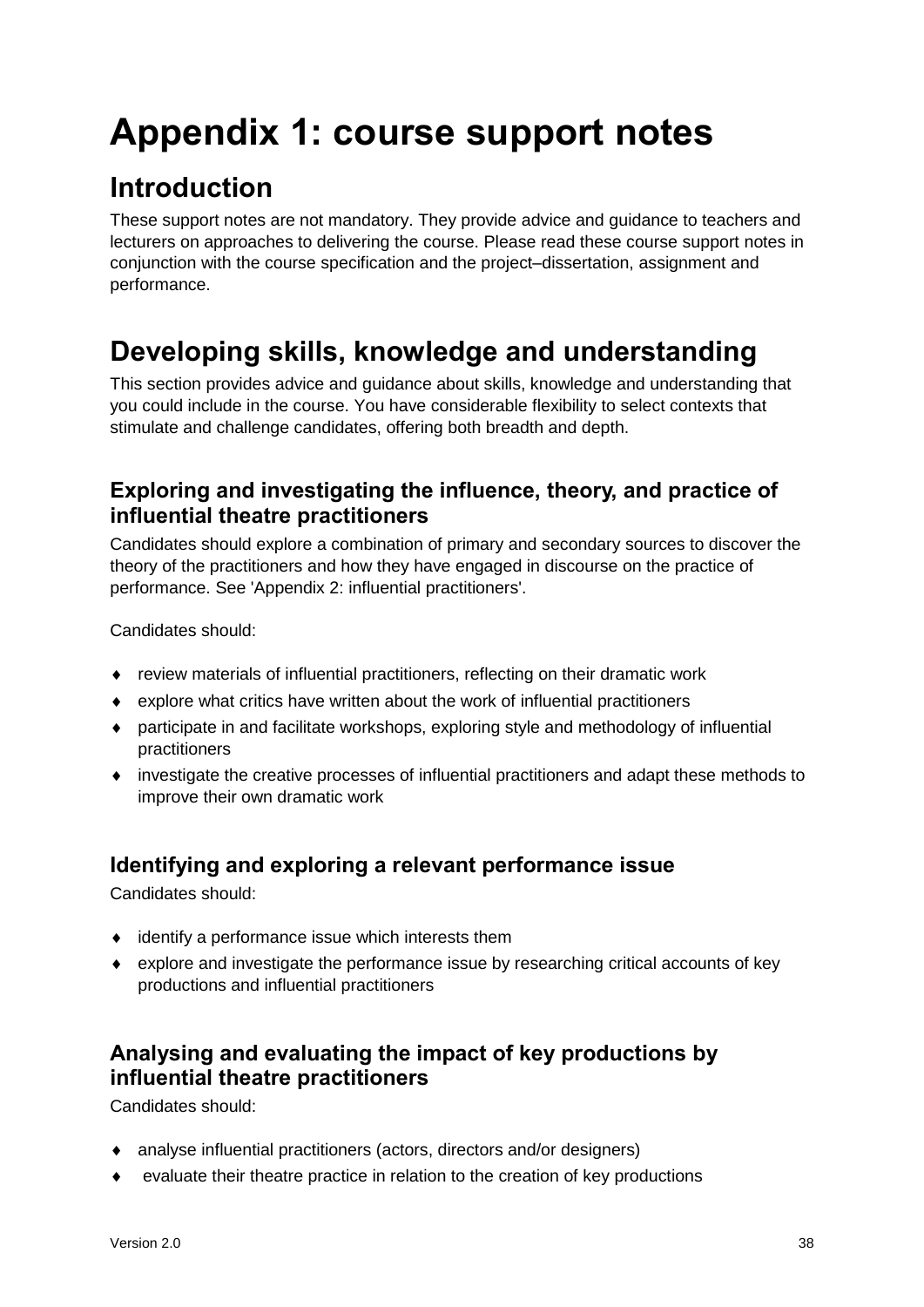- explore critical accounts of past productions, video, photography and other media
- explore critical accounts, biographies, interviews and other sources to inform their judgements
- explore and analyse the impact of productions on social and theatrical contexts

### **Applying creative and critical thinking to synthesise ideas and arguments**

Candidates should:

- ◆ select relevant materials to support their argument
- develop a fluent argument between different perspectives
- express their own opinion in relation to the argument

### **Interpreting the historical, social, cultural and/or political contexts of complex texts**

Candidates should consider:

- social and cultural events and issues surrounding their explored texts and pre-texts
- $\bullet$  their own social and cultural contexts
- interpreting these contexts in creative and personal ways
- aspects of culture and style from these contexts that are significant influences on the text

### **Analysing and interpreting the role and craft of the actor, director and designer**

Candidates should:

- analyse and evaluate the roles and crafts of the actor, director and designer in the devising process
- analyse and evaluate the interpretation of the actor, director and designer in a professional theatrical performance
- analyse and interpret how influential practitioners have viewed the different roles and crafts of the actor, director and designer

### **Working independently to produce a theatrical concept**

Candidates should develop:

- their theatrical interpretation for acting, directing, or designing
- $\bullet$  theatrical concepts in response to their research on the chosen text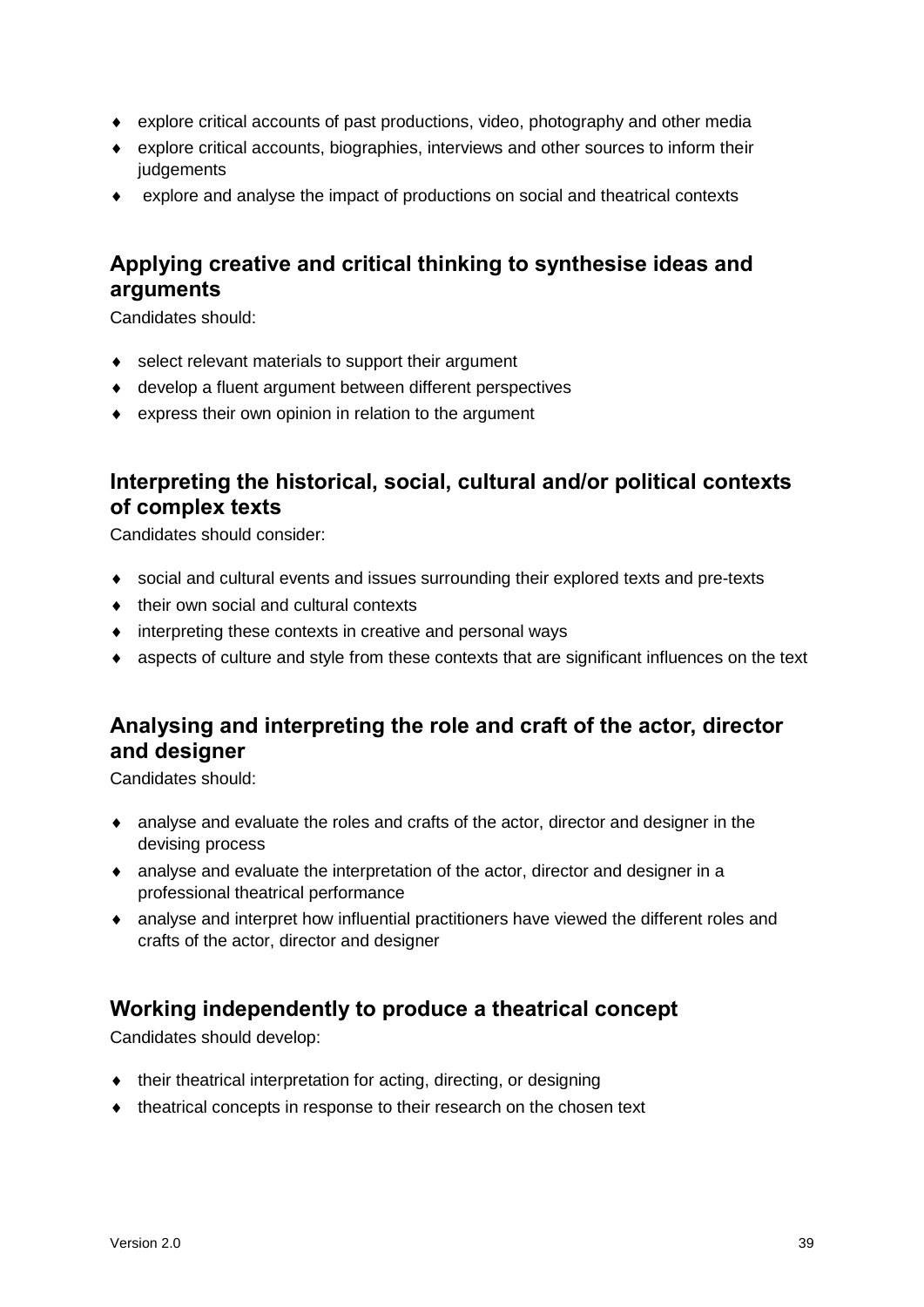Candidates should use their prior knowledge and experience of seeing live theatre when they experiment with style and genre. You should encourage candidates to follow their own lines of inquiry to help them decide on their theatrical concept.

### **Applying skills in acting, directing or design**

Candidates have options for applying skills:

- acting or directing skills through a performance of an extract
- design skills through a process of developing their concepts into a series of designs

### **Creating and presenting their own theatrical concepts**

Candidates should:

- create their original concepts for performance and present these in an appropriate format
- apply skills as an actor, director or designer by creating and presenting dramatic work

### **Investigating how meaning can be communicated to an audience**

Candidates should:

- investigate approaches practitioners have used to create dramatic meaning
- use research to explore developments made by practitioners to communicate dramatic meaning
- be part of a live theatre audience to understand and appreciate how dramatic meaning can be communicated
- investigate how they can communicate dramatic meaning to an audience through language, genre and style
- reflect and self-evaluate how they communicate to audiences

### **Using a range of complex creative problem-solving, planning and evaluation skills within the creative process**

Candidates should:

- use the creative process of the actor, director or designer to demonstrate their problemsolving skills; each role has different challenges to solve
- choose a broad range of approaches to demonstrate their problem-solving skills

As an actor, candidates should:

- ◆ deliver an effective performance
- plan how they will research the text
- experiment with characterisation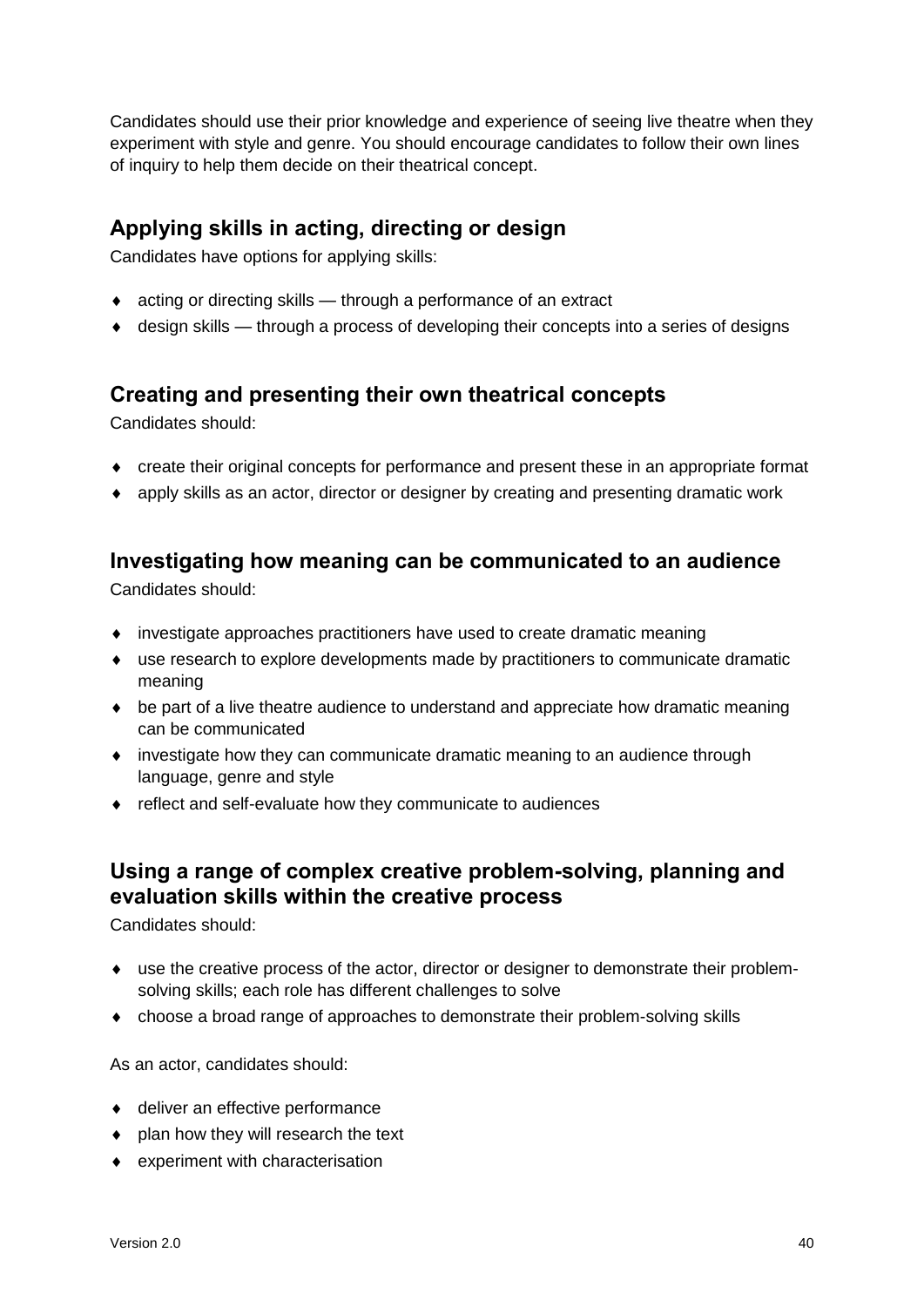evaluate their process through rehearsals and characterisation exercises

As a director, candidates should:

- ◆ deliver an effective interpretation of the text
- consider elements of the staging, characterisation and audience to communicate dramatic meaning
- plan how they will research the text
- experiment with style and space
- evaluate their process through rehearsals and directorial workshops

As a designer, candidates should:

- deliver an effective design interpretation of the text
- consider the specified performance space to communicate dramatic meaning
- plan how they will research the text
- ◆ produce draft designs
- evaluate their processes through their presentation of concepts

The solutions candidates create should focus on achieving a quality performance.

## <span id="page-42-0"></span>**Approaches to learning and teaching**

Effective learning and teaching draws on a variety of approaches to enrich the experience of candidates. To help motivate and challenge candidates, you should provide them with practical approaches to learning and teaching and give them opportunities for personalisation and choice.

You can build variety into your learning and teaching approaches to meet the needs of different learning styles and preferences within your class.

Candidates can investigate theatre practice, and explore using technology at different stages of learning, which can become a focus for discussion. Candidates using technology in innovative and creative ways include:

- online research
- $\bullet$  interactive activities to reinforce learning
- ◆ digital logbooks
- $\leftarrow$  e-diaries
- blogs or vlogs capturing candidates' reflections on their learning

You should support candidates:

 by encouraging independent learning and research to further stimulate candidates' creativity as they develop their ideas, and to help build confidence in their own creative abilities through structured activities and clearly defined tasks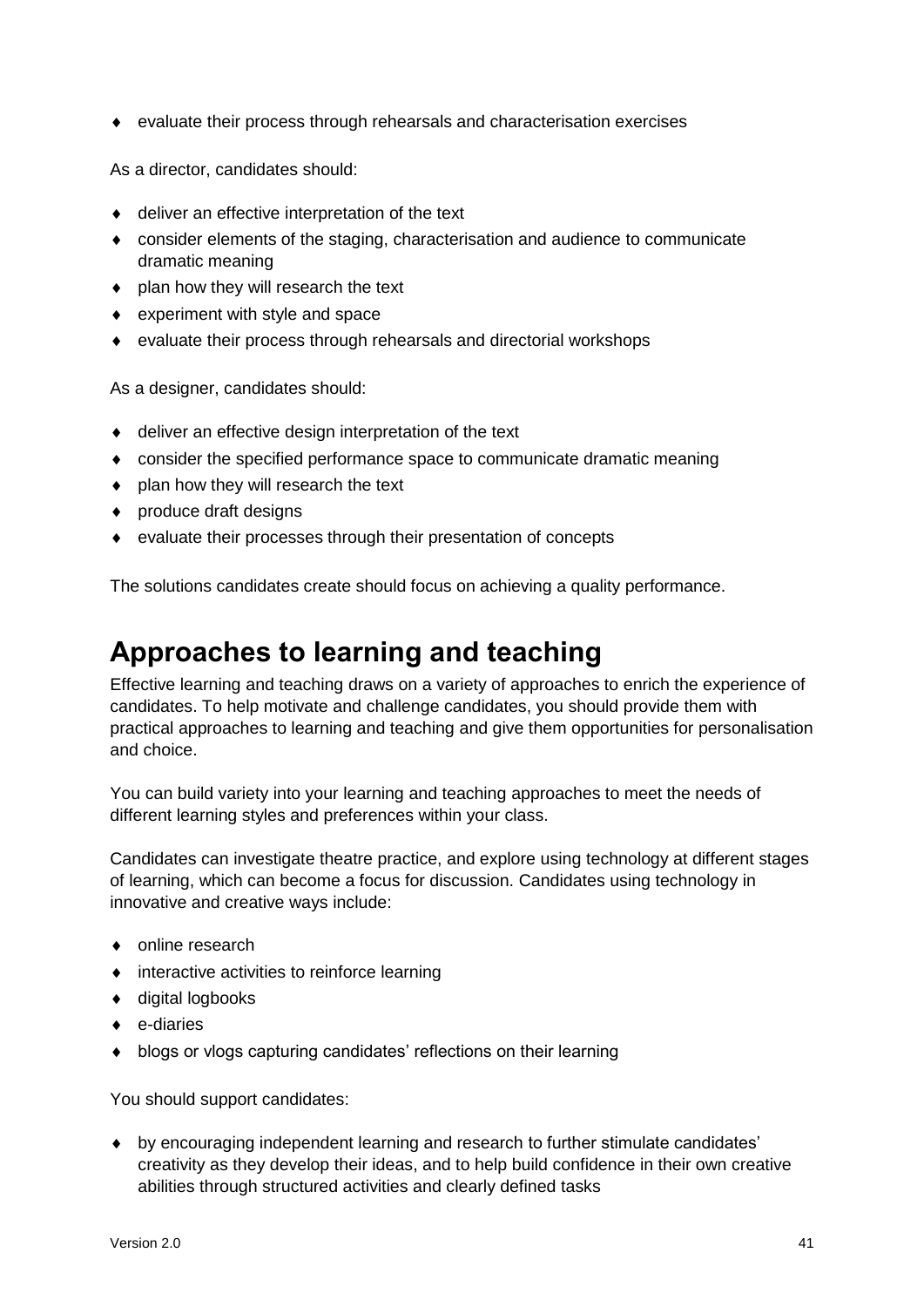- $\bullet$  to consider and develop their ideas in an individual way
- by using open-ended questioning techniques and structured activities so candidates can reflect on their work
- by encouraging them to discuss and share ideas and experiences with others
- to self-reflect on their learning and to discuss and/or record their thoughts as their work and ideas develop — they could use diaries, logbooks, folios or digital media to help with this

The following approaches outline two possible strategies to help you deliver the course. The first approach focuses on the drama process, and the second on the production process. You can use them separately or together, for one or two performances.

### **Learning and teaching approach 1**

In this approach, you focus on the drama process. You could encourage candidates to:

- ◆ respond to dramatic techniques and/or text by presenting ideas
- explore techniques informed by practices and methodologies of a chosen practitioner
- identify appropriate ideas associated with the chosen practitioner
- ◆ select performance style and genre
- ◆ select appropriate form and structure
- research aspects of their chosen practitioner
- ◆ select and reject ideas
- use rehearsal strategies, including opportunities for evaluation
- use acting techniques and style to create characters for presentation
- use voice and movement skills to portray character
- identify ideas for design and technical aspects
- ◆ present their research
- ◆ evaluate and analyse their own work

You could help candidates develop their knowledge and understanding in devising and directing in drama by encouraging them to explore the work, influences and practices of an influential practitioner.

Candidates interpret and analyse methodologies, theatre practices and/or texts of an influential theatre practitioner. They could use a variety of acting, directing and design concepts to explore how they communicate meaning to an audience by presenting their own theatrical concepts.

Candidates could respond to the social, cultural and/or political influences of their chosen practitioner by researching their theories and/or practice, and discuss these with the class. Candidates could present their research by using appropriate technologies, a mood board, directly addressing the class, or in another visual way.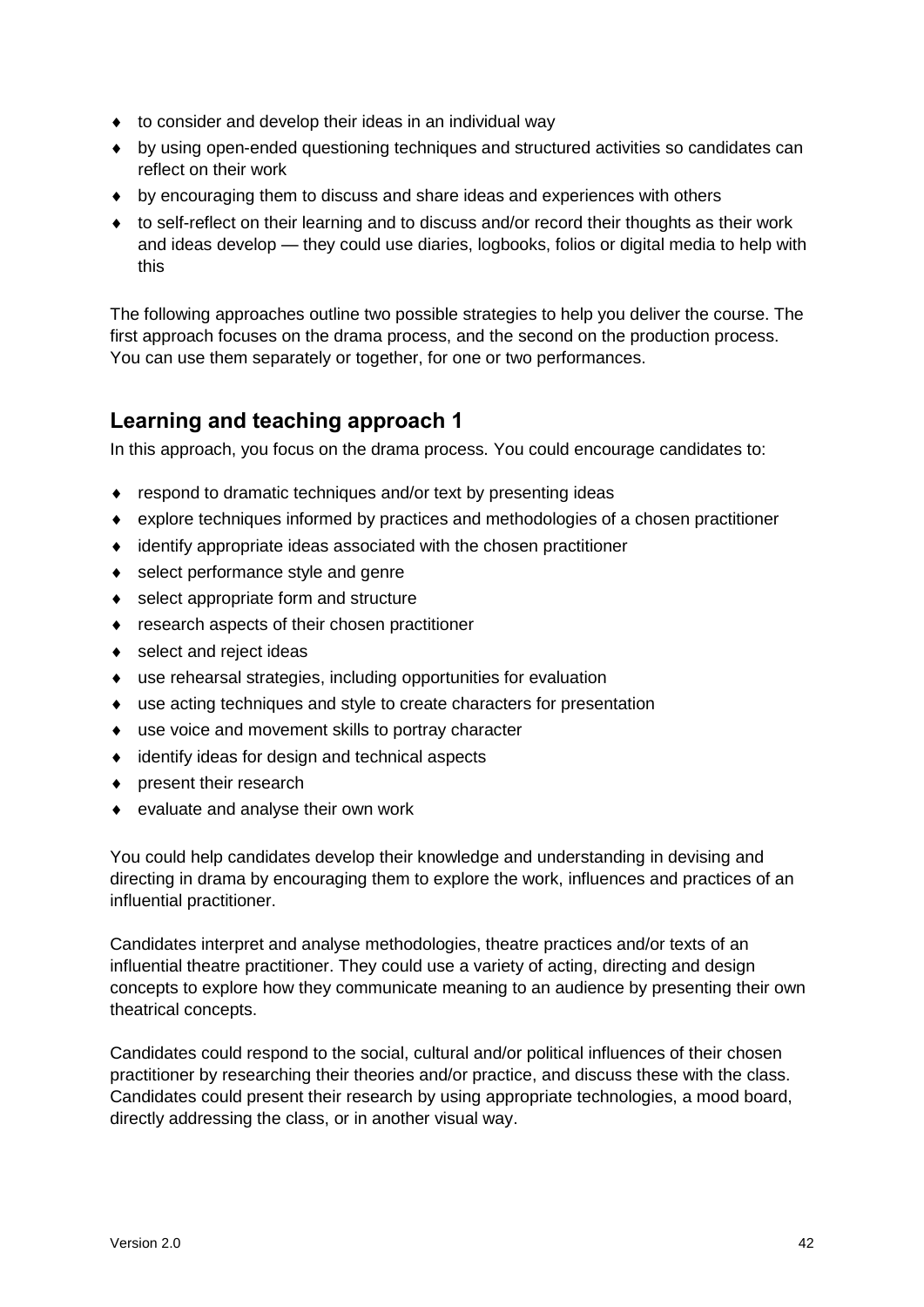Following the presentations, candidates could deliberate and discuss the ideas that have emerged from the class discussion. You could use practical activities for candidates to explore and develop these ideas. This helps candidates decide on the relevant form, structure, genre, style and techniques in order to communicate their theatrical concepts.

### **Learning and teaching approach 2**

In this approach, you focus on the production process.

Candidates choose influential practitioners to explore social and theatrical context, background, influences, theories, and methodologies. You can help candidates by using a range of activities, such as: research, practical workshops and prepared presentations. Candidates can present their research by using available technologies to communicate their knowledge and understanding of aspects of practitioners' work.

Candidates should explore a minimum of two theatre practitioners. The emphasis of the exploration is from the perspective of:

- ◆ an actor (acting)
- **or**
- ◆ a director (directing)
- **or**
- a designer (designing lighting, sound, multimedia, props, set, costume, hair and makeup)

Candidates research texts and/or look at notable productions and/or theatrical experiments to explore the acting, directing or design influences, theories and methodologies of their chosen practitioner.

Candidates analyse and evaluate performances. This may be a live performance, a livestreamed performance, a recorded 'live' theatrical performance or a historical performance. The performance must be a play: it must not be a musical, pantomime, ballet or opera. They should identify aspects of the production that have influenced the theories, methodologies and practice of their chosen practitioners.

You can use practical workshops, for example on the acting techniques of Bertolt Brecht; the directorial style of Gregory Doran or Rufus Norris; or Edward Gordon Craig's use of screens. These practical workshops should be appropriate to the candidate's chosen practitioner and production area.

Candidates can familiarise themselves with the pre-text by reading, acting and/or directing scenes from the texts used by the practitioner. To explore the pre-texts, the candidates should read the original play text and investigate the rehearsal processes and interpretation of this text by influential practitioners.

You can encourage candidates to look at the productions and/or theatrical experiments in chronological order, so they can highlight or chart the development and progress of the theories, methodologies and practices of their chosen practitioner.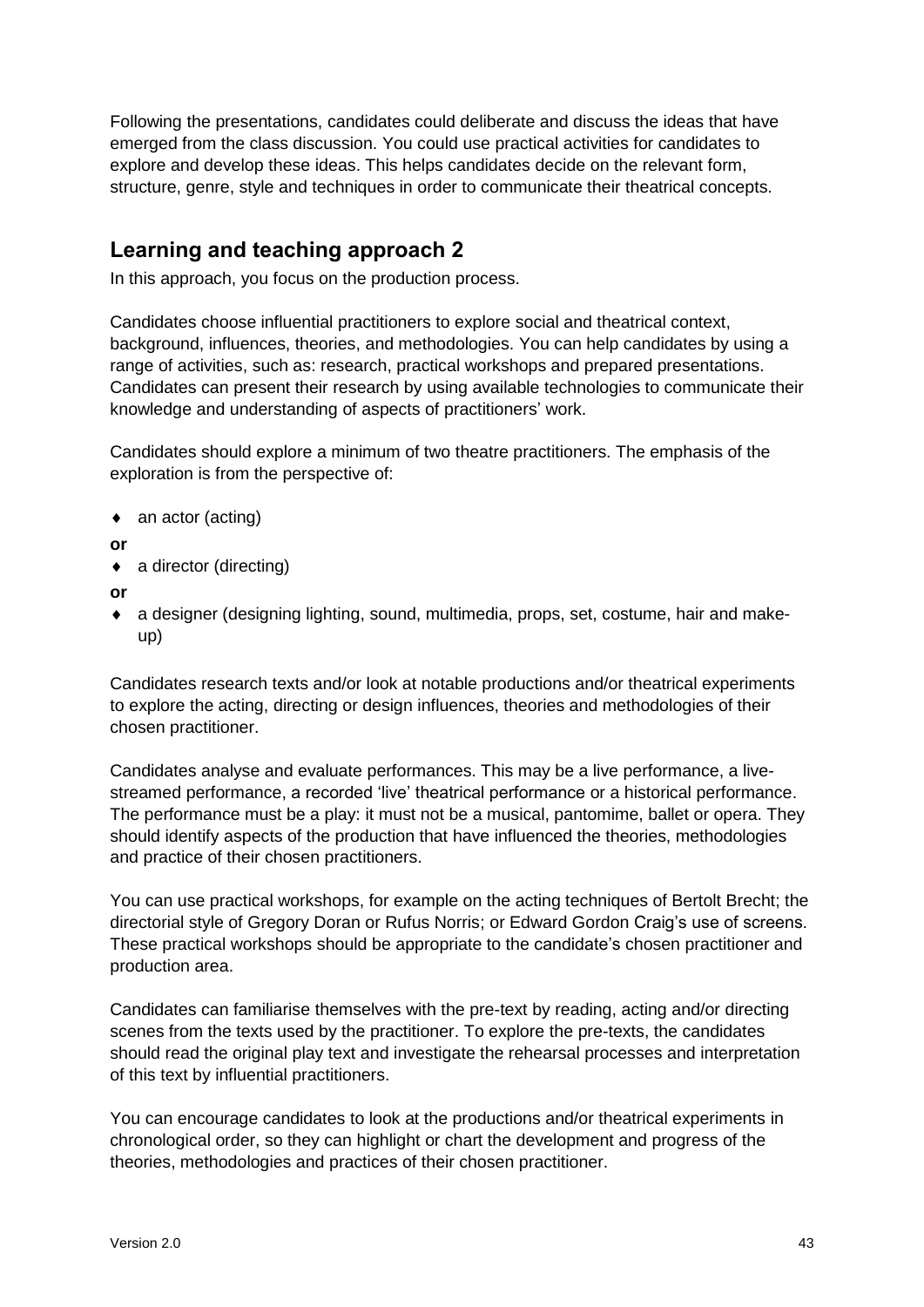Candidates could look at various points in the practitioner's career, to see how their theories were evident in their productions and/or theatrical experiments by researching contextual evidence. This could include: reviews of the production, or the writings of another author on the work of the practitioner, or the reflective writing of the practitioner.

Some questions you could ask candidates to consider include:

- ◆ How did the practitioner alter or change practice within their theatrical context?
- What are the key areas in which the chosen practitioner continues to have an influence on theatre production today?

## <span id="page-45-0"></span>**Preparing for course assessment**

The Advanced Higher Drama course is assessed through three components:

- ◆ project–dissertation
- ◆ assignment
- ◆ performance

Each course has additional time which you can use at your discretion to help candidates to prepare for course assessment. This time may be used near the start of the course and at various points throughout the course for consolidation and support. It may also be used towards the end of the course for further integration, revision, and preparation and/or gathering evidence for course assessment.

To prepare for the course assessment, candidates must:

- prepare for their performance task
- present their performance
- research and prepare their dissertation
- research and prepare for their assignment

# <span id="page-45-1"></span>**Project–dissertation**

### **Identify and explore a relevant performance issue to research**

Candidates have the opportunity to research an aspect of drama that interests them. It is important that they take the lead in identifying their chosen performance issue. They can approach the focus and nature of their project in diverse ways. You can give advice to candidates in response to their research choices. You can help candidates in their choices and to explore the assessment criteria.

Some candidates may choose to add depth to the production role in which they have specialised in the course, such as researching an area of acting, directing or design. Alternatively, candidates can explore a performance issue that combines or moves away from these roles.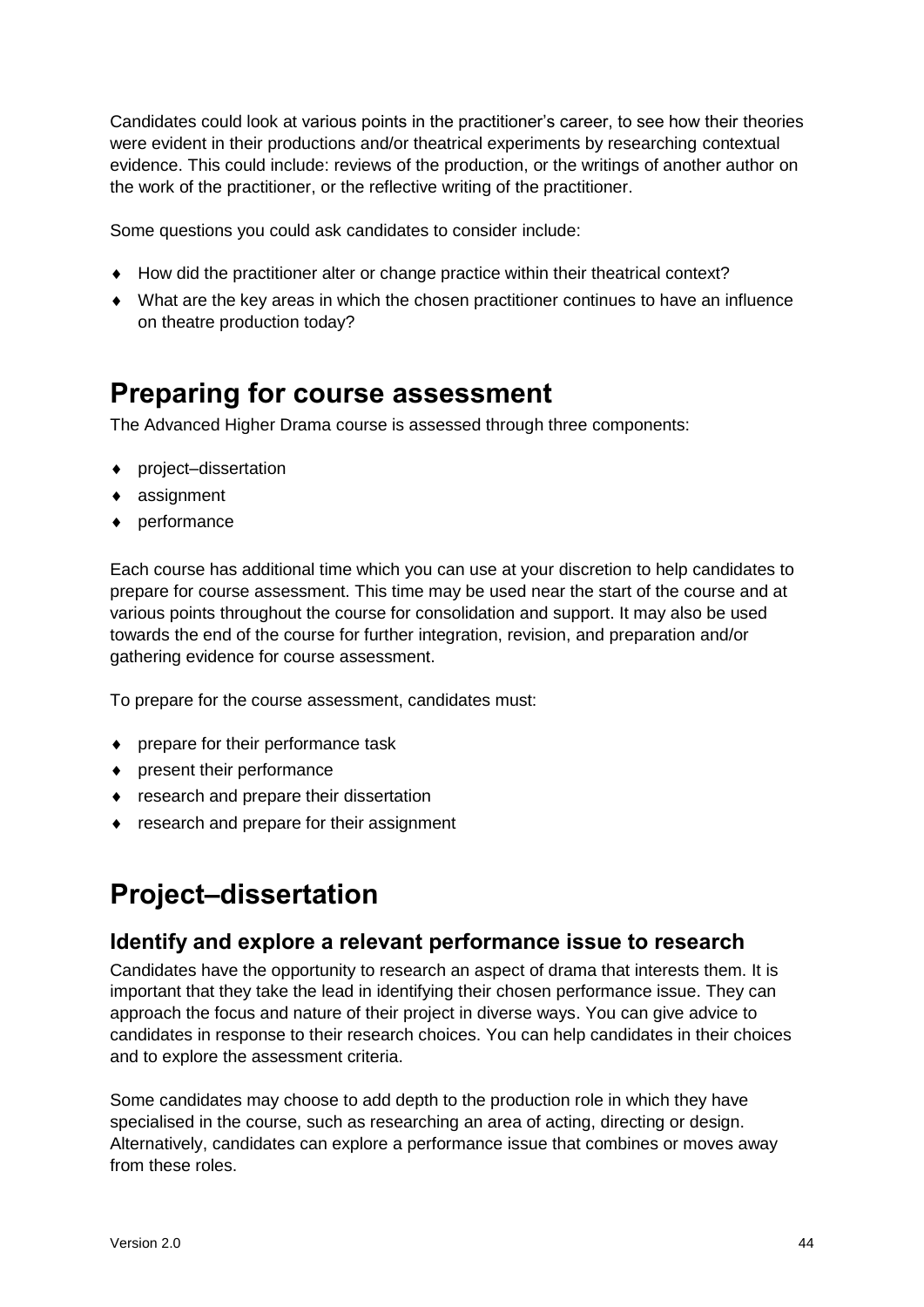For example, a candidate who specialised in directing during the course becomes interested in the difference between textual language and visual elements as an alternative means of communication on stage. In discussion with their teacher or lecturer, they decide to research the area of 'visual style versus spoken language' and the performance issue of 'analysing the choices of directors to communicate visually, more than through spoken language'.

### **Analysing theory and performance examples that explore a chosen performance issue**

Candidates can gather a broad range of evidence from all relevant areas of performance and critical theory. Candidates should draw evidence from the work of influential theatre practitioners using examples from **performances or theatrical experiments**, in addition to evidence from the contributions made to the **critical discourse** on the performance issue identified. Candidates should:

- analyse specific examples of productions staged by a practitioner
- evaluate how these examples reflect their chosen issue
- analyse the significance of a practitioner's ideas on the performance issue as the practitioner had expressed them, for example in interviews, articles or books

Candidates may choose to analyse significant figures from theatre history, or practitioners currently working, or even a combination of both.

Candidates must identify alternative perspectives to their own when they analyse professional practice and theories.

For example, a directing candidate likes Brecht's work during an acting workshop. In tutorial discussion, the candidate enjoys talking about their recent analysis of Brecht's varied views on language, playwrights and the importance of visual communication, and decides to research Brecht's minimalist approach to design.

### **Synthesising by comparing and contrasting different ways the performance issue has been explored**

Candidates can synthesise the alternative perspectives they have researched by linking their knowledge and/or information from within or between sources. They can combine examples that show how practitioners have common or contrasting approaches to performance.

Candidates can compare and contrast their evidence in many ways, for example by:

- tracking changes in style and theory within their research area over time
- exploring conflict between the intentions and theories of practitioners, and the expression of these in practice
- comparing shifts in priority within their performance issue in response to contextual pressures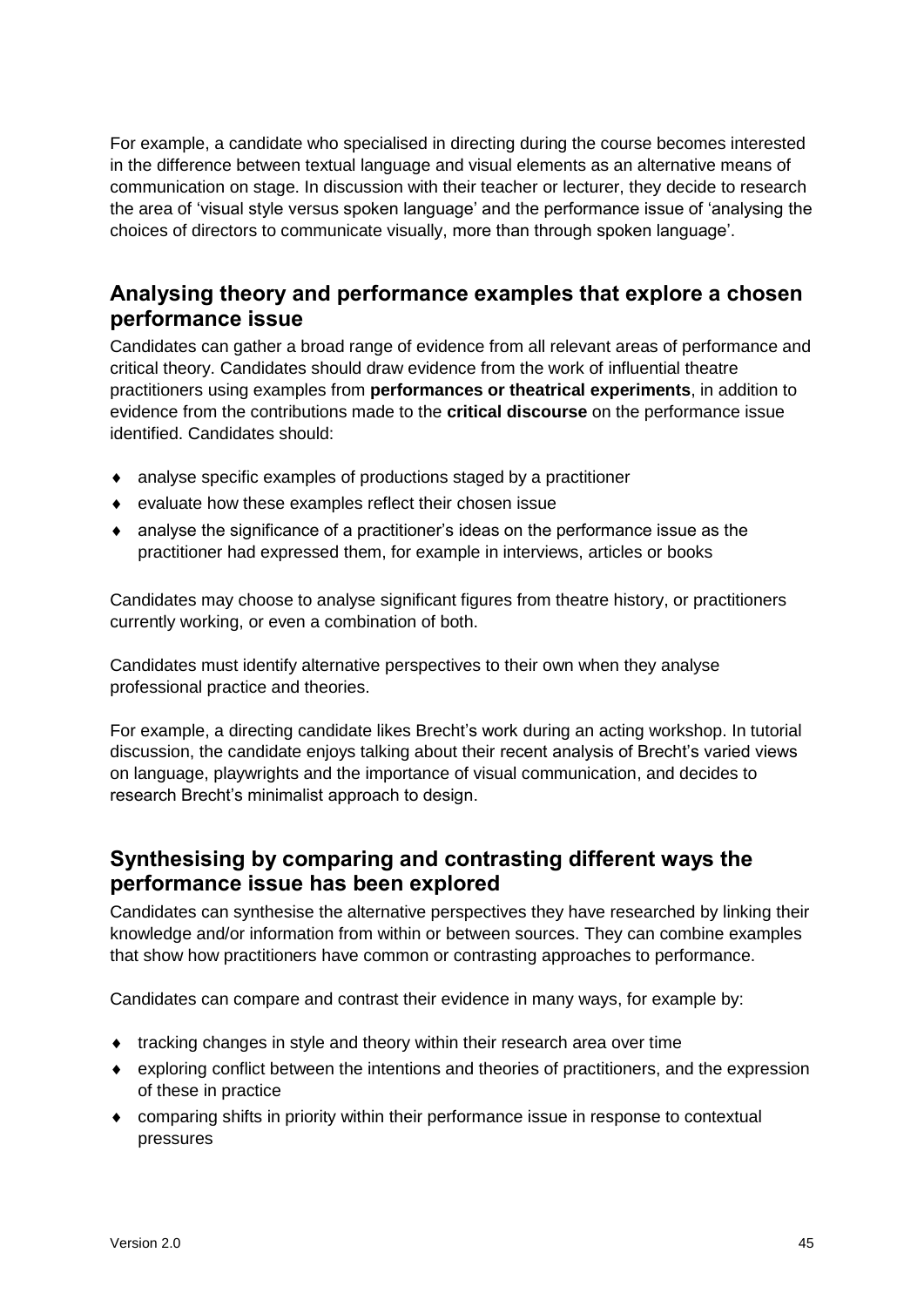You could use various ongoing methods to ensure that candidates do not rely heavily on performance theories alone, or neglect theory completely in favour of performance analysis.

For example, the candidate who decided to research Brecht's approach to design described a shift toward the visual in two productions they had seen over the last two years. The candidate decided to analyse recent Brecht plays to find out the views of these directors on visual style, compared to spoken language.

### **Expressing an argument leading up to an evaluative conclusion**

Over the timespan of the project–dissertation, candidates could have a range of critical stances towards their performance issue. They could use different methods of ongoing evaluation to track how their ideas are influenced in response to their learning. You could use periodic discussion, spot-checks and/or other assessment methods to gauge how well candidates are developing their own point of view about their performance issue. Through discussion, you can explore with candidates a working title for their dissertation to help give them a clearer view of their research and their major argument.

Candidates could explore different methods of using persuasive and critical language as appropriate for a dissertation. You can help to support candidates in exploring structural, analytical and discursive techniques when they are drafting their dissertations.

Candidates must maintain their focus on their chosen title, and at regular points in the dissertation they should check that they are addressing their chosen performance issue.

Candidates could make use of research logs or diaries to help them document their thoughts and opinions about their performance issue. Looking back over such notes and comments, candidates could develop their own voice within their dissertation, expressed as a throughline of opinion.

Candidates can choose how they wish to express their evaluative comments on their sources. Some candidates may offer a critique of how effectively a practitioner puts their theories into practice. Others may evaluate the impact a performance decision had on the social or theatrical context, while other candidates may make value judgements on a significant change in a style or technique over time, and so on.

Through discussion, tutorials and other periodic assessments, you can support candidates in developing their through-line of argument toward a conclusion.

For example, the directing candidate has gathered their analysed evidence of visual style and spoken language from a range of theories and performances by Brecht. They have reviewed a series of interview evidence from the directors of two recent productions, one of which has a company manifesto reflecting visual style. The candidate has developed the material into a piece of extended writing, making specific points about the shifts in emphasis in style. In one of their final tutorials, you offer constructive questioning on the candidate's ideas, and the candidate leaves with a confident idea of how they now view their performance issue and is ready to finish their conclusion.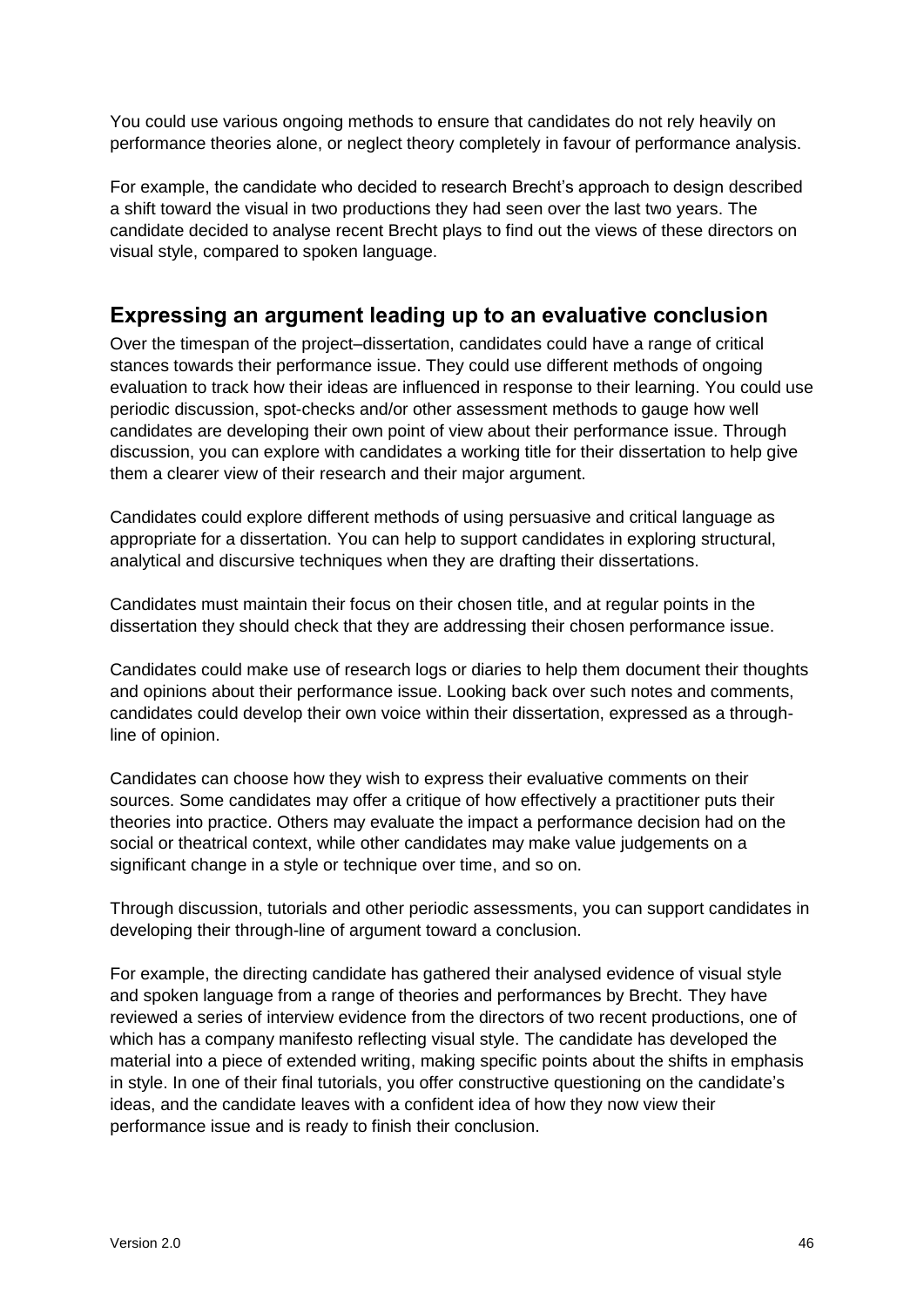# **Project–dissertation examples**

<span id="page-48-0"></span>

| <b>Research area</b>               | <b>Performance issue</b>                                                                      | <b>Title</b>                                                                                                                                                                   | <b>Specific focus</b>                                                                                                                                                                                                                                                                                                                                                                                                         |
|------------------------------------|-----------------------------------------------------------------------------------------------|--------------------------------------------------------------------------------------------------------------------------------------------------------------------------------|-------------------------------------------------------------------------------------------------------------------------------------------------------------------------------------------------------------------------------------------------------------------------------------------------------------------------------------------------------------------------------------------------------------------------------|
| Directing                          | How directorial techniques<br>are used to bring<br>contemporary relevance to<br>classic texts | 'How Carrie Cracknell uses<br>her feminist lens to reclaim<br>classic female roles'                                                                                            | An analysis of the evolution of Carrie Cracknell's<br>directorial style in A Doll's House, Medea, and Julie                                                                                                                                                                                                                                                                                                                   |
| The director and the<br>playwright | Does the playwright have<br>ownership over their text<br>when it is performed?                | 'Does the director convey<br>the playwright's intention?'                                                                                                                      | An analysis of the relationship between the playwright<br>and the director and the ultimate authorship in theatre,<br>referencing Stanislavski's symbiotic relationship with<br>Chekhov, Zinnie Harris' Rhinoceros, and Yaël Farber's<br>Mies Julie                                                                                                                                                                           |
| Theatre technology                 | How lighting design<br>communicates meaning                                                   | 'Innovation on a West End<br>scale — Danny Boyle's<br><b>National Theatre</b><br>Frankenstein'                                                                                 | An analysis of the innovative use of lighting in the<br>National Theatre's production of Frankenstein, drawing<br>comparisons with how Edward Gordon Craig uses light,<br>shadow and colour                                                                                                                                                                                                                                   |
| Politics in<br>performance         | The evolution of Scottish<br>political theatre since the<br>1970s                             | 'From Wildcat Stage<br>Productions to A Play, A Pie<br>and A Pint - The<br>contribution of David<br><b>MacLennan and Dave</b><br>Anderson to political theatre<br>in Scotland' | Analysis of the popular theatre techniques that Anderson<br>and MacLennan used during Wildcat Stage Productions<br>(1978–97), drawing comparisons with the range of work<br>commissioned through Glasgow's Oran Mór lunchtime<br>theatre programme (2004–14). Direct links are identified<br>between the directorial, writing and performance<br>techniques employed by both practitioners and the epic<br>theatre of Brecht. |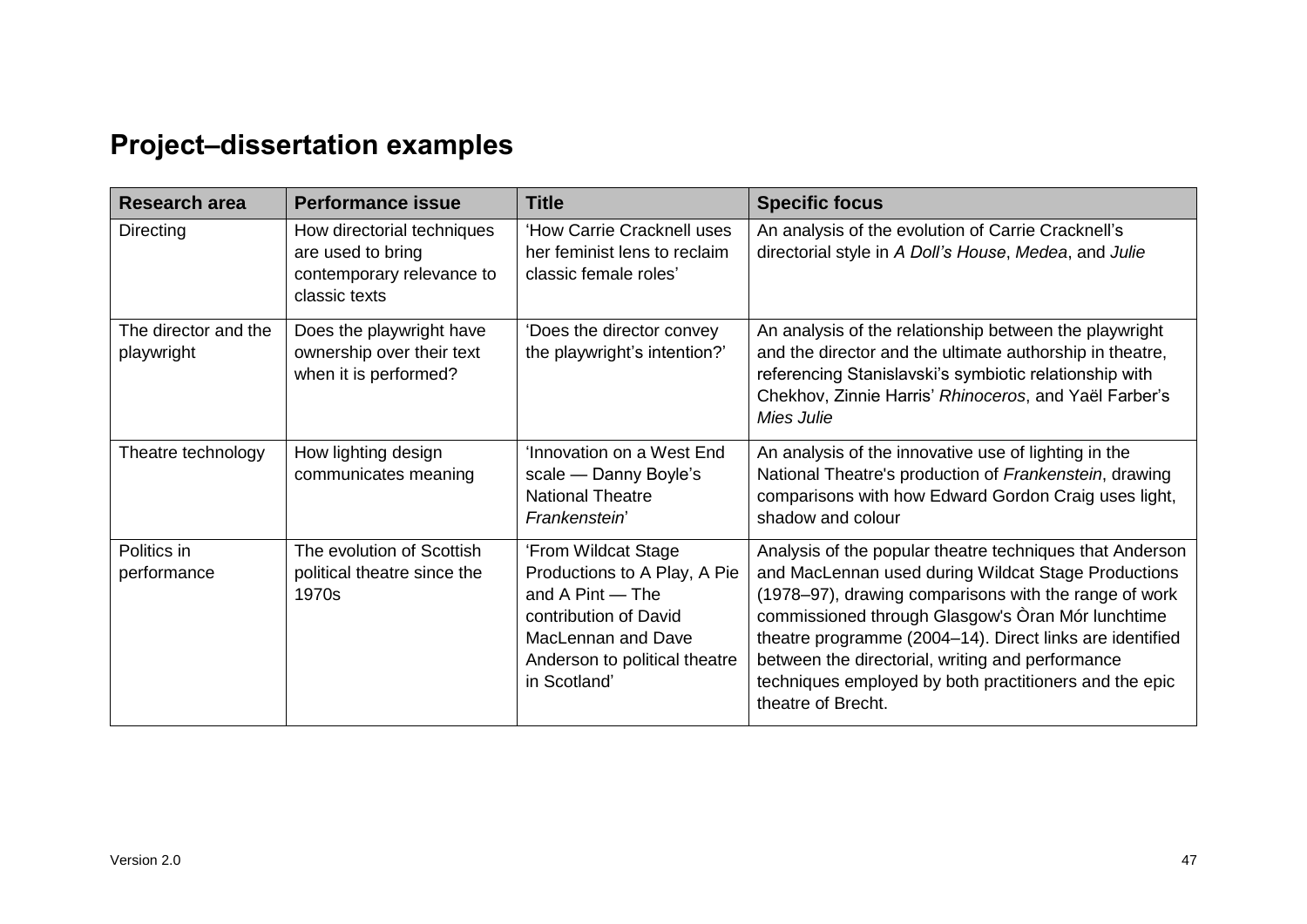# <span id="page-49-0"></span>**Assignment — analysis of a professional theatrical production**

SQA issues centres with a choice of two performance analysis questions at the beginning of the academic session so that centres and candidates can engage in productions and obtain appropriate resources.

Candidates research, investigate and analyse a professional theatrical production and the work of at least one theatre practitioner involved in this production chosen from actor, director and/or designer. You can select an appropriate production for the whole class, or support candidates to choose an appropriate production for themselves.

For example, a candidate may select the National Theatre's production of *The Lehman Brothers Trilogy*, and choose to research the director Sam Mendes, in relation to his contribution and overall directorial vision for the production. Candidates can research interviews and post-show discussions that the director has given regarding the production.

Alternatively, a candidate may select one of the actors, for example Simon Russell Beale, and focus on his approach to the production within the context of the question.

Or candidates may want to research the National Theatre in terms of its repertoire and/or manifesto, and how that relates to the question selected and *The Lehman Brothers Trilogy*  production.

Candidates must analyse their chosen production in relation to the question, and they must identify the key aspects of the performance.

For example, candidates can engage with elements of the production design and comment on how the mise-en-scène added to the dramatic impact of the production. They can discuss the director's intentions as well as the acting style adopted.

If a candidate chooses to write about the Royal Shakespeare Company's 1970 production of *A Midsummer Night's Dream*, they may choose to write about how the designer Sally Jacobs designed a white box set to emphasise the original aspects of the play, such as the language.

Through discussion and tutorials, you can support candidates in developing their through-line of argument towards a conclusion. This also helps candidates as they prepare for their project-dissertation.

You can encourage candidates to discuss their initial research findings, and debate about aspects of the production which relate to their chosen question. You could ask candidates to challenge or endorse aspects of their chosen question. Aspects of this could be documented by the candidate in the resource sheet to help them to develop their line of argument.

Candidates could write down a paragraph plan to develop their structure in order to support their line of argument in a logical, systematic way. Candidates could also write down quotes or important analysed examples to develop their line of argument.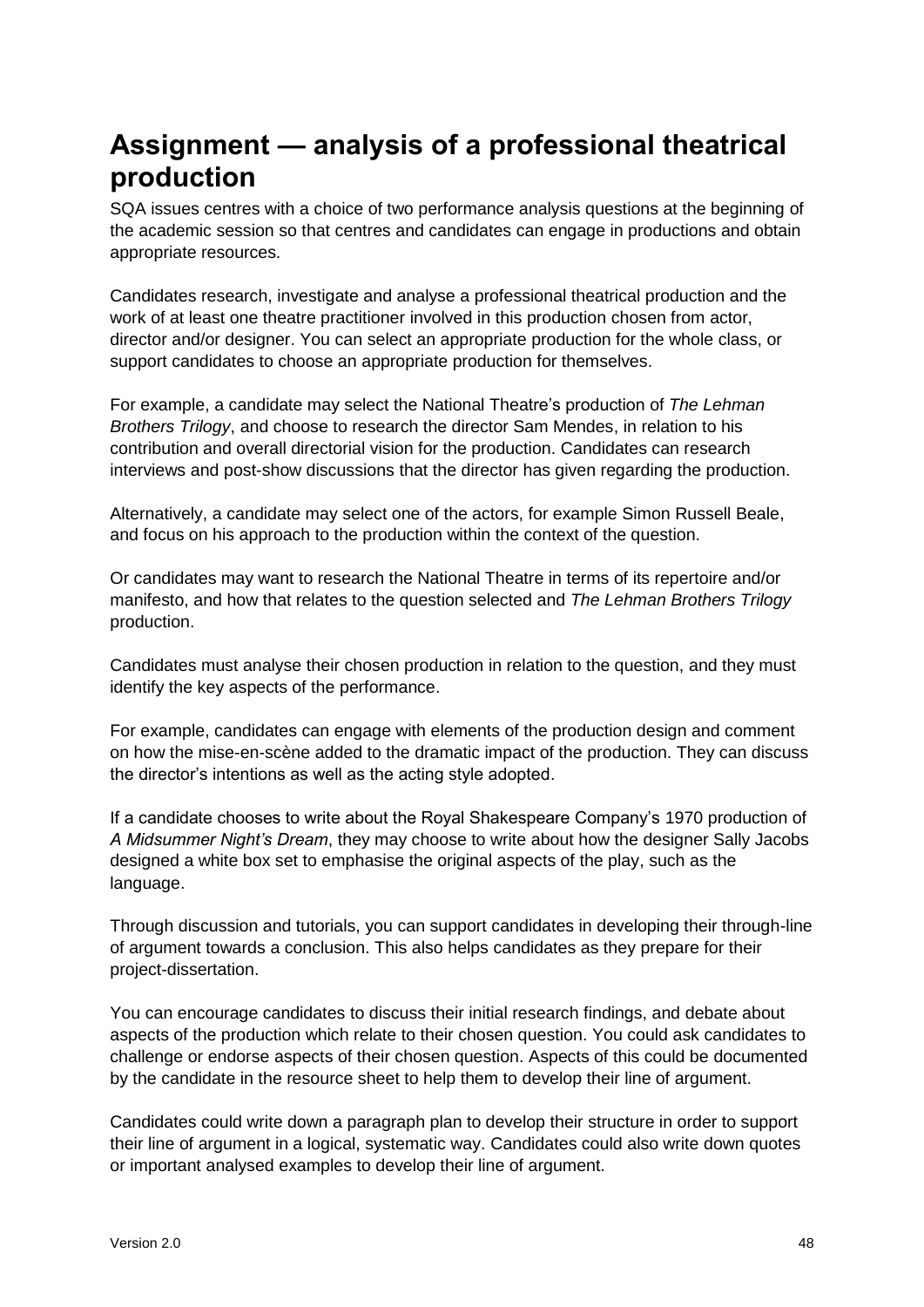# <span id="page-50-0"></span>**Performance**

50 marks are allocated to the performance as either an actor, a director or a designer.

Candidates should select plays that allow them to explore, create and apply complex performance concepts in their development process. You could advise candidates about plays that would suit their skills and meet their learning needs in terms of appropriate challenge. It is important that plays are appropriate to the level of Advanced Higher and reflect the challenge of an SCQF level 7 qualification. See 'Appendix 3: recommended plays' — these represent the appropriate content, style, structure and complexity of both narrative, character and given circumstances.

Candidates must demonstrate a thorough understanding of the entire play to access the full range of marks available for each performance specialism.

### **Actors**

Actors should apply any appropriate process or style in interpreting the text, making sure to respond to textual and sub-textual clues to develop a clear understanding of the chosen character.

### **Directors**

Directors should choose any appropriate method to communicate their directorial concepts to their actors, including diagrams, presentation technology, printed resources, artefacts, objects, and pictures. To set the context of the extract, directors may, for example, choose to refer to prior rehearsals with the group if they have taken place, or make use of role cards and synopses. The concepts directors choose for their extract must make sense and be coherent within the context of the whole play. Directors must understand how their concepts for the selected extract are appropriate.

Directors should communicate with the actors throughout the rehearsal in a positive and engaging way. They could explain to the actors what they aim to achieve from the rehearsal in terms of their directing concepts for their chosen extract. To help their actors approach some of their concepts, directors could choose to run an exercise prior to working on the text itself. They could use any appropriate directing style so that the performance is visually engaging, and to clearly establish how the actors should deliver their lines.

### **Designers**

Designers should consider how they can balance and prioritise the setting, period, plot, themes and issues, mood and atmosphere, and environmental aspects according to the textual and sub-textual demands of their chosen play.

Designers can draw together and communicate their design concepts in a broad range of ways including through: plans, drawings, designs, plot sheets, mood boards, tension graphs, cue sheets, artefacts, video and computer-aided design. They should consider how the range of their ideas maintains coherency across the play and between their scale model set and two additional production roles.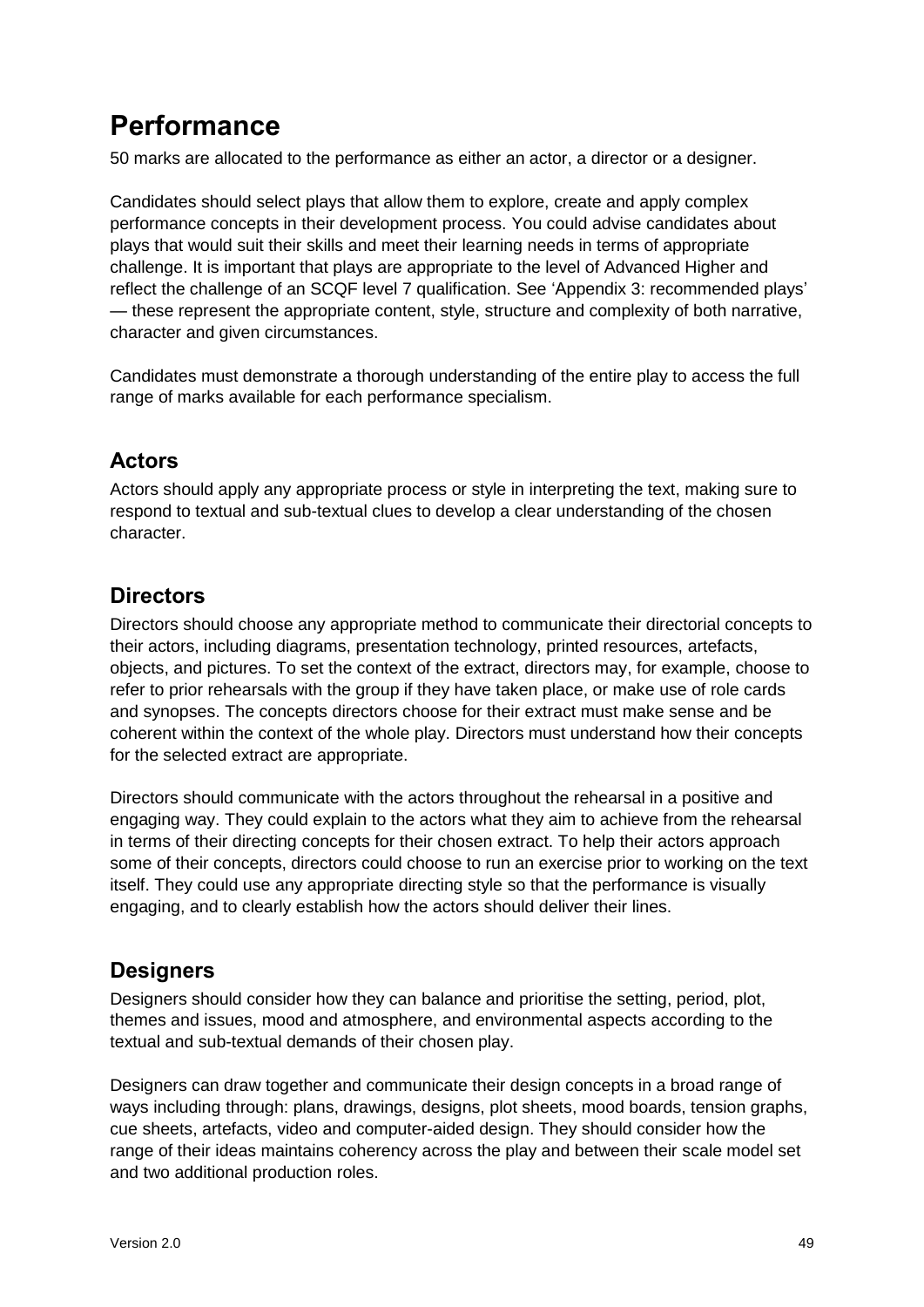Designers should plan for their design concepts to be presented to an audience of today in a specified performance space, such as the National Theatre, the Lyceum Theatre, or a local theatre or studio.

There are many ways for designers to effectively communicate their concepts. Their main method of communication is their scale set model, which they should build to fit within the required specified performance space. There are many ways for designers to craft their model pieces, and you can advise them about effective and accurate means of crafting, for example adapting objects, decorating multi-functional shapes, or using wire and bars for flown items. The recommended scale is 1:25.

The designer is **not** expected to practically demonstrate their two additional production roles. For example, there is no requirement for lighting designs to be demonstrated by a candidate operating a lighting desk.

# <span id="page-51-0"></span>**Developing skills for learning, skills for life and skills for work**

You should identify opportunities throughout the course for candidates to develop skills for learning, skills for life and skills for work.

Candidates should be aware of the skills they are developing and you can provide advice on opportunities to practise and improve them.

SQA does not formally assess skills for learning, skills for life and skills for work.

There may also be opportunities to develop additional skills depending on the approach centres use to deliver the course. This is for individual teachers and lecturers to manage.

Some examples of potential opportunities to practise or improve these skills are provided in the following table.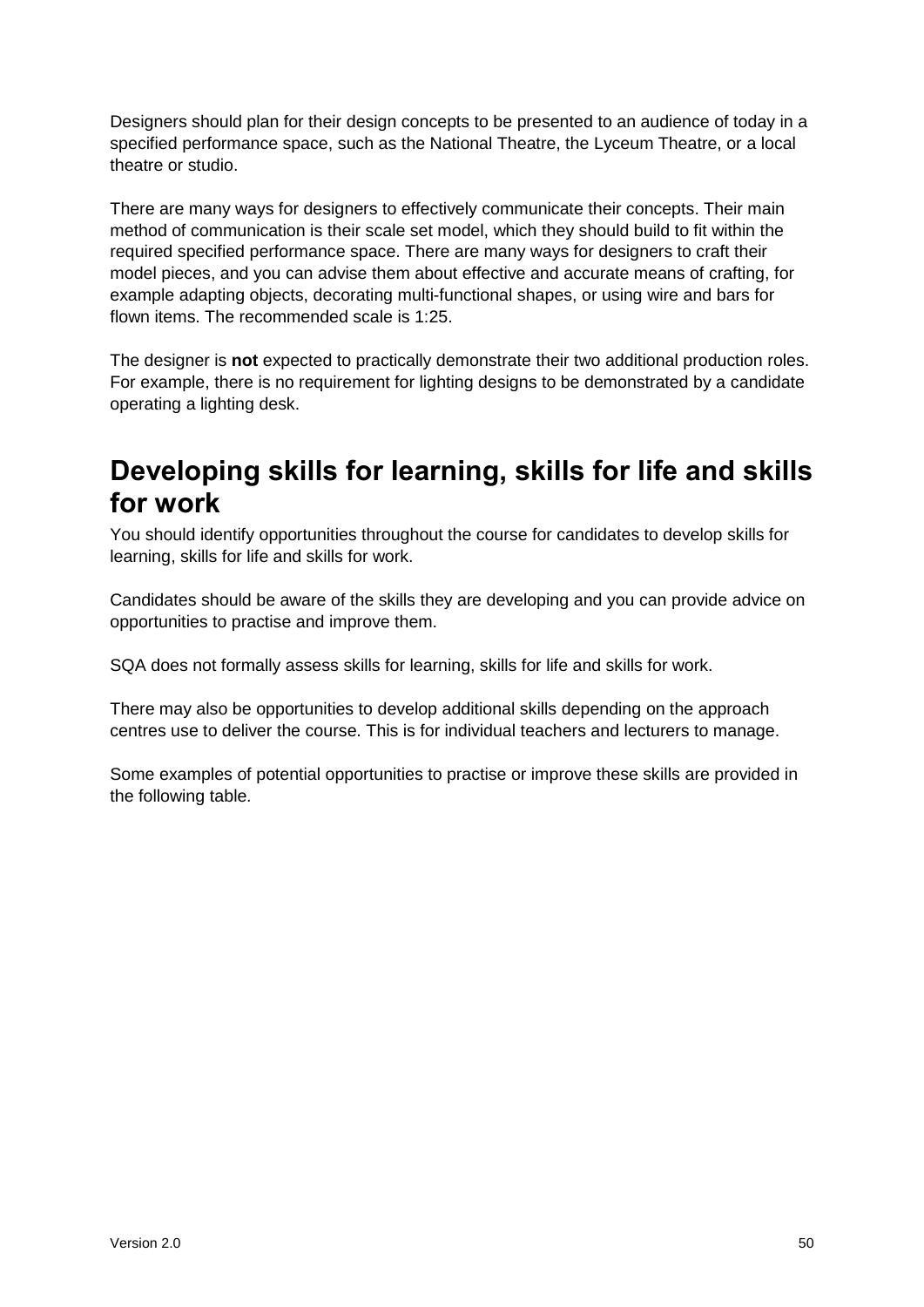| $\mathbf 1$             | Literacy                    |                                                                                                                                                                                                                                                                                                                                                                                                                                                    |  |  |
|-------------------------|-----------------------------|----------------------------------------------------------------------------------------------------------------------------------------------------------------------------------------------------------------------------------------------------------------------------------------------------------------------------------------------------------------------------------------------------------------------------------------------------|--|--|
| 1.3                     | Listening and talking       | Candidates respond to stimuli in the drama classroom by<br>discussing, generating ideas, listening to others' ideas<br>and developing these ideas.                                                                                                                                                                                                                                                                                                 |  |  |
| 3 <sup>5</sup>          | <b>Health and wellbeing</b> |                                                                                                                                                                                                                                                                                                                                                                                                                                                    |  |  |
| 3.1                     | Personal learning           | Candidates select their issue for their dissertation. They<br>take into account their own cultural and social<br>experiences as they develop their work.                                                                                                                                                                                                                                                                                           |  |  |
| $\overline{\mathbf{4}}$ |                             | <b>Employability, enterprise and citizenship</b>                                                                                                                                                                                                                                                                                                                                                                                                   |  |  |
| 4.3                     | Working with others         | Throughout the course, candidates work co-operatively<br>with others by working with texts as actors, directors or<br>designers. Candidates sensitively contribute and<br>negotiate ideas with others, which allows candidates to<br>mature and take ideas forward. Drama lends itself to<br>candidates becoming adaptable, having a set goal,<br>working within a set of expectations, and relying on<br>others and themselves to complete tasks. |  |  |
| 5                       | <b>Thinking skills</b>      |                                                                                                                                                                                                                                                                                                                                                                                                                                                    |  |  |
| 5.4                     | Analysing and<br>evaluating | Candidates review their decisions and consider the<br>effectiveness of their choices. They analyse their work<br>and the work of others. The assignment develops their<br>evaluative skills.<br>Candidates produce a dissertation and an assignment by<br>gathering and researching information, evaluating and                                                                                                                                    |  |  |
| 5.5                     | Creating                    | analysing findings, developing and justifying conclusions,<br>and presenting the information (as appropriate).<br>Candidates are creative as actors, directors, or<br>designers.                                                                                                                                                                                                                                                                   |  |  |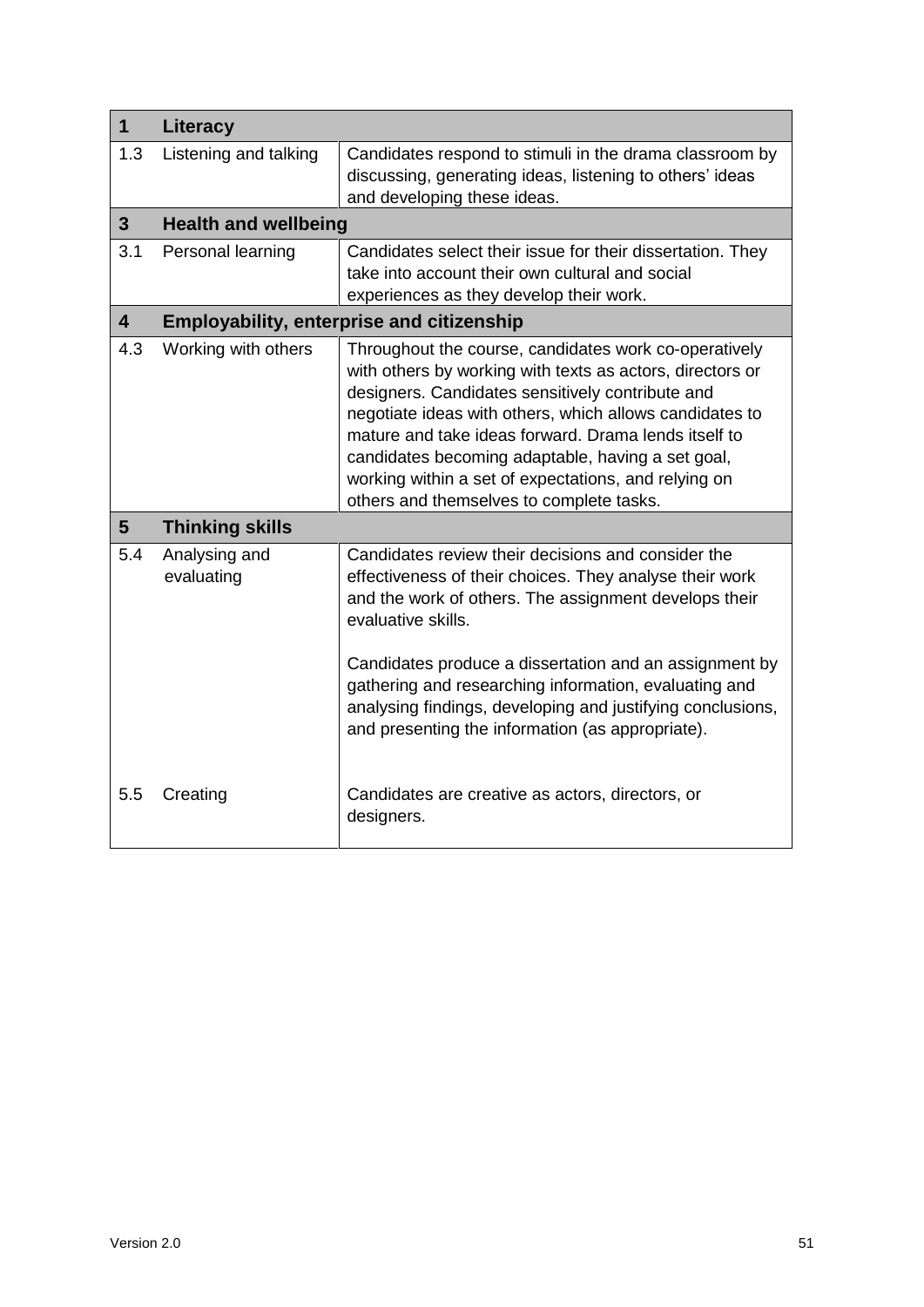# <span id="page-53-0"></span>**Appendix 2: influential practitioners**

Candidates must study the work of a least two influential practitioners in the course.

For the purpose of the course, an influential practitioner is someone who creates theatrical performances and who generates a theoretical discourse. Here are some examples:

- ◆ Antonin Artaud
- ◆ Steven Berkoff
- ◆ Bertolt Brecht
- ◆ Peter Brook
- ◆ Augusto Boal
- ◆ Anne Bogart
- ◆ Bunny Christie
- Carrie Cracknell
- ◆ Edward Gordon Craig
- ◆ Gregory Doran
- Marianne Elliott
- ◆ Yaël Farber
- Vicky Featherstone
- ◆ David Greig
- Ivo van Hove
- ◆ Nicholas Hytner
- ◆ Kwame Kwei-Armah
- ◆ Joan Littlewood
- ◆ John McGrath
- ◆ Katie Mitchell
- ◆ Rufus Norris
- Christopher Oram
- Konstantin Stanislavski
- ◆ Peter Stein
- ◆ John Tiffany
- Michelle Terry
- ◆ Erica Whyman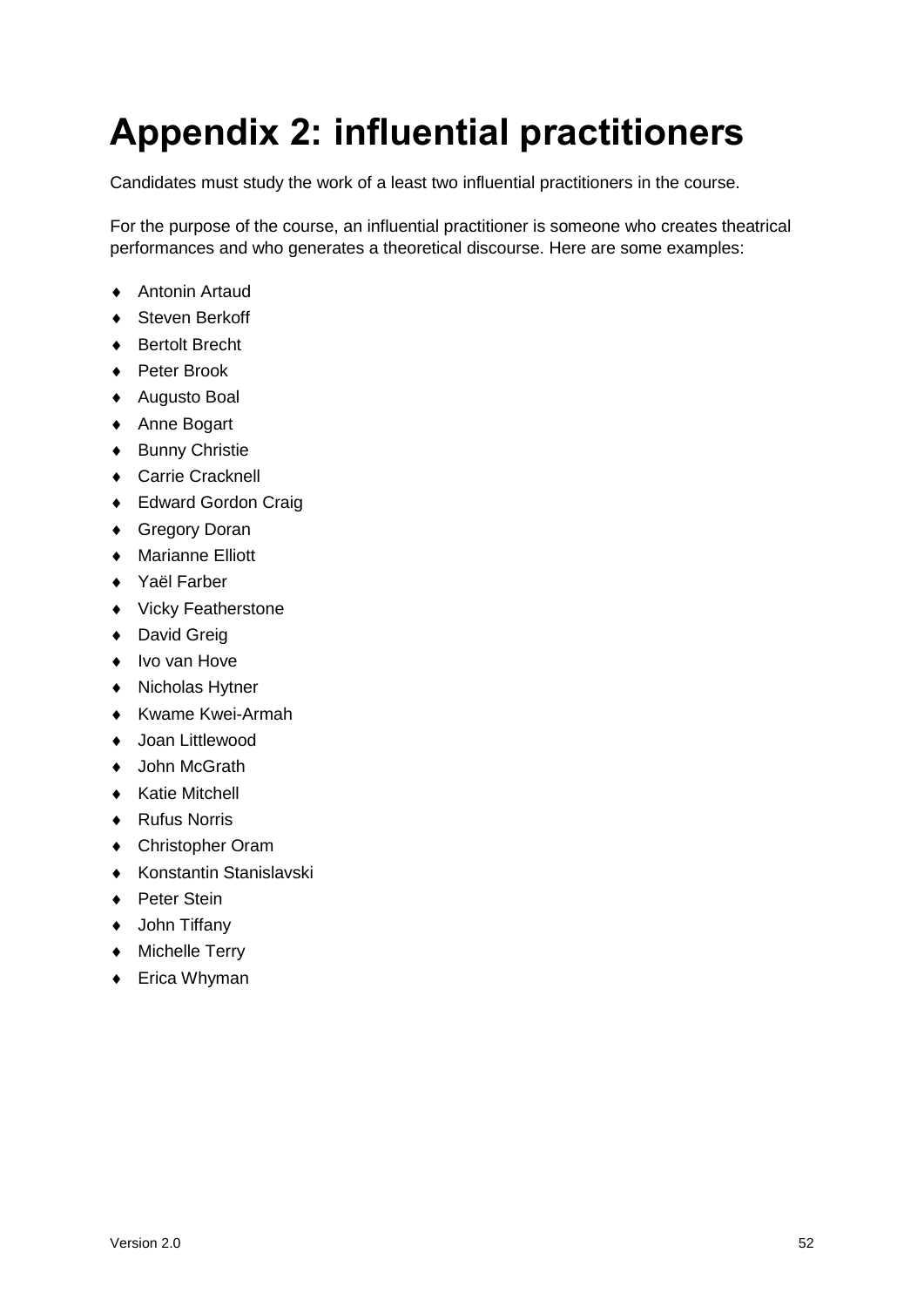# <span id="page-54-0"></span>**Appendix 3: recommended texts**

| Name of play             | <b>Playwright</b>          |
|--------------------------|----------------------------|
| A Doll's House           | Henrik Ibsen               |
| A Streetcar Named Desire | <b>Tennessee Williams</b>  |
| An Ideal Husband         | <b>Oscar Wilde</b>         |
| As You Like It           | William Shakespeare        |
| <b>Blood and Ice</b>     | Liz Lochhead               |
| Dr Faustus               | <b>Christopher Marlowe</b> |
| <b>Duchess of Malfi</b>  | John Webster               |
| God of Carnage           | Yasmina Reza               |
| Les Liaisons Dangereuses | <b>Christopher Hampton</b> |
| Love and Information     | Caryl Churchill            |
| <b>Mary Stuart</b>       | David Harrower             |
| Medea                    | Euripides                  |
| Metamorphosis            | <b>Steven Berkoff</b>      |
| Miss Julie               | <b>August Strindberg</b>   |
| <b>Mother Courage</b>    | <b>Bertolt Brecht</b>      |
| Oleanna                  | <b>David Mamet</b>         |
| Our Country's Good       | Timberlake Wertenbaker     |
| Pygmalion                | George Bernard Shaw        |
| <b>Romeo and Juliet</b>  | William Shakespeare        |
| <b>Skylight</b>          | David Hare                 |
| The Cherry Orchard       | <b>Anton Chekhov</b>       |
| The Inheritance          | Matthew Lopez              |
| The James Plays          | Rona Munro                 |
| <b>The Seagull</b>       | <b>Anton Chekhov</b>       |
| The Tempest              | William Shakespeare        |
| The Trial                | Franz Kafka                |
| Woyzeck                  | Georg Buchner              |
| Yerma                    | Federico Garcia Lorca      |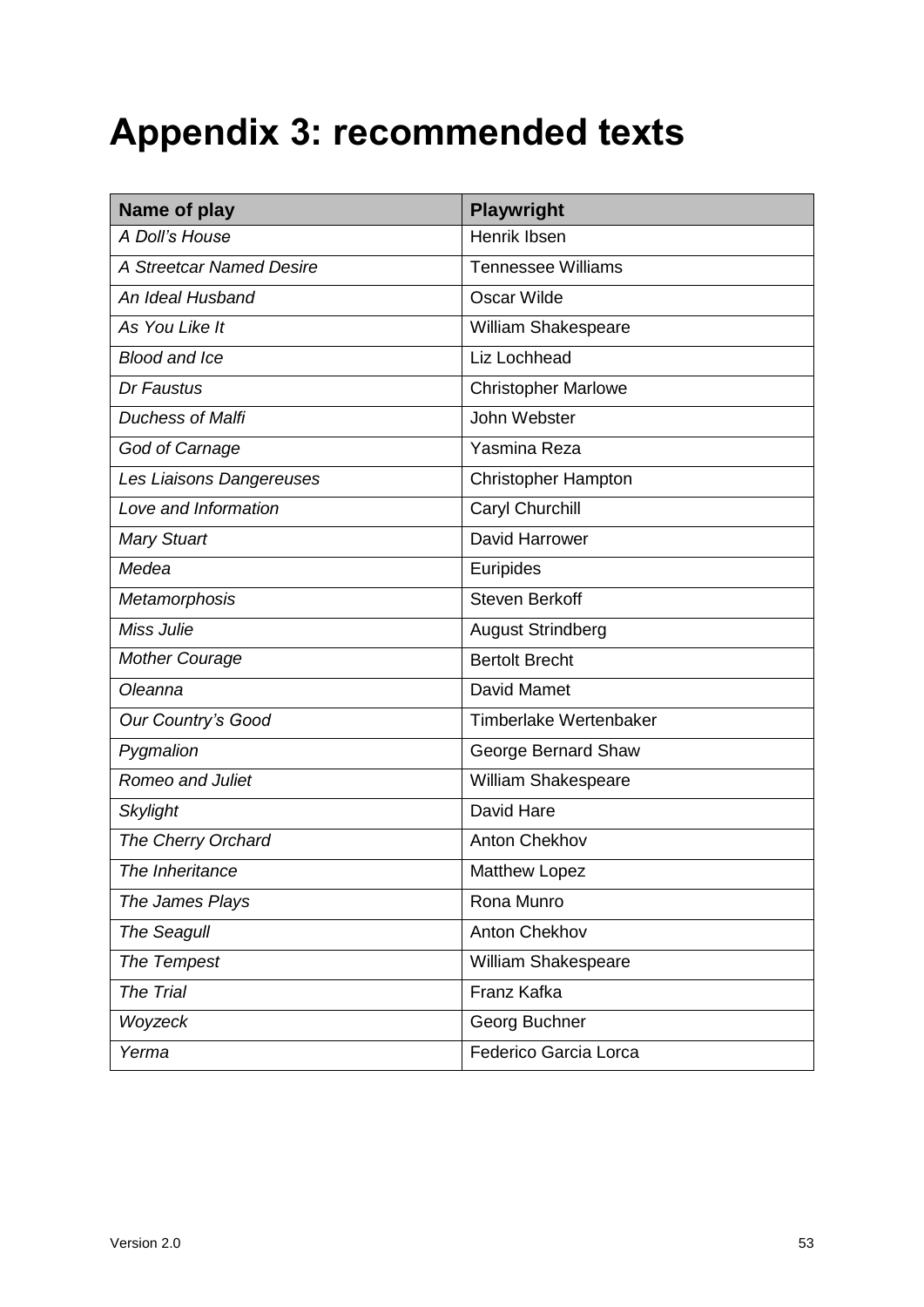# **Monologue list**

| Name of play                            | <b>Playwright</b>          |
|-----------------------------------------|----------------------------|
| A Winter's Tale                         | William Shakespeare        |
| <b>Accidental Death of an Anarchist</b> | Dario Fo                   |
| All My Sons                             | <b>Arthur Miller</b>       |
| <b>Anthony and Cleopatra</b>            | William Shakespeare        |
| <b>Blackbird</b>                        | David Harrower             |
| Electra                                 | Sophocles                  |
| Hamlet                                  | <b>William Shakespeare</b> |
| <b>Happy Days</b>                       | <b>Samuel Beckett</b>      |
| Julius Caesar                           | William Shakespeare        |
| Krapp's Last Tape                       | <b>Samuel Beckett</b>      |
| Oresteia: This Restless House           | <b>Zinnie Harris</b>       |
| <b>Private Lives</b>                    | Noël Coward                |
| Road                                    | Jim Cartwright             |
| Saint Joan                              | George Bernard Shaw        |
| <b>Spring Awakening</b>                 | <b>Frank Wedekind</b>      |
| Swallow                                 | <b>Stef Smith</b>          |
| The Changeling                          | <b>Thomas Middleton</b>    |
| The Lark                                | Jean Anouilh               |
| The Merchant of Venice                  | William Shakespeare        |
| The Weir                                | <b>Conor McPherson</b>     |
| The White Devil                         | John Webster               |
| Uncle Vanya                             | <b>Anton Chekhov</b>       |